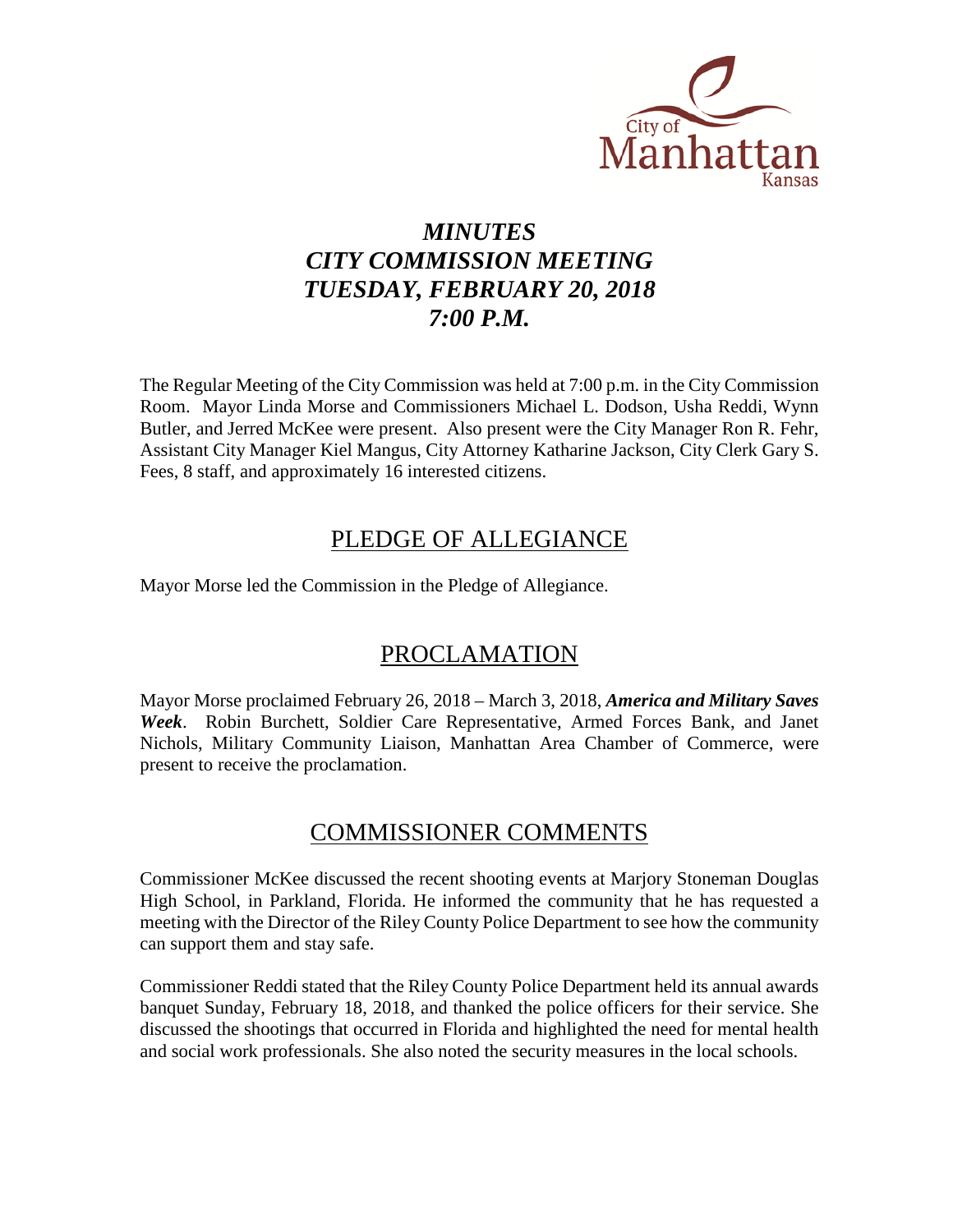# COMMISSIONER COMMENTS *(CONTINUED)*

Commissioner Dodson expressed his appreciation to the City and County public works staffs for dealing with the challenging rain and ice earlier in the day. He highlighted the City of Manhattan's Spring Clean Up campaign scheduled for April 2-6, 2018, and discussed the private efforts of the Polish The Apple campaign during the month of April to help those needing assistance with cleanup efforts in neighborhoods and downtown areas.

Mayor Morse thanked City crews for their work clearing snow and ice from the streets.

# CONSENT AGENDA

(\* denotes those items discussed)

# **MINUTES**

The Commission approved the minutes of the Regular City Commission Meeting held Tuesday, February 6, 2018.

# **CLAIMS REGISTER NOS. 2872 AND 2873**

The Commission approved Claims Register Nos. 2872 and 2873 authorizing and approving the payment of claims from January 31, 2018 - February 13, 2018, in the amounts of \$236,722.42 and \$5,318,557.60, respectively.

# **ORDINANCE NO. 7340 – AMEND – NO PARKING AT ANYTIME**

The Commission approved Ordinance No. 7340 amending Section 31-54 of the Code of Ordinances to include additional "No Parking At Anytime" for the Flint Hills aTa bus stop locations.

# **ORDINANCE NO. 7341 – AMEND – LOT 3, DOWNTOWN ENTERTAINMENT DISTRICT PUD (SIGNAGE)**

The Commission approved Ordinance No. 7341 amending Ordinance Nos. 6804, 6936 and 7053 and the Final Development Plan of Lot 3, Downtown Entertainment District Planned Unit Development, generally located northeast of the intersection of Fort Riley Boulevard and South  $3<sup>rd</sup>$  Street, based on the findings in the Staff Report *(See Attachment No. 1)* with two conditions of approval, and the recommendation of the Manhattan Urban Area Planning Board.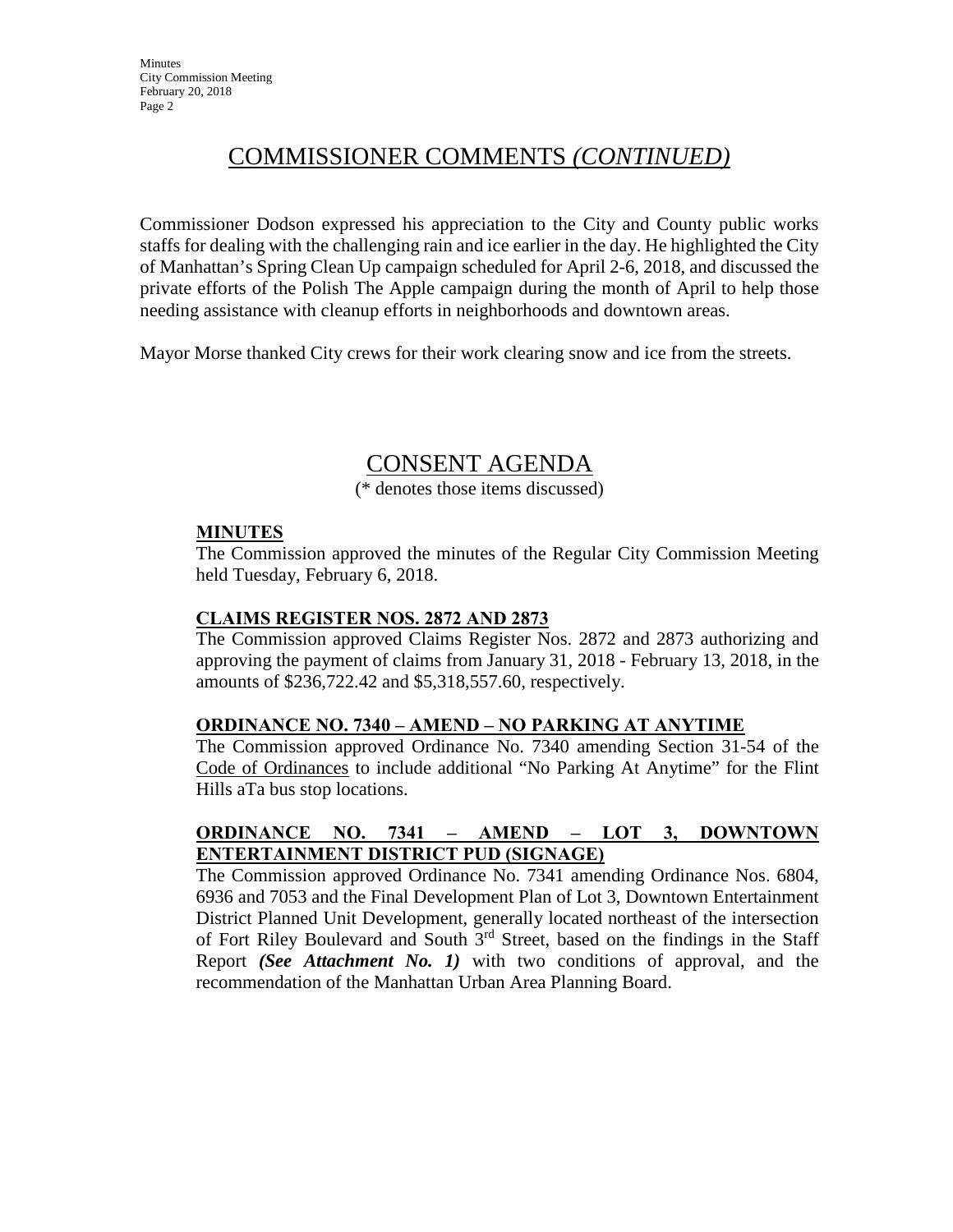# **ORDINANCE NO. 7342 – AMEND – INTERLACHEN VILLAS RESIDENTIAL PUD**

The Commission approved Ordinance No. 7342 amending Ordinance No. 7219 and the Final Development Plan of the Interlachen Villas Residential Planned Unit Development, generally located on the west side of Vanesta Drive, along both sides of Colbert Hills Drive, as far west as Palmer Circle and Fieldhouse Circle, based on the findings in the Staff Report *(See Attachment No. 2)* with 10 conditions of approval, and the recommendation of the Manhattan Urban Area Planning Board.

# **FINAL PLAT – INTERLACHEN VILLAS, UNIT TWO, RESIDENTIAL PUD**

The Commission accepted the easements and rights-of-way, as shown on the Final Plat of Interlachen Villas, Unit Two, Residential Planned Unit Development, generally located on the west side of Vanesta Drive, along both sides of Colbert Hills Drive, as far west as Palmer Circle and Fieldhouse Circle, based on conformance with the Manhattan Urban Area Subdivision Regulations.

# **ORDINANCE NO. 7343 – LEVY SPECIAL ASSESSMENTS (GOB 2018-A)**

The Commission approved Ordinance No. 7343 levying special assessments against the benefiting properties in the following 29 public improvement districts: *Enclave Addition, Unit 1 – Sanitary Sewer (SS1411), Street (ST1410, and Water (WA1409); Grand Estates Addition – Sanitary Sewer (SS1508 ), Street (ST1508), and Water (WA1508); Grand Luxe Addition* – *Sanitary Sewer (SS1408), Street (ST1407), and Water (WA1407); Grand Mere Parkway, Phase 1* – *Street (ST1411); The Highlands at Grand Mere, Unit One and Prairie Village at the Highlands, Unit One* – *Sanitary Sewer (SS1417); Interlachen Addition – Sanitary Sewer (SS1318), Street (ST1325), and Water (WA1321); Interlachen Villas Addition, Unit 1 – Sanitary Sewer (SS1318), Street (ST1325), and Water (WA1321); Lee Mill Heights Addition, Unit Nine – Sanitary Sewer (SS1412), Street (ST1412), and Water (WA1410); Lot 2, Downtown Entertainment District, Unit Three – Street (ST1318); Merion Addition – Sanitary Sewer (SS1414), Street (ST1417), and Water (WA1412); Muirfield Addition – Sanitary Sewer Phase 1 (SS1417); Scenic Meadows Addition, Unit 3, Phase 3 – Street (ST1421); Stone Valley Addition, Unit*  2 – Sanitary Sewer (SS1413), Street (ST1413), and Water (WA1411); and **Turnberry** *Addition – Sanitary Sewer (SS1416), Street (ST1419), and Water (WA1414).*

# **FIRST READING – AMEND – MANAGEMENT AND CONTROL AT MANHATTAN REGIONAL AIRPORT**

The Commission approved first reading of an ordinance amending Section 7-37 of the Code of Ordinances relating to management and control at Manhattan Regional Airport.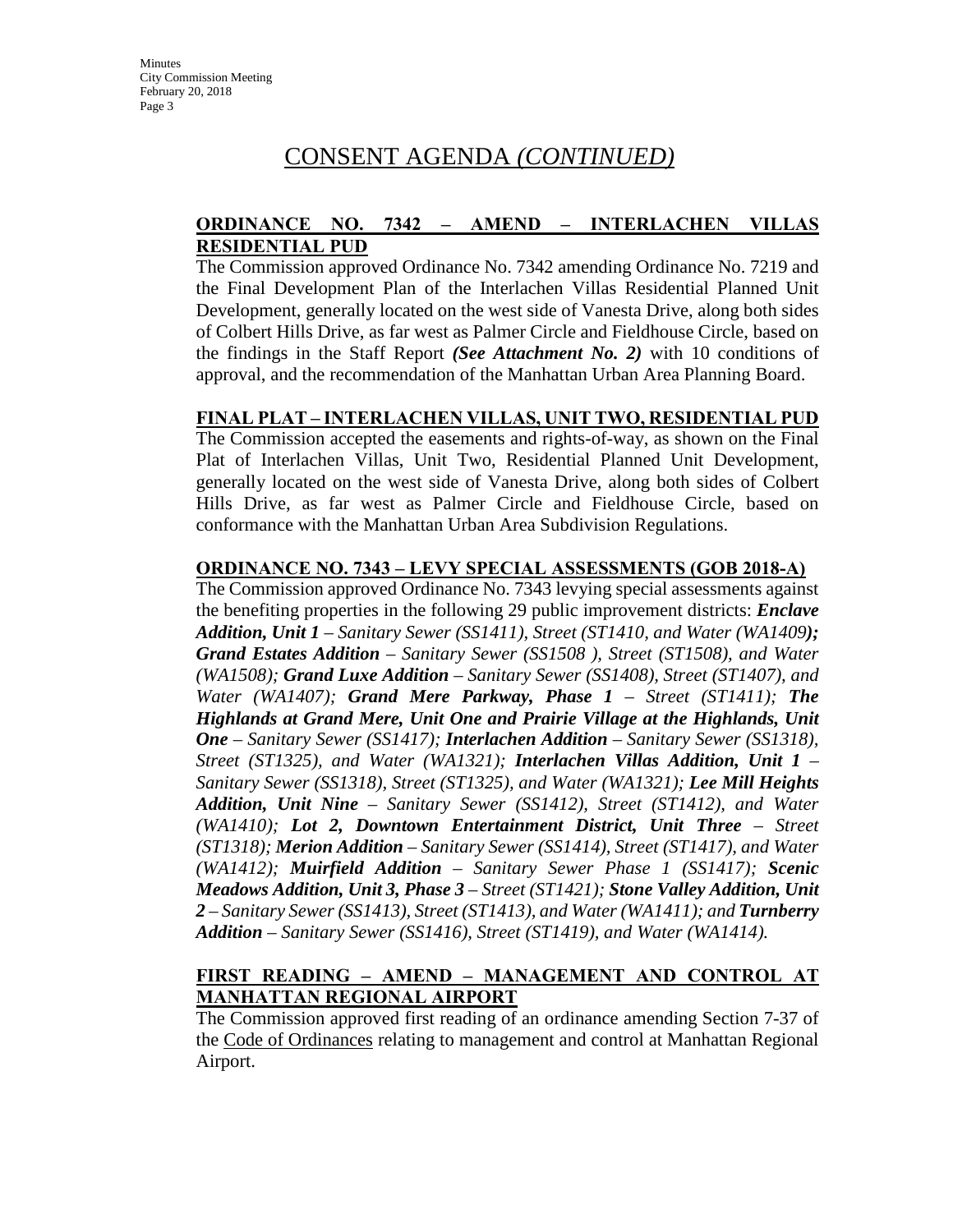# **FIRST READING – AMEND – MANHATTAN REGIONAL AIRPORT PARKING REGULATIONS**

The Commission approved first reading of an ordinance amending Section 7-82 of the Code of Ordinances relating to parking regulations at Manhattan Regional Airport.

### **\* RESOLUTION NO. 022018-A – ISSUE – TEMPORARY NOTE SERIES 2018- 01**

Ron Fehr, City Manager, provided information on the results of the Temporary Note Sale and informed the Commission that Country Club Bank offered the lowest bid of four bidders at a true interest cost at 1.85 percent.

The Commission approved accepting the best bid for selling the notes from Country Club Bank, of Prairie Village, Kansas, and approved Resolution No. 022018-A issuing Temporary Note Series No. 2018-01 in the amount of \$3,390,000.00 to finance: *The Highlands at Grand Mere, Unit One/Prairie Village at the Highlands, Unit One (ST1705); Old Big Blue Beautification Phase V, Stormwater Improvements and Multi-Use Trail Project (SM1605); Denison Avenue and Marlatt Avenue Roadway Expansion (ST1612); and Manhattan Housing Authority Sanitary Sewer Improvements and Replacement of Windows (SP1706.)*

# **REQUEST FOR QUALIFICATIONS – PROFESSIONAL SERVICES – NORTHEAST COMMUNITY PARK IRRIGATION (CP1801, CIP #CP273P)**

The Commission authorized City Administration to solicit professional design services for the Northeast Community Park Irrigation Design project (CP1801, CIP# CP273P) through the Request for Qualifications process.

# **AGREEMENT – PROFESSIONAL SERVICES – PAVEMENT MANAGEMENT SURVEY (ST1717)**

The Commission authorized the Mayor and City Clerk to execute a professional services agreement, in an amount not to exceed \$64,835.00, with Gorrondona and Associates, Inc., of Austin, Texas, for the Pavement Management Survey (ST1717) project.

# **DEDICATE UTILITY EASEMENTS – SUNSET ZOO PARKING LOT EXPANSION (SZ1703)**

The Commission authorized the Mayor and City Clerk to dedicate three Utility Easements at the Sunset Zoo for relocation of utilities due to construction of the Sunset Zoo Parking Lot and North Service Road Improvements Project (SZ1703).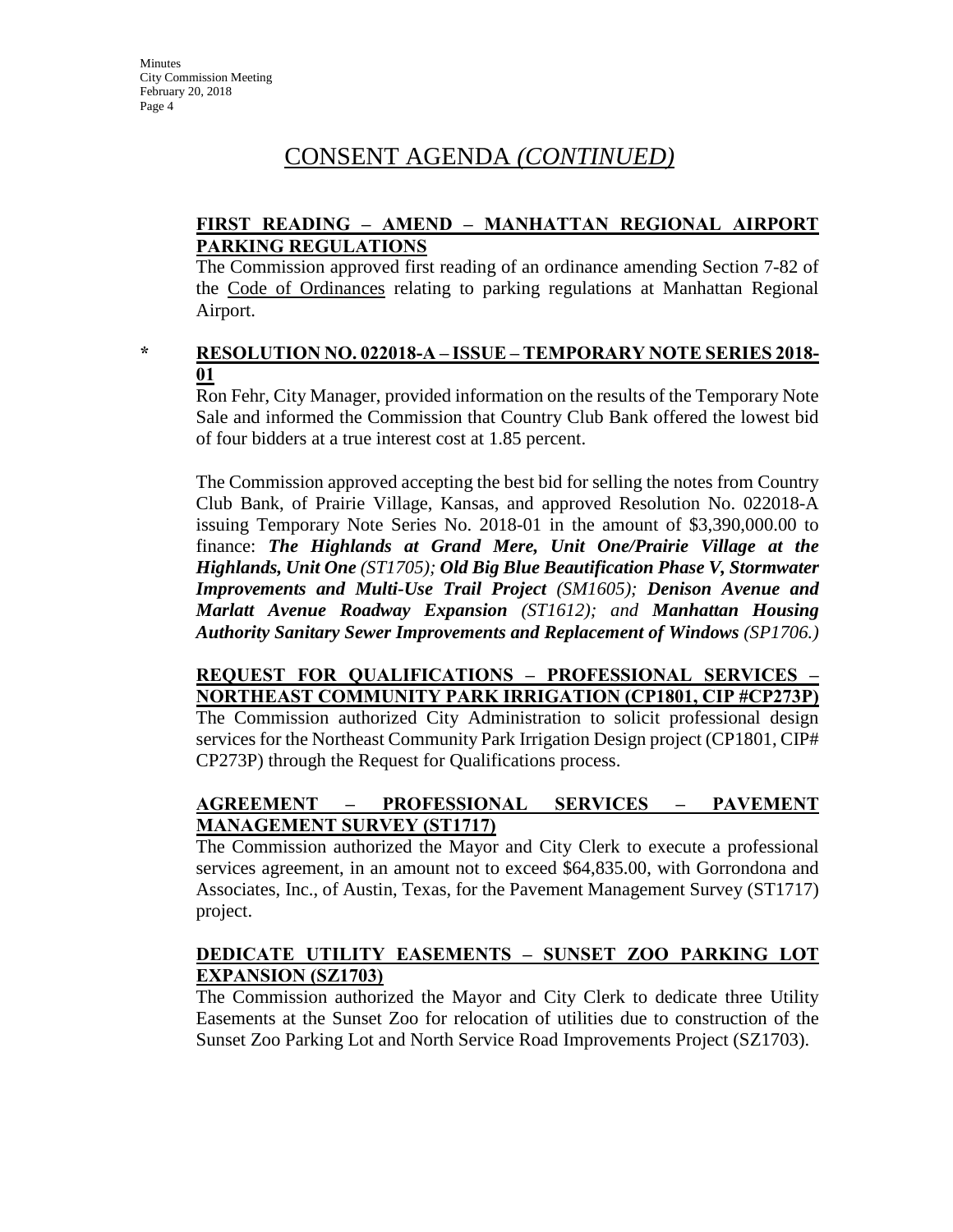# **AWARD CONTRACT – SUNSET ZOO PARKING LOT EXPANSION AND NORTH SERVICE ROAD IMPROVEMENTS (SZ1703)**

The Commission accepted the Engineer's Opinion of Probable Cost in the amount of \$535,922.00, and awarded and authorized the Mayor and City Clerk to execute a construction contract in the amount of \$432,161.55 (Base Bid in the amount of \$404,544.65, Bid Alternate No. 1 in the amount of \$7,333.75, Bid Alternate No. 2 in the amount of \$15,283.15, and Bid Alternate 3 in the amount of \$5,000.00) to Josh Connet Excavation, LLC, of Manhattan, Kansas, for the Sunset Zoo Parking Lot and North Service Road Improvements Project (SZ1703).

# **AGREEMENT – USE OF PUBLIC PARKING LOT – THE SALVATION ARMY**

The Commission authorized the Mayor and City Clerk to execute an agreement with The Salvation Army for use of the City's public parking lot at the southeast quadrant of North Fourth Street and Leavenworth Street, in Lot 3, Manhattan Town Center 5, on the fourth Tuesday of every month from January through November in 2018.

# **AIRPORT LEASE AGREEMENT – GENERAL SERVICES ADMINISTRATION**

The Commission authorized the Mayor and City Clerk to execute Lease Agreement No. GS-06P-LKS61033 with the General Services Administration for office space at the Manhattan Regional Airport, for the term of January 1, 2018 - December 31, 2027.

# **AGREEMENT – PROFESSIONAL SERVICES – GWALTNEY ADDITION WATERLINE IMPROVEMENTS (WA1804)**

The Commission authorized the Mayor and City Clerk to execute an agreement with Driggs Design Group, P.A., of Manhattan, Kansas, in an amount not to exceed \$13,122.00, for professional services for the Gwaltney Addition Waterline Improvements project (WA1804).

# **OUTSIDE CITY WATER SERVICE CONNECTION AGREEMENT – LOT 1, GWALTNEY ADDITION (C. MARK ROBBINS AND SHEILA L. ROBBINS)**

The Commission authorized the Mayor and City Clerk to execute an agreement with C. Mark Robbins and Sheila L. Robbins for outside city limits water service connection for real estate located on Lot 1, Gwaltney Addition, Manhattan, Pottawatomie County, Kansas.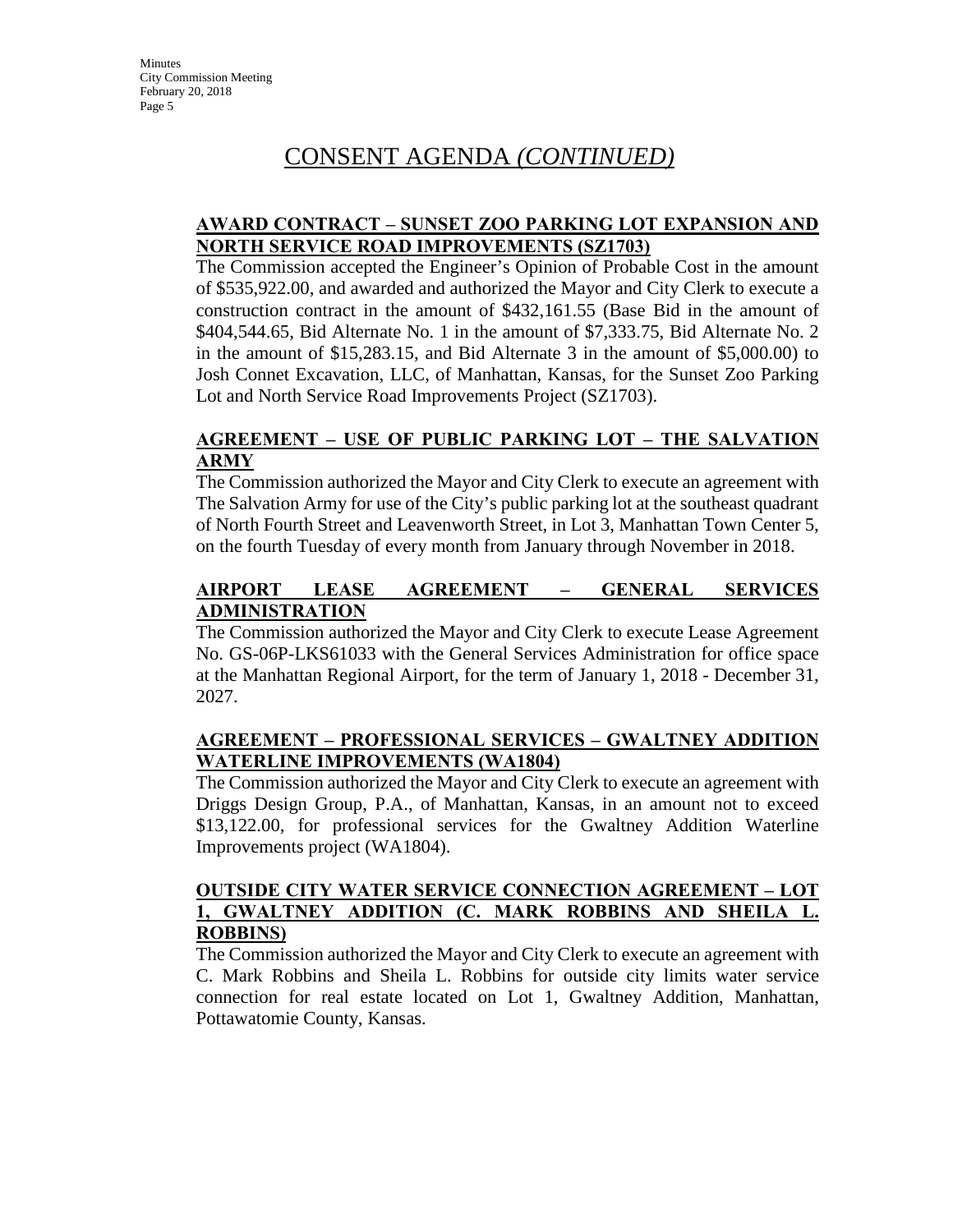# **OUTSIDE CITY WATER SERVICE CONNECTION AGREEMENT – LOT 2, GWALTNEY ADDITION (GERALD L. STALLBAUMER AND JANET L. STALLBAUMER)**

The Commission authorized the Mayor and City Clerk to execute an agreement with Gerald L. Stallbaumer and Janet L. Stallbaumer for outside city limits water service connection for real estate located on Lot 2, Gwaltney Addition, Manhattan, Pottawatomie County, Kansas.

# **OUTSIDE CITY WATER SERVICE CONNECTION AGREEMENT – LOT 3, GWALTNEY ADDITION (DIAMOND R RANCH, LLC)**

The Commission authorized the Mayor and City Clerk to execute an agreement with Diamond R Ranch, LLC, for outside city limits water service connection for real estate located on Lot 3, Gwaltney Addition, Manhattan, Pottawatomie County, Kansas.

# **OUTSIDE CITY WATER SERVICE CONNECTION AGREEMENT – 1604 GREEN VALLEY CIRCLE (ST. PETER & EYESTONE, LLC**

The Commission authorized the Mayor and City Clerk to execute an outside city limits water service connection agreement with St. Peter & Eyestone, LLC, for the property located at 1604 Green Valley Circle, Riley County, Kansas.

# **PURCHASE – UNINTERRUPTED POWER SOURCE UNITS (CIP #TR051P)**

The Commission authorized a sole source purchase of nine Uninterrupted Power Source units (CIP #TR051P) from Gades Sales Co., Inc., of Wichita, Kansas, in the amount of \$39,600.00, to be paid from the Surface Transportation Program Fund.

# **PURCHASE – M62 TRAFFIC CONTROLLER UNITS (CIP #TR058E)**

The Commission authorized a sole source purchase of 10, M62 traffic controller units (CIP #TR058E) from Gades Sales Co., Inc., of Wichita, Kansas, in the amount of \$27,800.00, to be paid from the Surface Transportation Program Fund.

# **BOARD APPOINTMENTS**

The Commission approved the following appointments by Mayor Morse to various boards of the City:

# *Flint Hills Discovery Center Advisory Board*

Appointment of Stephanie Imthurn, 33578 Vera Road, to a three-year term. Ms. Imthurn's term begins immediately and will expire January 31, 2021.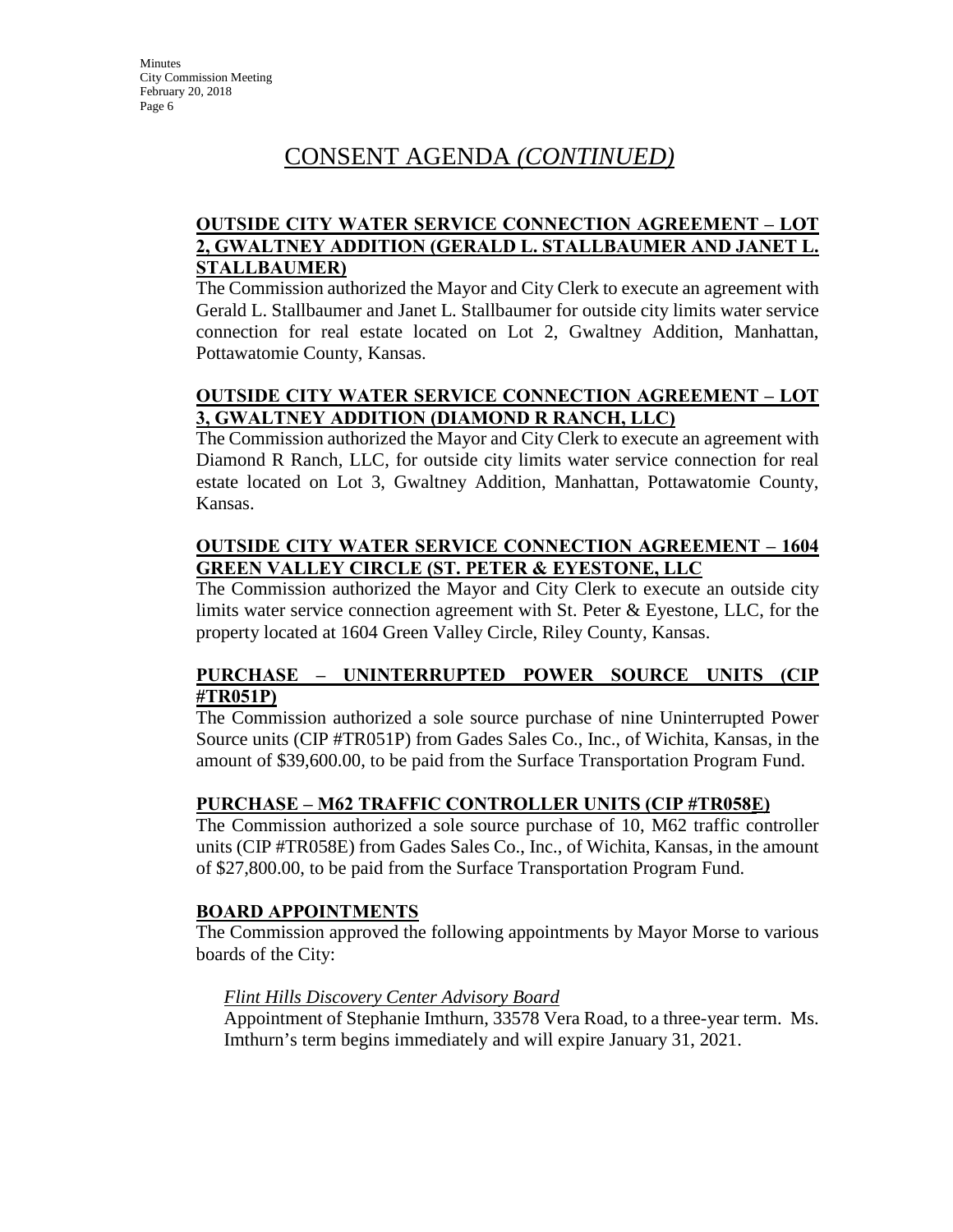# **BOARD APPOINTMENTS** *(CONTINUED)*

*Human Rights and Services Board* 

Re-appointment of Thomas Kerrigan, 2125 Sloan Street, to a three-year term. Mr. Kerrigan's term begins March 10, 2018, and will expire March 9, 2021.

Mayor Morse opened the public comments.

Hearing no comments, Mayor Morse closed the public comments.

After discussion, Commissioner Dodson moved to approve the consent agenda. Commissioner McKee seconded the motion. On a roll call vote, motion carried 5-0.

# GENERAL AGENDA

# **TASK ORDER NO. 3 - DESIGN; RESOLUTION NO. 022018-B - ISSUE - GENERAL OBLIGATION BONDS - MANHATTAN REGIONAL AIRPORT TERMINAL PARKING LOT IMPROVEMENTS (AP1801)**

Jesse Romo, Airport Director, presented an overview of the item. He highlighted the terminal parking and parking forecast from the Terminal Area Master Plan. He provided background information on the current parking configuration and the number of current parking stalls, and showed photographs of the current parking lot conditions and the proposed parking with the existing loop road. He presented information on the proposed phasing options, the estimated construction costs, the assumptions for bond payments, and the options for parking rates. He also presented parking rates for the Wichita Eisenhower Airport, the Kansas City International Airport, and comparison airports. He then responded to questions from the Commission.

Mark Bachamp, Olsson Associates, provided additional information on the design contract and bid alternates. He informed the Commission that the entire project will be designed, but the Commission can choose the scope of the project to be completed.

Jesse Romo, Airport Director, responded to questions from the Commission regarding travelers using the Manhattan Regional Airport and zip code information. He stated that Walker Parking Consultants would study the transition from free parking to paid parking and review parking rates for peer and competition airports.

Kiel Mangus, Assistant City Manager, informed the Commission that the Manhattan Regional Airport may be able to charge the transportation network companies a fee to recoup parking revenue, similar to the fee charged at the Wichita airport.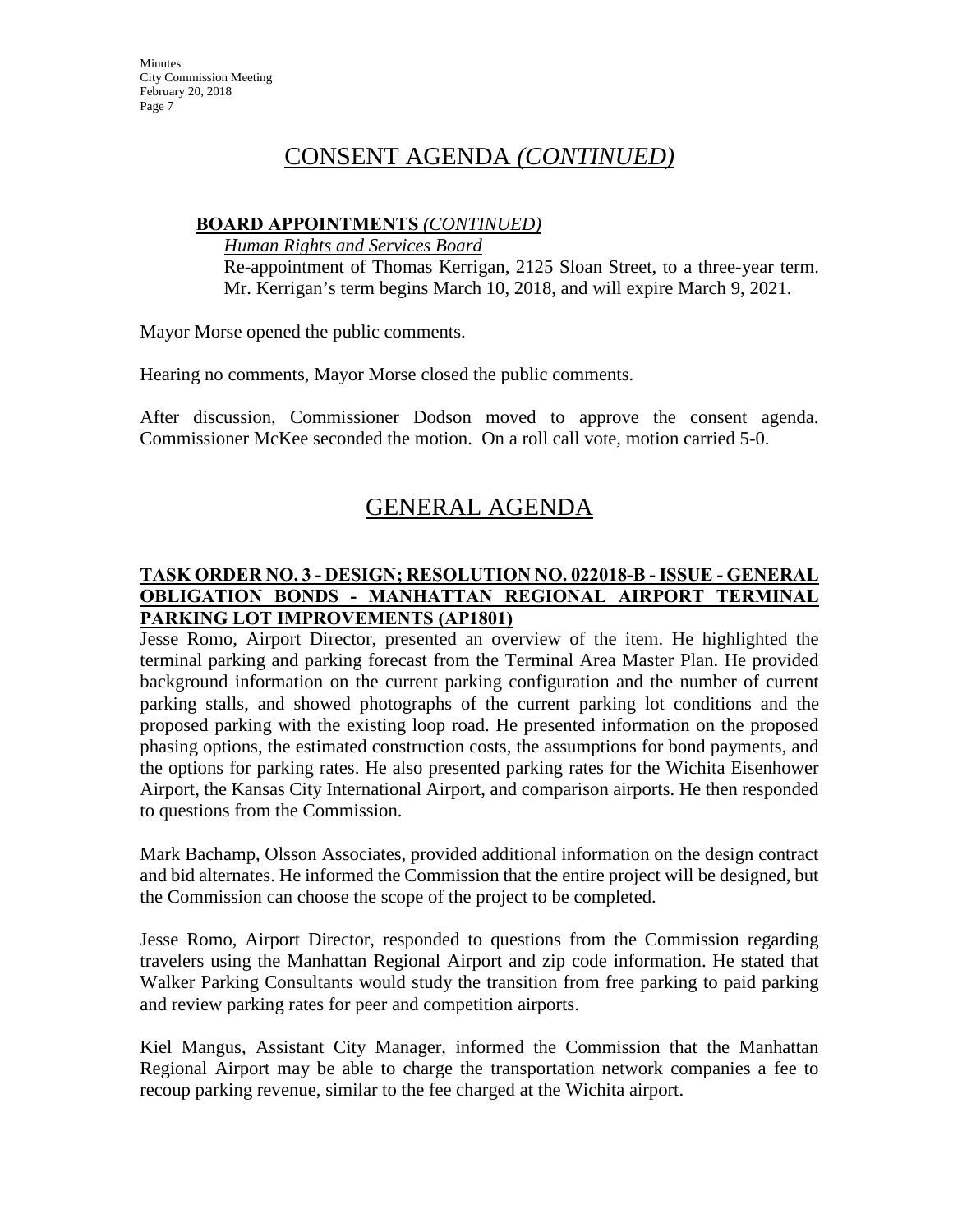# GENERAL AGENDA (*CONTINUED*)

## **TASK ORDER NO. 3 - DESIGN; RESOLUTION NO. 022018-B - ISSUE - GENERAL OBLIGATION BONDS - MANHATTAN REGIONAL AIRPORT TERMINAL PARKING LOT IMPROVEMENTS (AP1801)** *(CONTINUED)*

Mark Bachamp, Olsson Associates, and Jesse Romo, Airport Director, responded to additional questions from the Commission regarding the difference between the \$3.28 million and the \$4.5 million estimated construction costs and phasing options.

Kiel Mangus, Assistant City Manager, and Ron Fehr, City Manager, responded to questions from the Commission regarding security and cameras at the Manhattan Regional Airport parking lot.

Jesse Romo, Airport Director, provided additional information on the current parking capacity at the Manhattan Regional Airport and peak periods for parking.

Ron Fehr, City Manager, and Mark Bachamp, Olsson Associates, responded to questions from the Commission regarding parking counts, zip code data, and statistical information that would be generated by Walker Parking Consultants.

Mark Bachamp, Olsson Associates, responded to additional questions from the Commission. He provided information on the current condition of parking pavement and deterioration of pavement joints that will need to be replaced or repaired.

Mayor Morse opened the public comments.

Hearing no comments, Mayor Morse closed the public comments.

Commissioner Butler stated his main concern was the project cost and that it clearly needed to be paid with user fees. He voiced support to have the parking fees cover the temporary notes and bonding fees. He stated that there will need to be paid parking at some point to pay for these improvements.

Commissioner McKee stated that whatever plan the Commission chooses is based on estimates and if parking revenue fell short of requirement payments, where would those funds come from. He said people could opt to use a ride-sharing service rather than park, but potential use may not drop off as much if there are more business travelers.

Commissioner Reddi was hesitant on a parking fee and wanted to be on the conservative side. She stated that with a parking fee, people would be more likely to have someone drop them off if they are going on a trip that is longer than a week. She said this is particularly something that could happen for people living closer to the Airport.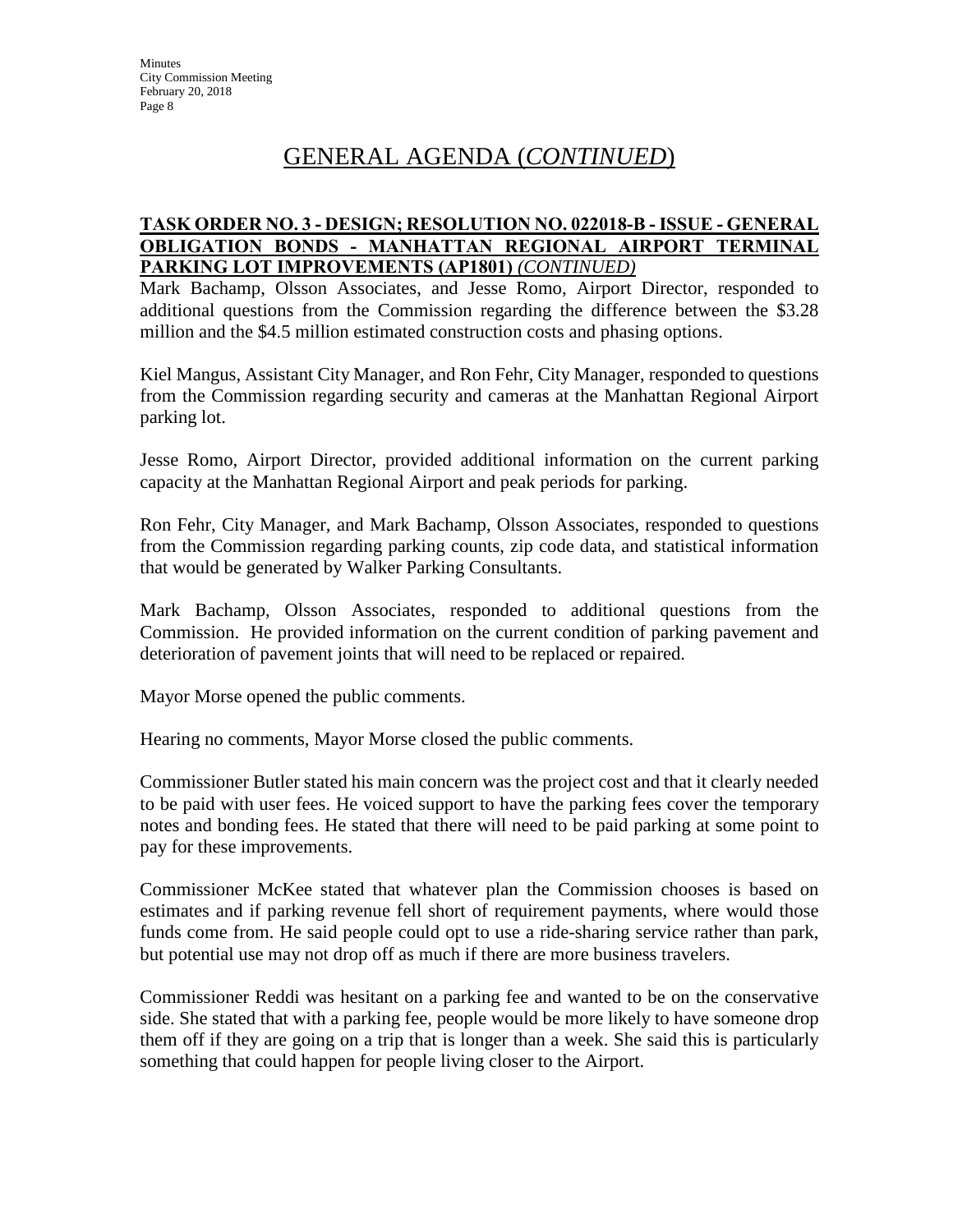# GENERAL AGENDA (*CONTINUED*)

## **TASK ORDER NO. 3 - DESIGN; RESOLUTION NO. 022018-B - ISSUE - GENERAL OBLIGATION BONDS - MANHATTAN REGIONAL AIRPORT TERMINAL PARKING LOT IMPROVEMENTS (AP1801)** *(CONTINUED)*

Commissioner Dodson voiced support of the motion and to bring the item back to the Commission with a plan that will detail what the costs would be. He stated that if you expect a behavioral change, then perhaps you do not need as many parking stalls in the future as you thought you might even if we have growth at the Airport.

Jesse Romo, Airport Director, and Ron Fehr, City Manager, provided additional information on the project timeline and funding.

Mayor Morse voiced concern on the proposed parking lot improvements. She stated that she was concerned with charging a parking fee at the Airport and that free parking is a draw for the Airport.

After discussion and additional comments from the Commission, Commissioner Dodson moved to authorize the Mayor and City Clerk to execute Task Order No. 3 with Olsson Associates, of Manhattan, Kansas, in the amount of \$410,474.00, for the design of the Manhattan Regional Airport Terminal Parking Lot, and approve Resolution No. 022018-B authorizing the issuance of General Obligation Bonds to finance the Manhattan Regional Airport Terminal Parking Lot Project (AP1801). Commissioner Butler seconded the motion.

Ron Fehr, City Manager, provided additional information and clarification on the motion.

After further discussion, on a roll call vote, motion carried 4-1, with Mayor Morse voting against the motion.

# **FRIENDS OF PEACE MEMORIAL AUDITORIUM - EDUCATIONAL PROGRAM KIOSK PRESENTATION**

Jim Sharp, Honorary Chair, Friends of Peace Memorial Auditorium, introduced the educational kiosk information that will be in the lobby of Peace Memorial Auditorium. He informed the Commission that the kiosk will remember and honor those 101 boys that did not come back and provide information about the boys and their families. He provided an overview on the history of the Peace Memorial Auditorium and highlighted the work that has been completed on the kiosk and database that has been developed.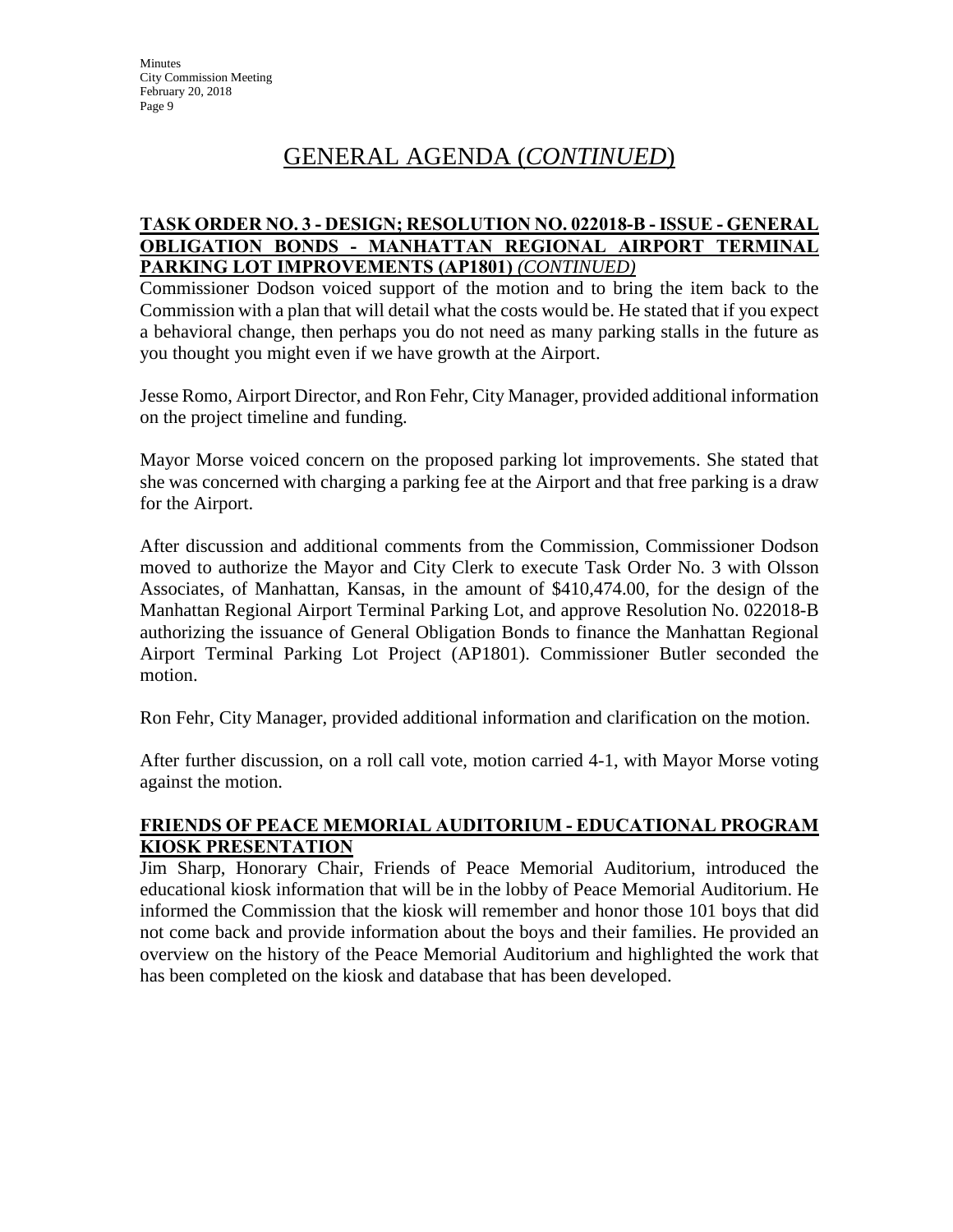# GENERAL AGENDA (*CONTINUED*)

## **FRIENDS OF PEACE MEMORIAL AUDITORIUM - EDUCATIONAL PROGRAM KIOSK PRESENTATION** *(CONTINUED)*

Tom Parish, Parish Photography and Design, informed the Commission he grew up in Manhattan and currently lives in Emporia. He stated that he has been working with the Friends of Peace Memorial Auditorium Committee on the design and content of the kiosk. He highlighted components, feature elements and historical information on the site. He then responded to questions from the Commission about the kiosk, mobile phone capability, navigation of the site, and opportunities to donate on the site.

Mayor Morse opened the public comments.

Kathy Dzewaltowski, 100 South Delaware Avenue, provided additional information on the historical significance of the Peace Memorial Auditorium. She highlighted the memorial wall that was recently completed and ribbon-cutting ceremony that was held November 2017. She stated the kiosk provides an opportunity to remember these men in the community and their profiles. She informed the Commission that we need to make sure that we do not forget who these people are and their sacrifice.

After comments from the Commission, Tom Parish, Parish Photography and Design, responded to additional questions from the Commission. He discussed the site, kiosk and challenges with the quality of the photographs and background research that was required.

Joel Meyers, Volunteer, Friends of Peace Memorial Auditorium, informed the Commission that the research was a labor of love and he spent thousands of hours working on this project.

Jim Sharp, Honorary Chair, Friends of Peace Memorial Auditorium, and Tom Parish, Parish Photography and Design, provided additional information on opportunities for the public to donate to this project.

Dave Fiser, President, Friends of Peace Memorial Auditorium, thanked those that have contributed and recognized the Friends of Peace Memorial Auditorium Committee and the City Commission for their support. He stated many people are interested in this project and are continuing to raise funds for the Peace Memorial Auditorium project.

Mayor Morse and the Commission expressed their appreciation to the Friends of Peace Memorial Auditorium Committee for their work.

Hearing no other comments, Mayor Morse closed the public comments.

As this was a discussion item, the Commission took no formal action.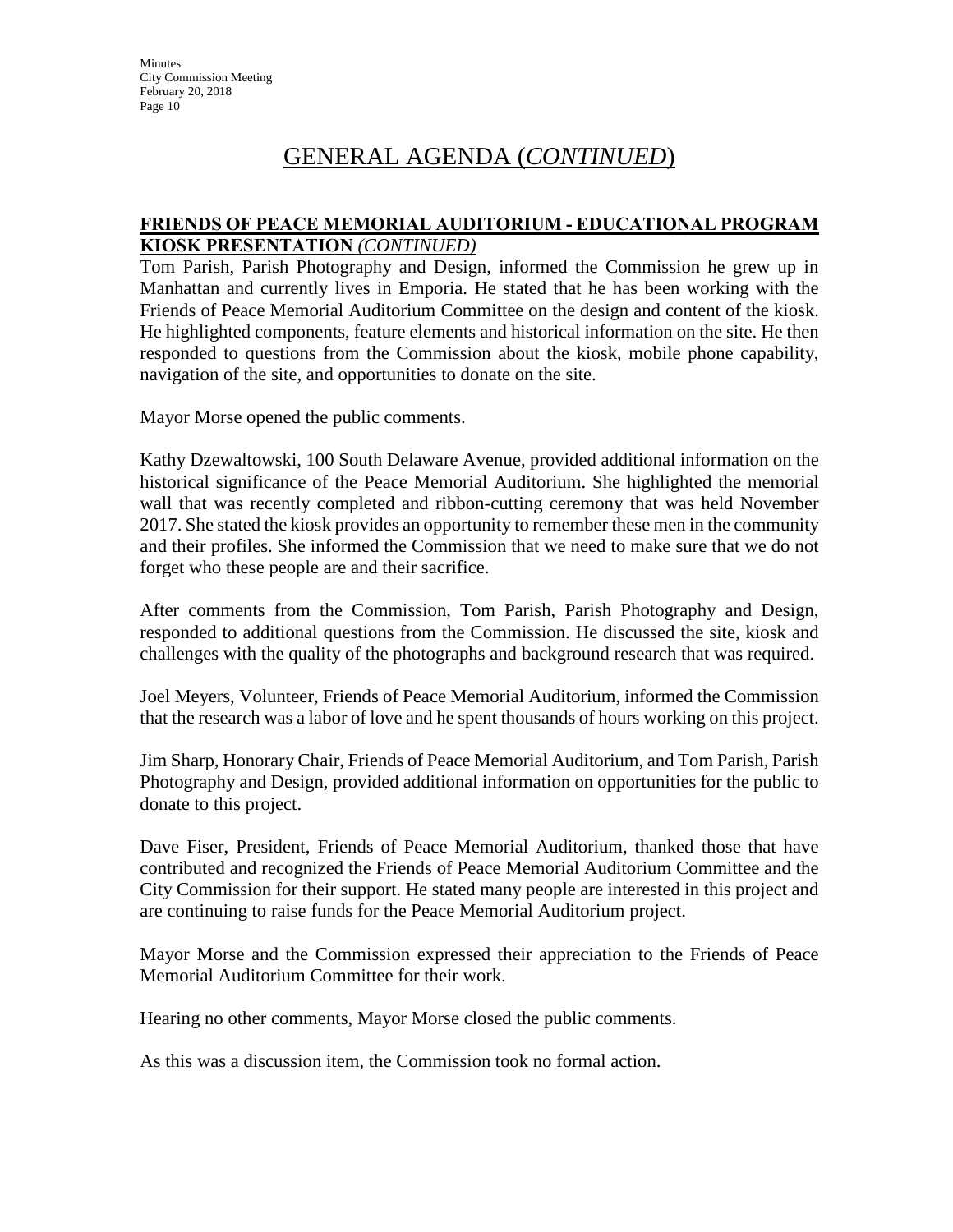Minutes<br>City Commission Meeting<br>February 20, 2018<br>Page 11

ADJOURNMENT<br>At 8:47 p.m., the Commission adjourned.

S. Fees, MMC, City Clerk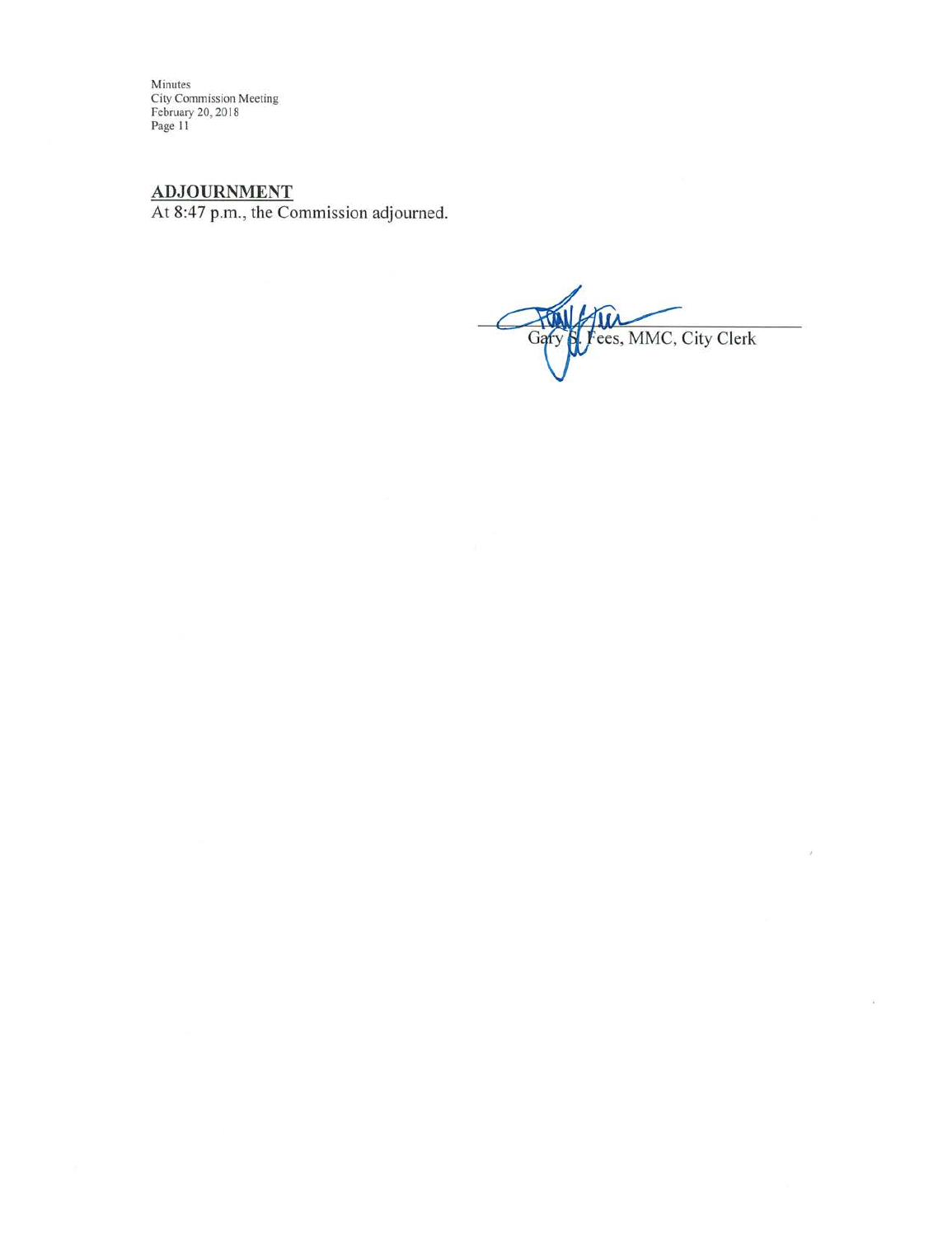#### **STAFF REPORT**

## **AN AMENDMENT OF ORDINANCE NO. 6804, 6936, and 7053, AND THE APPROVED FINAL DEVELOPMENT PLAN OF LOT 3, DOWNTOWN ENTERTAINMENT DISTRICT PLANNED UNIT DEVELOPMENT.**

**REQUEST**: This is a request to amend Ordinance Nos. 6804, 6936, and 7053, and the Final Development Plan of Lot 3, Downtown Entertainment District Planned Unit Development. No changes to the uses or buildings are proposed. The only proposed change is increased signage on the Blue Earth Place building.

# **BACKGROUND**

**APPLICANT:** Clint Hibbs, AIA – BG Consultants, Inc.

**ADDRESS:** 4806 Vue Du Lac Place

**OWNER:** GJL Real Estate Limited Partnership

**ADDRESS:** 227 Blue Earth Place

**LOCATION:** Downtown Entertainment District #3, Lot 3

**AREA:** 0.47 acres, 20,473.2 square feet

**DATE OF PUBLIC NOTICE PUBLICATION:** Thursday, December 14, 2017

**DATE OF PUBLIC HEARING: PLANNING BOARD:** Thursday, January 18, 2018 **CITY COMMISSION:** Tuesday, February 6, 2018

# **EXISTING PUD**

# **EXISTING PUD AFFECTING LOT 3**

**Ordinance:** 6804, 6936, and 7053

#### **Current Zoning and Project History**

Lot 3 is zoned PUD, Commercial Planned Unit Development District.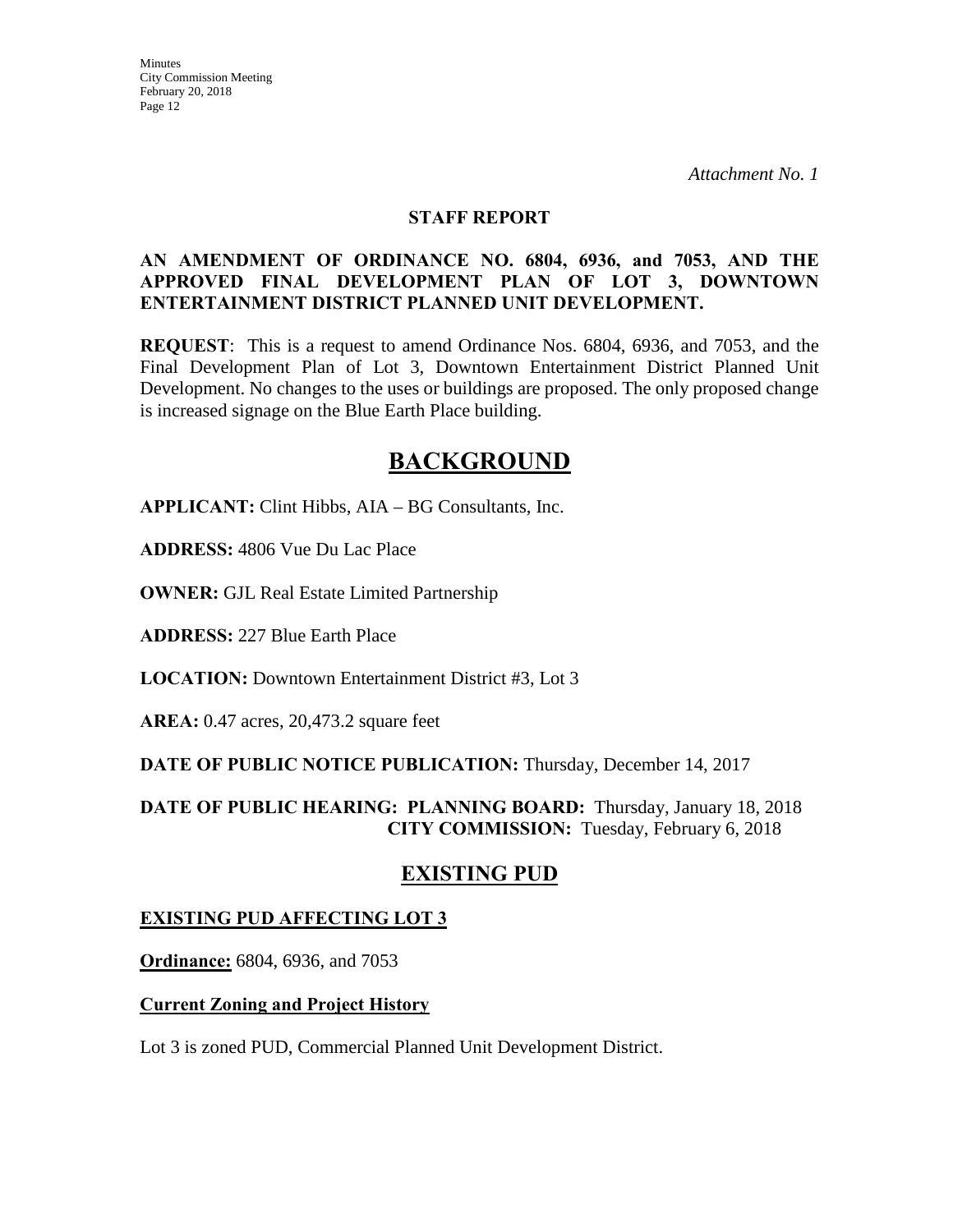## **Ordinance No. 6804.**

All provisions of Ordinance No. 6804, which established zoning of the Downtown Entertainment District PUD on December 15, 2009, and which were not in conflict with the amendment of Lot 9, remained in force. The conditions of approval of Ordinance No. 6804 include:

- 1. Permitted uses shall include all of the Permitted Uses of the C-4, Central Business District, City Park, Museum, Conference Center, and Parking Garage.
- 2. Landscaping and irrigation shall be provided pursuant to a Landscaping Performance Agreement between the City and the owner, which shall be entered into prior to issuance of a building permit. Except that, if the City is also the owner of the property, landscaping, and irrigation shall be provided in compliance with the process established by the governing body to develop the property.
- 3. All landscaping and irrigation shall be maintained in good condition.
- 4. Signage shall be provided as proposed in the application documents, and shall allow for exempt signage described in Article VI, Section 6-104  $(A)(1),(2),(4),(5),(7)$  and  $(8)$ ; and Section 6-104  $(B)(2)$ , of the Manhattan Zoning Regulations.
- 5. Signage for Lot 5 and Lot 6 shall conform to the requirements of the C-4, Central Business District, of the Manhattan Zoning Regulations.
- 6. The hotel's canopy, which extends over South  $3<sup>rd</sup>$  Street right-of-way, shall be permitted subject to the Uniform Building Code, as adopted by the City of Manhattan.
- 7. A dense hedge row shall be planted at a minimum height of 30-inches at the time of planting along the hotel's South 4<sup>th</sup> Street and Colorado Street parking lot frontages.
- 8. Provide landscape trees and vegetated screen along Fort Riley Boulevard on the south side of the parking garage.

# **PUD AMENDMENT AND PROPOSED IMPROVEMENTS ON LOT 3**

#### **Proposed Buildings, Structures, and Phasing**

**Phasing:** No new buildings, structures or phasing is proposed as part of this PUD Amendment. The site features one three-story mixed use building which currently seven businesses in the first two floors as well as seven apartments on the top two floors. Other than the proposed signage, this building is not proposed to change.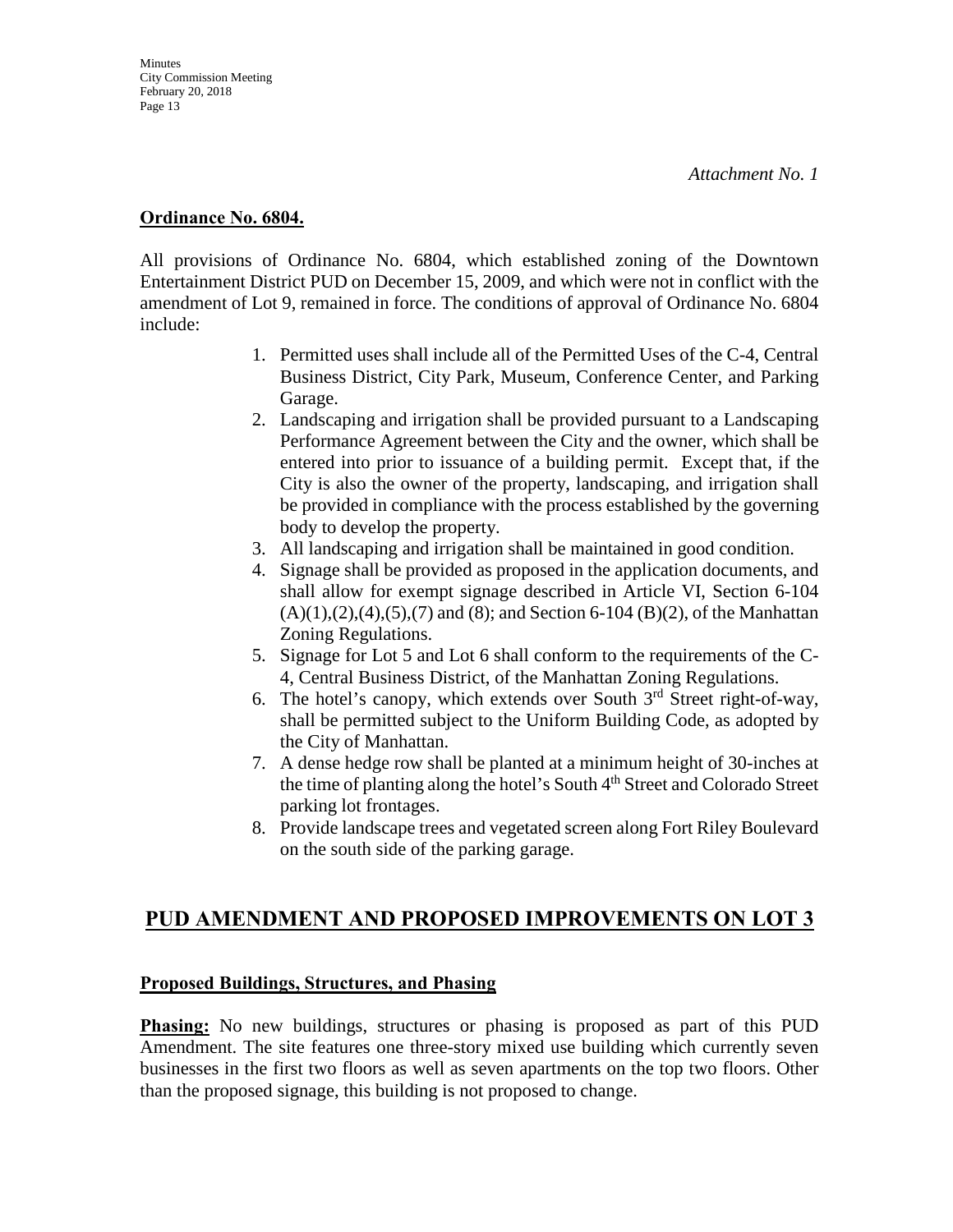#### *Attachment No. 1*

**Proposed Signs:** The primary intent of the proposed sign plan is to create greater flexibility in adding tenant signs to the building while still maintaining a level of control. The current approved sign plan prescribes specific locations and sizes for tenant signs, which range from thirty-five (35) square feet to fifty (50) square feet. The applicants wish to better serve the tenants of the building who desire visible signage for their businesses.

According to the application, the Blue Earth Place mixed-use building was originally designed to be a "landmark" building, which would be self-identifiable and require limited signage. However, in practice, tenants have desired their own signage to identify their business on the building. The current sign plan limits this in terms of total sign area allowed and the areas on the building permitted to have signs. According to the application, the proposed amendment is intended to "create a clearly defined area within which signs may be located on building facades", while still limiting the total square footage of signs on each façade. This creates more flexibility for the property owner and the tenants in terms of adding signage for their business. The amendment also develops signage standards that are generally compatible with the downtown C-4 sign regulations.

The proposed sign plan identifies "placement areas" on each façade of the building. These are the areas on the building facades where signs can be placed. However, the total square footage of signs on each façade cannot exceed 10% of the total area of that façade. However, this does not include the two building name signs and the directory sign. The maximum sign area per façade in the C-4 District is 20%.

The following outlines the proposed sign plan:

North façade:

- 1. Total façade area 8,875 square feet
- 2. Total permitted placement area 862 square feet
- 3. Total allowable signage area 862 square feet (approximately 10% of total façade area)

#### South façade:

- 1. Total façade area 8,875 square feet
- 2. Total permitted placement area 1,483 square feet
- 3. Total allowable signage area 887.5 square feet (10% of total façade area)

#### West façade:

- 1. Total façade area 5,175 square feet
- 2. Total permitted placement area 616 square feet
- 3. Total allowable signage area 517.5 square feet (10% of total façade area)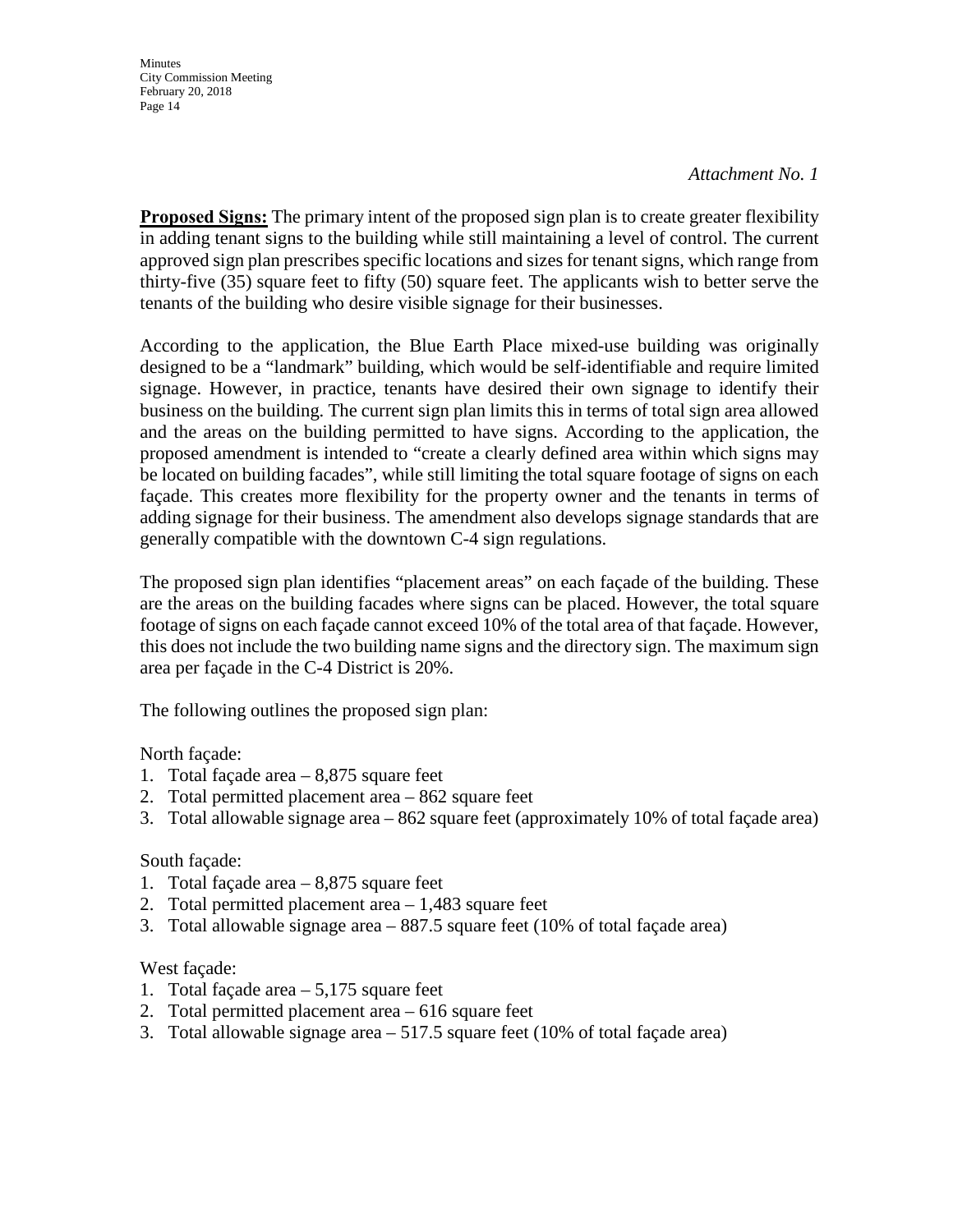East façade:

- 1. Total façade area 5,175 square feet
- 2. Total permitted placement area 506 square feet
- 3. Total allowable signage area 506 square feet (approximately 10% of total façade area)

The applicants are also proposing a set of regulations for the proposed sign plan. The plan would allow the following types of signs: awning, canopy, and marquee signs; electronic changeable copy signs, manual changeable copy signs, projecting signs, wall signs, sidewalk signs, temporary signs, and window signs. Electronic changeable copy signs are not permitted to be more than sixteen (16) square feet in area. Window signs cannot exceed twenty-five (25) percent of the window area to which they are attached. The projecting signs are permitted at the northwest and southeast corners of the building and are to be part of the facades it is attached to for calculation of the total permitted sign area. The directory sign cannot exceed 125 square feet. The building name signs cannot exceed forty-five (45) square feet. No individual sign can exceed 200 square feet. No sign can project above the building façade to which it is attached. Permanent signs may be internally or externally illuminated. Temporary signs may be externally illuminated.

**PROPOSED LIGHTING:** The lighting is not proposed to change from what was approved in the lighting plan that was submitted to the Manhattan Urban Area Planning Board with the original PUD in April of 2012.

# **MATTERS TO BE CONSIDERED WHEN AMENDING A PLANNED UNIT DEVELOPMENT**

# **1. WHETHER THE PROPOSED AMENDMENT IS CONSISTENT WITH THE INTENT AND PURPOSE OF THE APPROVED PUD, AND WILL PROMOTE THE EFFICIENT DEVELOPMENT AND PRESERVATION OF THE ENTIRE PUD:**

The proposed amendment is consistent with the intent and purpose of the approved PUD. The intention of the amendment is to more effectively communicate which businesses are located in the Blue Earth Place mixed-use building as well as to provide more flexibility for the property owner and any current and future tenants to install signs for their business while still maintaining a level of control. The proposes sign plan is generally consistent with C-4 sign regulations, which govern most of the Downtown Manhattan area. The maximum sign area for each façade is ten percent (10%) of the total façade area.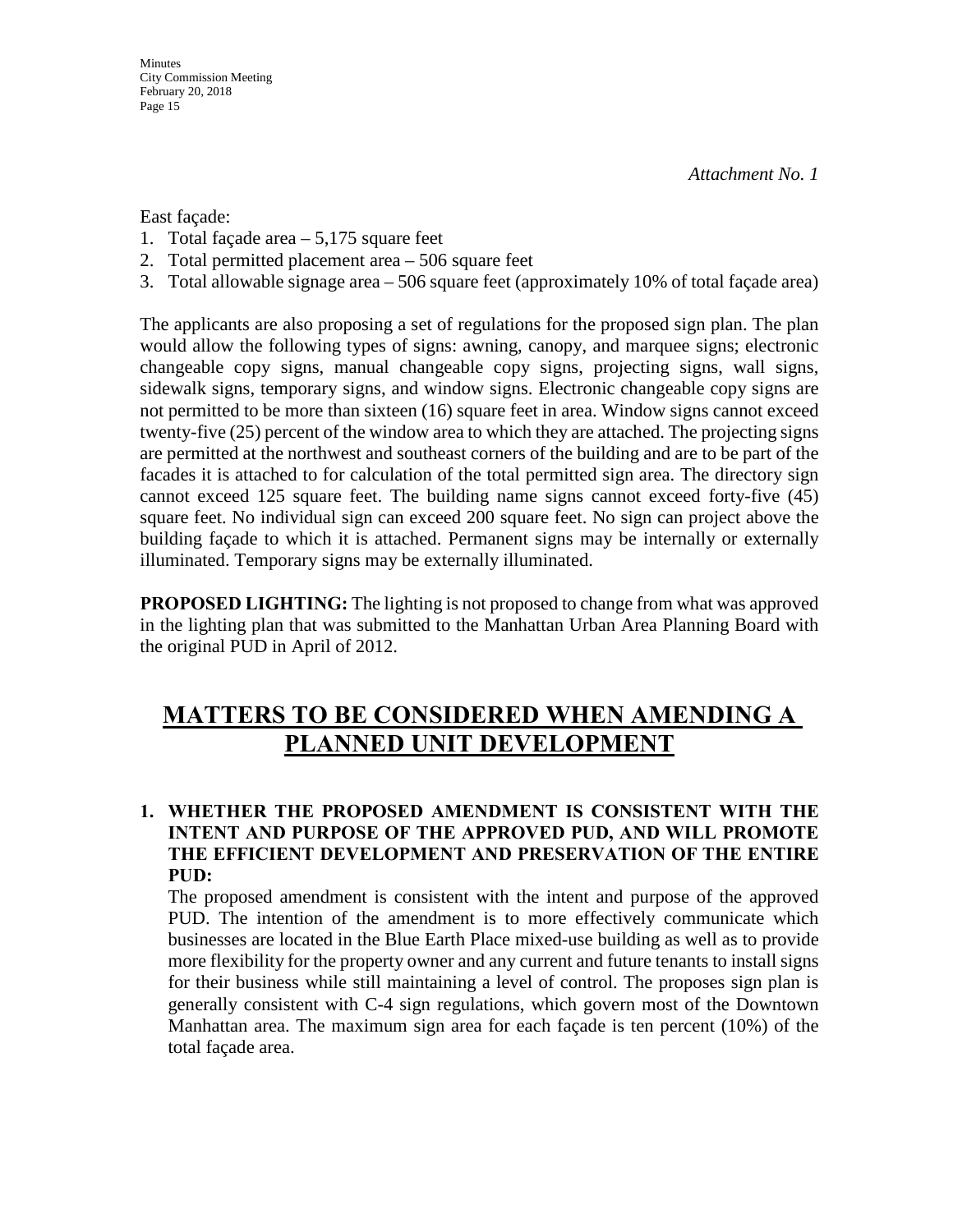# **2. WHETHER THE PROPOSED AMENDMENT IS MADE NECESSARY BECAUSE OF CHANGED OR CHANGING CONDITIONS IN OR AROUND THE PUD, AND THE NATURE OF SUCH CONDITIONS:**

The proposed amendment is not made necessary because of changed or changing conditions in or around the PUD. The amendment is simply a result of the property owner wishing to create a more effective and flexible sign plan, which would ideally eliminate the need for any future PUD amendments.

# **3. WHETHER THE PROPOSED AMENDMENT WILL RESULT IN A RELATIVE GAIN TO THE PUBLIC HEALTH, SAFETY, CONVENIENCE OR GENERAL WELFARE, AND IS NOT GRANTED SOLELY TO CONFER A SPECIAL BENEFIT UPON ANY PERSON:**

The applicant states that the proposed amendment will result in a limited relative gain to the public health, safety, convenience, and general welfare since the intention of the increased signage is to clarify the location of the businesses located within the subject building of the PUD.

# **ADDITIONAL MATTERS TO BE CONSIDERED WHEN AMENDING A PLANNED UNIT DEVELOPMENT**

**1. LANDSCAPING:** The existing landscaping, which was approved as part of the Downtown Entertainment District Planned Unit Development is not proposed to change as part of this amendment. The originally approved landscape plan consisted of a deciduous street trees and small shrubs planted around the perimeter of the building.

**2. SCREENING:** Screening is not proposed to change as part of this amendment. The dumpster enclosure on the southeast corner of the building is adequately screened by a masonry wall.

**3. DRAINAGE:** Drainage is not proposed to change from the existing approved Planned Unit Development.

**4. CIRCULATION:** The circulation patterns are based on the Final Development Plan that was approved by the Manhattan Urban Area Planning Board in April of 2012. This proposed PUD Amendment will not change the circulation patterns within or around the site.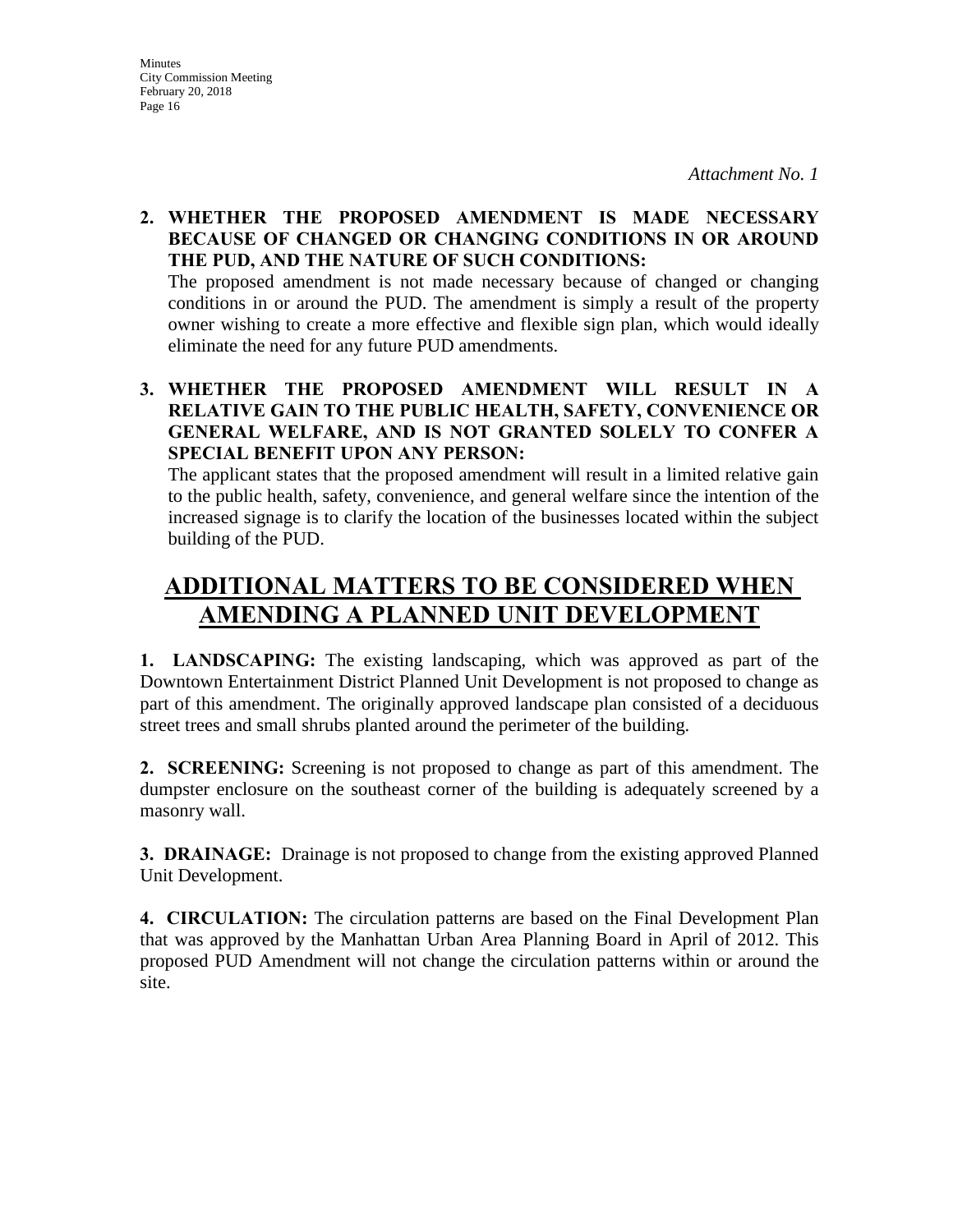Public Access. The site is currently accessed primarily from  $3<sup>rd</sup>$  Street, which runs along the west side of the building. Blue Earth Place, a private street that intersects with  $3<sup>rd</sup>$  Street, runs along the north side of the building. The south and east sides of the building are surrounded by Lot 9 of the Downtown Entertainment District PUD, which is a parking lot intended to serve the customers, residents, and employees of the Blue Earth Place building.

Traffic. The proposed PUD Amendment will not increase the number of vehicle trips to and from the site.

Off-Street Parking. The parking lot on Lot 9 contains seventy (70) parking spaces, which are intended to serve the subject property. The proposed amendment is not likely to have any impact on parking.

**5. OPEN SPACE/LANDSCAPED AND COMMON AREA:** The site is almost entirely covered by either the Blue Earth Place mixed-use building or the drive-through lane that serves Radina's Bakehouse, or the sidewalks that surround the south, west, and north sides of the building. The north side of the building features two patio areas for outdoor dining.

**6. CHARACTER OF THE NEIGHBORHOOD:** The character of the neighborhood is an urban mixed-use district, which includes mixed-use buildings, hotels, a conference center, a park, and the Flint Hills Discovery Center. The applicants held the required neighborhood meeting on November 14, 2017. However, no one besides the applicants attended.

# **MATTERS TO BE CONSIDERED WHEN REZONING**

**1. EXISTING USE:** Mixed-use building with restaurant, retail, services, and residential uses.

**2. PHYSICAL AND ENVIRONMENTAL CHARACTERISTICS:** The property is completely built upon as permitted according to the Final Development Plan for Lot 3 of the approved Planned Unit Development.

# **3. SURROUNDING LAND USE AND ZONING:**

- **(a.) NORTH:** A portion of the Downtown Entertainment District Planned Unit Development consisting of a small park as well as a Candlewood Suites Hotel.
- **(b.) SOUTH:** Lot 9 of the Downtown Entertainment District PUD containing a surface parking lot intended to serve the parking demands of the subject property.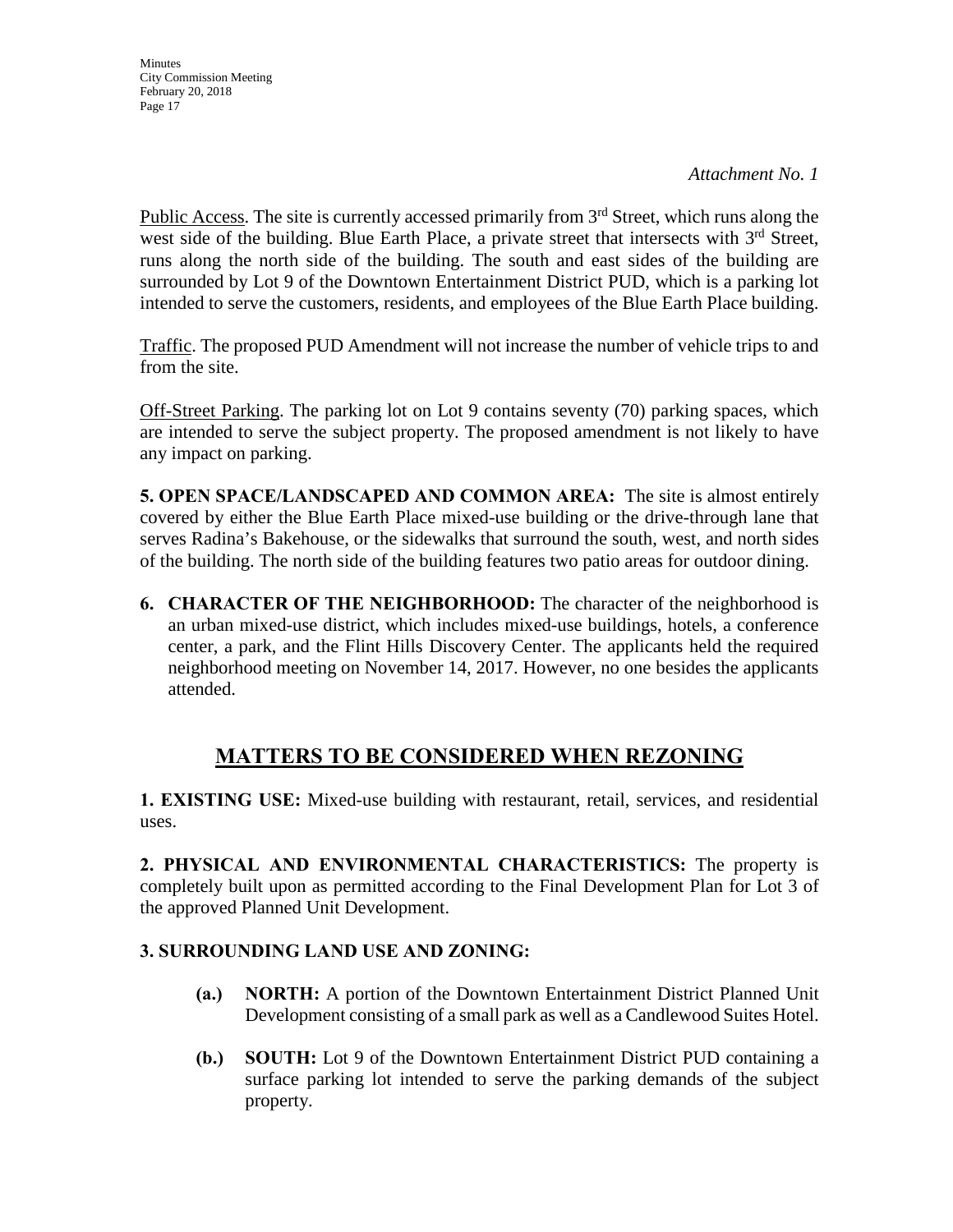- **(c.) EAST:** Lot 9 of the Downtown Entertainment District PUD containing a surface parking lot intended to serve the parking demands of the subject property.
- **(d.) WEST:** 3rd Street ROW and a portion of the Downtown Entertainment District Planned Unit Development consisting of the Hilton Garden Inn Hotel and Conference Center as well as a public parking garage containing a real estate office on the first floor.

# **4. GENERAL NEIGHBORHOOD CHARACTER:** See above under "**6, CHARACTER OF THE NEIGHBORHOOD."**

**5. SUITABILITY OF SITE FOR USES UNDER CURRENT ZONING:** The site is completely built as approved through the PUD process, apart from the proposed sign plan described in this staff report.

**6. COMPATIBILITY OF PROPOSED DISTRICT WITH NEARBY PROPERTIES AND EXTENT TO WHICH IT MAY HAVE DETRIMENTAL AFFECTS:**. This additional signage which is described in this staff report is not anticipated to have any detrimental effects to the approved PUD or to the surrounding neighborhood. The immediate surroundings are mostly commercial in nature.

# **7. CONFORMANCE WITH COMPREHENSIVE PLAN**

The proposed amendment conforms to the Comprehensive Plan. The uses of the approved final development plan of this Planned Unit Development will not change as part of this Amendment.

# **8. ZONING HISTORY AND LENGTH OF TIME VACANT AS ZONED:**

November 6, 2009: Manhattan Urban Area Planning Board conducts the public hearing on the proposed Downtown Entertainment District from C-4, Central Business District; C-5, Highway Service Commercial District with RDO, Redevelopment District Overlay; and, LM-SC, Light Manufacturing-Service Commercial District, to PUD, Commercial Planned Unit Development District, with eight conditions of approval. The Planning Board recommended approval of the rezoning on a vote of 7-0. In a separate action, the Planning Board approved the Final Plat of the Downtown Entertainment District Addition on a vote of 7-0.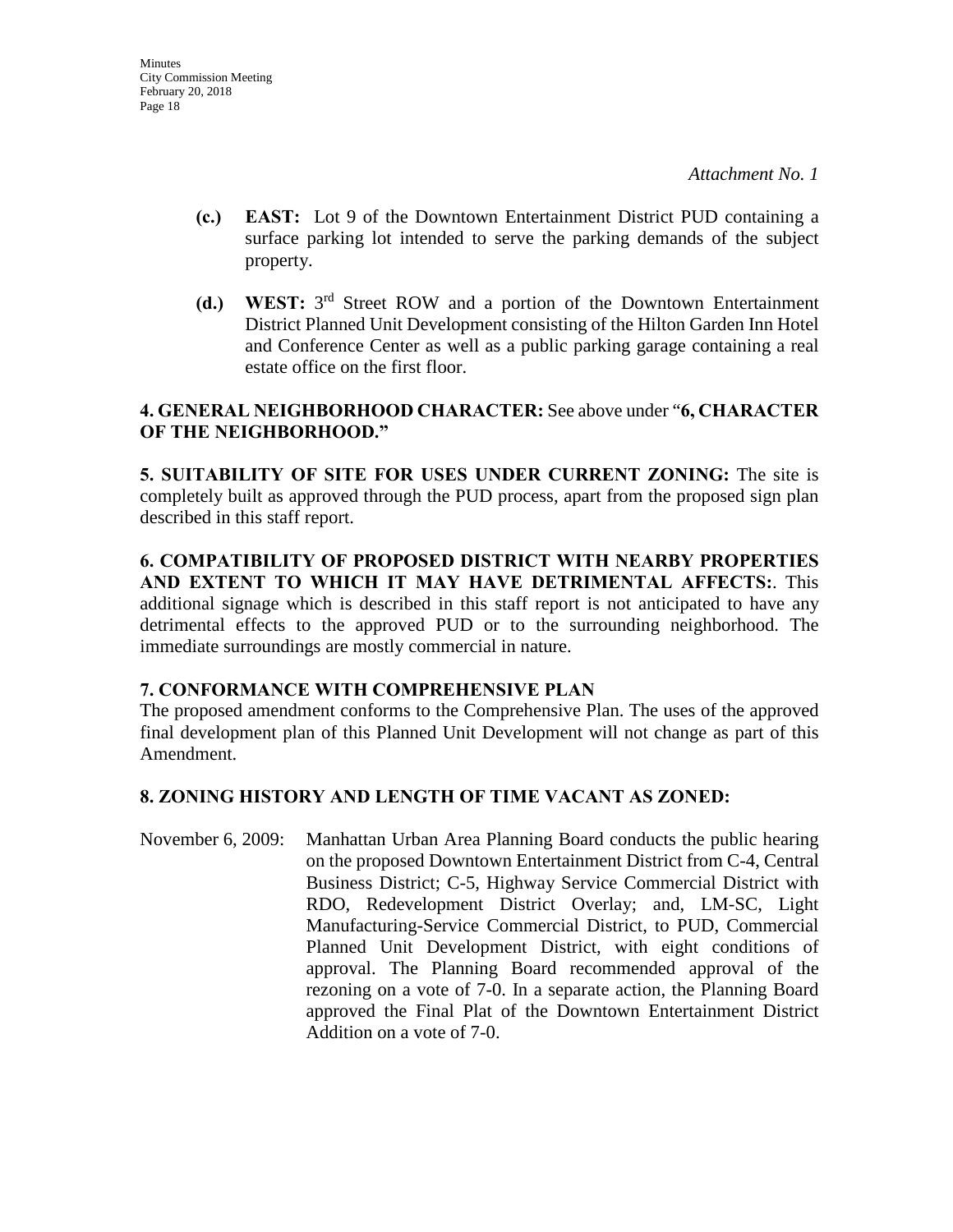#### *Attachment No. 1*

- December 1, 2009 City Commission approves first reading of an ordinance rezoning the proposed Downtown Entertainment District from C-4, Central Business District; C-5, Highway Service Commercial District with RDO, Redevelopment District Overlay; and, LM-SC, Light Manufacturing-Service Commercial District, to PUD, Commercial Planned Unit Development District.
- December 15, 2009 City Commission approves Ordinance No. 6804 rezoning the proposed Downtown Entertainment District from C-4, Central Business District; C-5, Highway Service Commercial District with RDO, Redevelopment District Overlay; and, LM-SC, Light Manufacturing-Service Commercial District, to PUD, Commercial Planned Unit Development District; and accepts the easements and rights-of-way as shown on the Final Plat of the Downtown Entertainment District Addition.
- January 20, 2010 Manhattan Urban Area Planning Board approves the Final Development Plan for Lots 1-4 of the Downtown Entertainment District Commercial PUD on a vote of 4-0.
- February 18, 2010 Manhattan Urban Area Planning Board sets aside the Final Plat approved on November 6, 2009, and approves the revised Final Plat of the Downtown Entertainment District Addition.
- February 23, 2010 City Commission accepts the rights-of-ways and easements of the Downtown Entertainment District Addition.
- September 20, 2010 Manhattan Urban Area Planning Board approves the Final Development Plan for proposed Lot 2, in the Downtown Entertainment District Addition, Commercial PUD, on a vote of 7-0, and approves the Final Plat of Lots 1-3, Downtown Entertainment District Addition, Unit Two, Commercial PUD, on a vote of 7-0.
- October 5, 2010 City Commission accepts the rights-of-ways and easements of the Downtown Entertainment District Addition, Unit Two, Commercial PUD.
- January 5, 3012 Manhattan Urban Area Planning Board recommends approval, on a vote of 3-1, of an amendment of the approved Preliminary Development Plan of Lot 9, Downtown Entertainment District Commercial PUD and Ordinance No. 6804 for Proposed Lots 1-6, the Final Development Plan for Proposed Lots 1 and 4, and to deny adding Drive-In Restaurants as a Permitted Use in the PUD.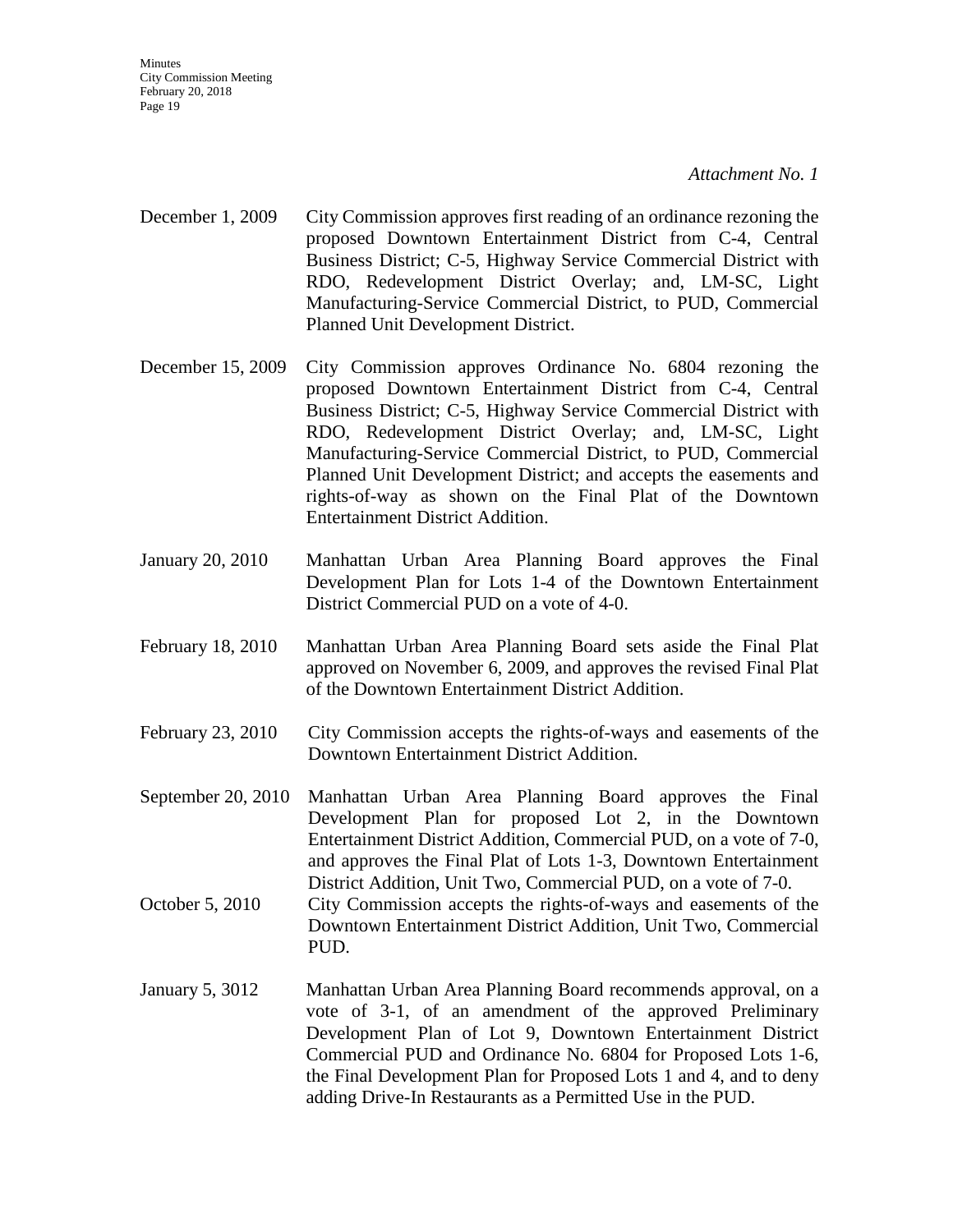#### *Attachment No. 1*

- January 24, 2012 City Commission overrides the Manhattan Urban Area Planning Board and approves first reading of an ordinance amending the Preliminary Development Plan of Lot 9, Downtown Entertainment District Commercial PUD and Ordinance No. 6804, for Proposed Lots 1-6, the Final Development Plan for proposed Lots 1 and 4, and adds Drive-In Restaurants as a Permitted Use in the PUD.
- February 7, 2012 City Commission overrides the Manhattan Urban Area Planning Board and approves Ordinance No. 6936 amending the Preliminary Development Plan of Lot 9, Downtown Entertainment District Commercial PUD and Ordinance No. 6804, and approves the Final Development Plan for proposed Lots 1 and 4, and adds Drive-In Restaurants as a Permitted Use in the PUD.
- February 7, 2012 City Commission accepts the easement and rights-of-way as shown on the Final Plat of Downtown Entertainment District Addition, Unit Three, Commercial Planned Unit Development.
- May 7, 2012 Manhattan Urban Area Planning Board recommends approval, on a vote of 7-0, of proposed amendments of Ordinance No. 6804 and the Final Development Plan of Lot 4 for modifications to the existing Hilton Garden Inn's off-street parking lot including reduction of the number of off-street parking spaces and landscape plan and the addition of a proposed four-story mixed use building.
- June 5, 2012 City Commission approves first reading of an ordinance amending Ordinance No. 6804 and the Final Development Plan of Lot 4 for modifications to the existing Hilton Garden Inn's off-street parking lot including reduction of the number of off-street parking spaces and landscape plan and the addition of a proposed four-story mixed use building.
- June 19, 2012 City Commission approves Ordinance No. 6951 amending Ordinance No. 6804 and the Final Development Plan of Lot 4, Downtown Entertainment District Commercial Planned Unit Development District, based on the findings in the Staff Report, with the one condition recommended by the Manhattan Urban Area Planning Board.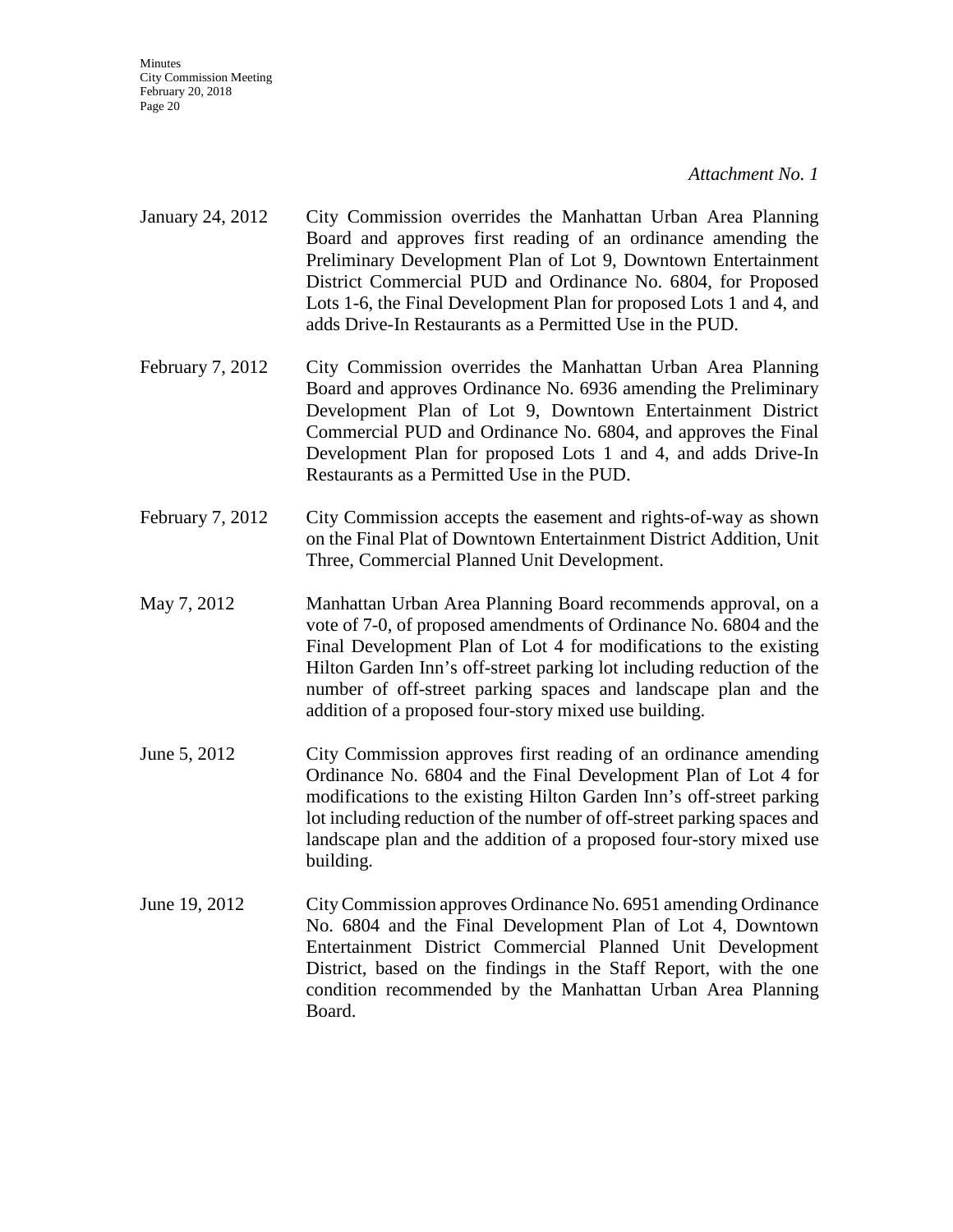*Attachment No. 1*

- February 4, 2013 Manhattan Urban Area Planning Board, on a vote of 5-1, recommends approval of the proposed amendment of Ordinance No. 6951 and the Final Development Plan of Lot 4, Downtown Entertainment District Commercial Planned Unit Development District, to be known as the Final Development Plan of Lot 1 and Lot 2, Hilton Garden Inn, Downtown Entertainment District Commercial Planned Unit Development, to convert the ground floor of the proposed mixed use building to eight apartment units.
- February 19, 2013 City Commission approves first reading of an ordinance amending Ordinance No. 6951 and the Final Development Plan of Lot 4, Downtown Entertainment District Commercial Planned Unit Development District, to be known as the Final Development Plan of Lot 1 and Lot 2, Hilton Garden Inn, Downtown Entertainment District Commercial Planned Unit Development, as proposed.
- March 5, 2013 City Commission approves Ordinance No. 6993 amending Ordinance No. 6951 and the Final Development Plan of Lot 4, Downtown Entertainment District Commercial Planned Unit Development District, generally located on the southeast corner of S. 4<sup>th</sup> Street and Colorado Street, based on the findings in the Staff Report.
- September 5, 2013 Manhattan Urban Area Planning Board approves the Final Development Plan for proposed Lots 2 (Holiday Inn Express) and 6 (city owned parking lot), in the Downtown Entertainment District Addition, Unit Three, Commercial PUD.
- November 4, 2013 Manhattan Urban Area Planning Board, on a vote of 7-0, recommends approval of the proposed amendment of Ordinance No. 6936 and the approved Final Development Plan of Lot 3, Downtown Entertainment District, Unit Three, Commercial Planned Unit Development (PUD) for a projecting sign on the southeast corner of the Blue Earth Place mixed use building associated with a proposed Radina's Bakehouse.
- November 19, 2013 City Commission approves first reading of an ordinance amending Ordinance No. 6936 and the approved Final Development Plan of Lot 3, Downtown Entertainment District, Unit Three, Commercial Planned Unit Development (PUD) for a projecting sign on the southeast corner of the Blue Earth Place mixed use building associated with a proposed Radina's Bakehouse.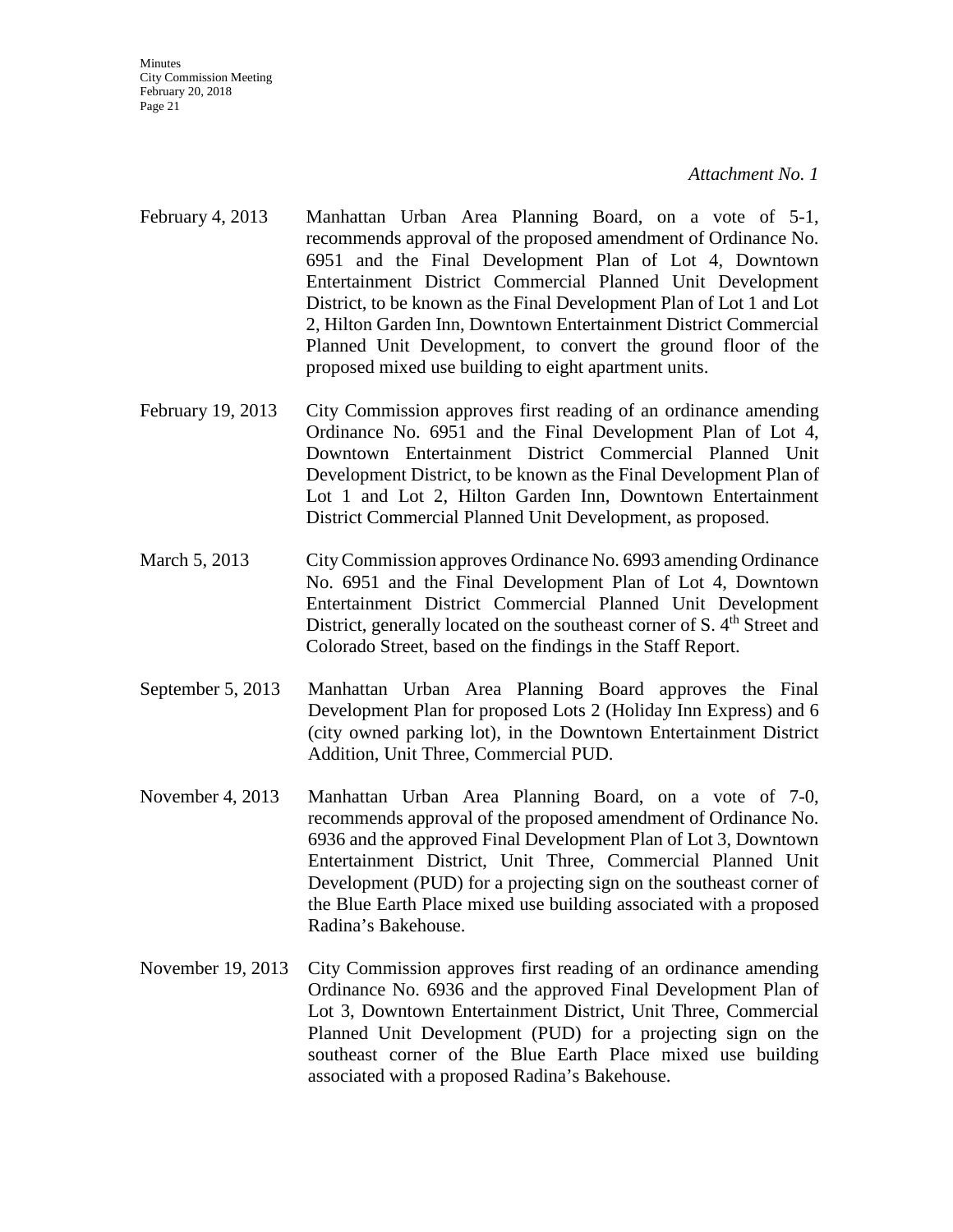**Minutes** City Commission Meeting February 20, 2018 Page 22

December 3, 2013 City Commission approves Ordinance No. 7053 amending Ordinance No. 6936 and the approved Final Development Plan of Lot 3, Downtown Entertainment District, Unit Three, Commercial Planned Unit Development (PUD) for a projecting sign on the southeast corner of the Blue Earth Place mixed use building associated with a proposed Radina's Bakehouse.

**9. CONSISTENCY WITH INTENT AND PURPOSE OF THE ZONING ORDINANCE:** The intent and purpose of the Zoning Regulations is to protect the public health, safety, and general welfare; regulate the use of land and buildings within zoning districts to assure compatibility; and to protect property values.

The PUD Regulations are intended to provide a maximum choice of living environments by allowing a variety of housing and building types; a more efficient land use than is generally achieved through conventional development; a development pattern that is in harmony with land use density, transportation facilities and community facilities; and a development plan which addresses specific needs and unique conditions of the site which may require changes in bulk regulations or layout. The proposed PUD Amendment is consistent with the intent and purposes of the Zoning Regulations, and the intent of the PUD Regulations, subject to the conditions of approval.

**10. RELATIVE GAIN TO THE PUBLIC HEALTH, SAFETY AND WELFARE THAT DENIAL OF THE REQUEST WOULD ACCOMPLISH, COMPARED WITH THE HARDSHIP IMPOSED UPON THE APPLICANT:** There appears to be no gain to the public that denial of the request would accomplish compared to the hardship imposed to the applicant. The proposed sign plan described in this staff report does not overwhelm the current structure nor does it cause any adverse impacts upon the neighborhood or adjacent properties, and it is generally consistent with the C-4 sign regulations of the Manhattan Zoning Regulations.

**11. ADEQUACY OF PUBLIC FACILITIES AND SERVICES:** Adequate public facilities and services are provided.

# **12. OTHER APPLICABLE FACTORS:** None.

**13. STAFF COMMENTS:** City Administration recommends approval subject to the following conditions:

1. Signs shall be provided as proposed in the application documents, and shall allow for exempt signage described in Article VI, Section 6-104  $(A)(1),(2),(4),(5)$ , and  $(7)$ , and  $(8)$ ; and, Section 6-104  $(B)(2)$ , of the Manhattan Zoning Regulations.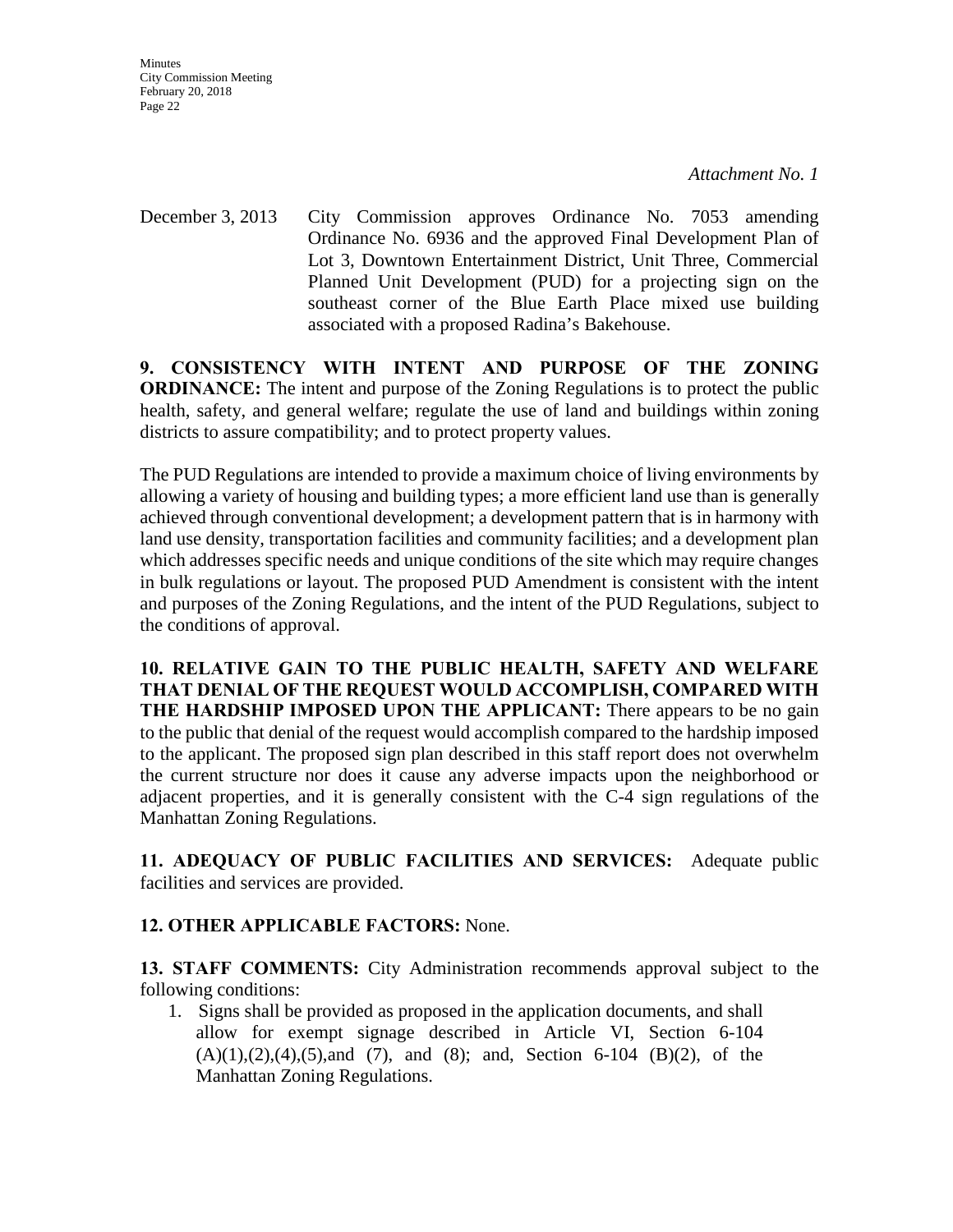2. Any new signs shall be constructed and maintained as permitted in the proposed sign plan.

# **ALTERNATIVES:**

- 1. Recommend approval of the proposed amendment of Ordinance Nos. 6804, 6936, and 7053, and the Final Development Plan of Lot 3, Downtown Entertainment District Planned Unit Development stating the basis for such recommendation.
- 2. Recommend denial of the proposed amendment of Ordinance Nos. 6804, 6936, and 7053, and the Final Development Plan of Lot 3, Downtown Entertainment District Planned Unit Development, stating the specific reasons for denial.
- 3. Table the proposed Amendment to a specific date, for specifically stated reasons.

# **POSSIBLE MOTION:**

The Manhattan Urban Area Planning Board recommends approval of the proposed amendment of Ordinance Nos. 6804, 6936, and 7053, and the Final Development Plan of Lot 3 Downtown Entertainment District Planned Unit Development, based on the findings in the Staff Report, subject to the two (2) conditions of approval recommended by City Administration.

**PREPARED BY:** Doug May, CFM, Planner

**DATE** January 9, 2018

MUAPB\_SR\_Downtown Entertainment Dist\_Lot3\_PUD Amendment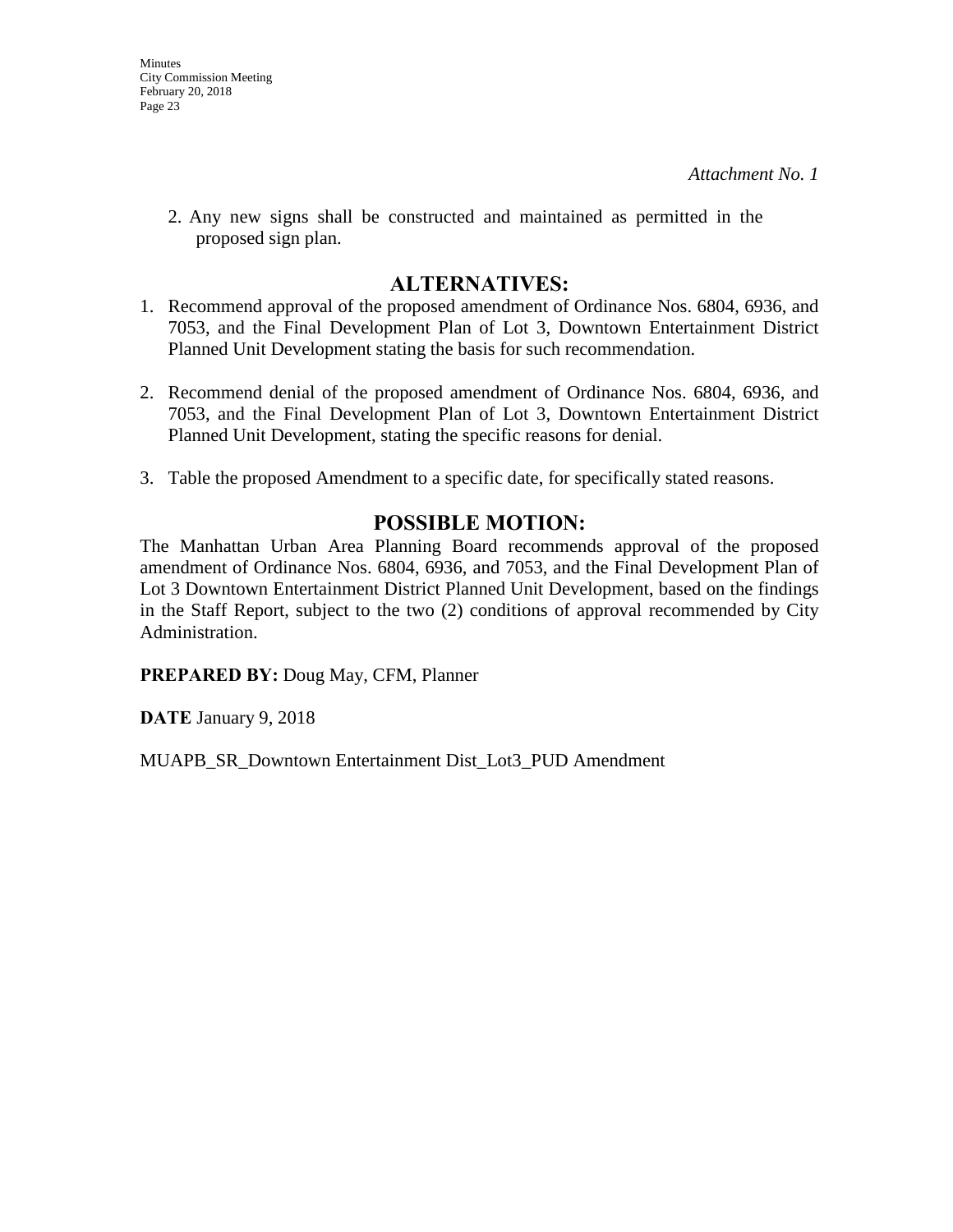

Community Development

# **PUD AMENDMENT AND FINAL DEVELOPMENT PLAN**

| <b>Hearing Date:</b>                      | January 18, 2018                                                                                                                                                                                                                   |
|-------------------------------------------|------------------------------------------------------------------------------------------------------------------------------------------------------------------------------------------------------------------------------------|
| Re:                                       | Amend Ordinance No. 7219 and the approved Final<br>Development Plan of the Interlachen Villas PUD to<br>allow for the development of 27 single-family<br>detached homes. The Amendment is proposed as<br>a Final Development Plan. |
| <b>Applicant:</b>                         | PMG Properties, LLC (TJ Vilkanskas)                                                                                                                                                                                                |
| <b>Property Owner:</b>                    | PMG Properties, LLC (TJ Vilkanskas)                                                                                                                                                                                                |
| <b>Property Address:</b>                  | Interlachen Villas, Unit 1; generally located at the<br>intersections of Colbert Hills Drive and Fieldhouse<br>Circle and Colbert Hills Drive and Palmer Circle.                                                                   |
| <b>Total Area:</b>                        | 7.28 acres                                                                                                                                                                                                                         |
| Date of Neighborhood Meeting:             | December 28, 2017                                                                                                                                                                                                                  |
| <b>Date of Public Notice Publication:</b> | December 29, 2017                                                                                                                                                                                                                  |
| <b>Date of City Commission:</b>           | February 6, 2018                                                                                                                                                                                                                   |

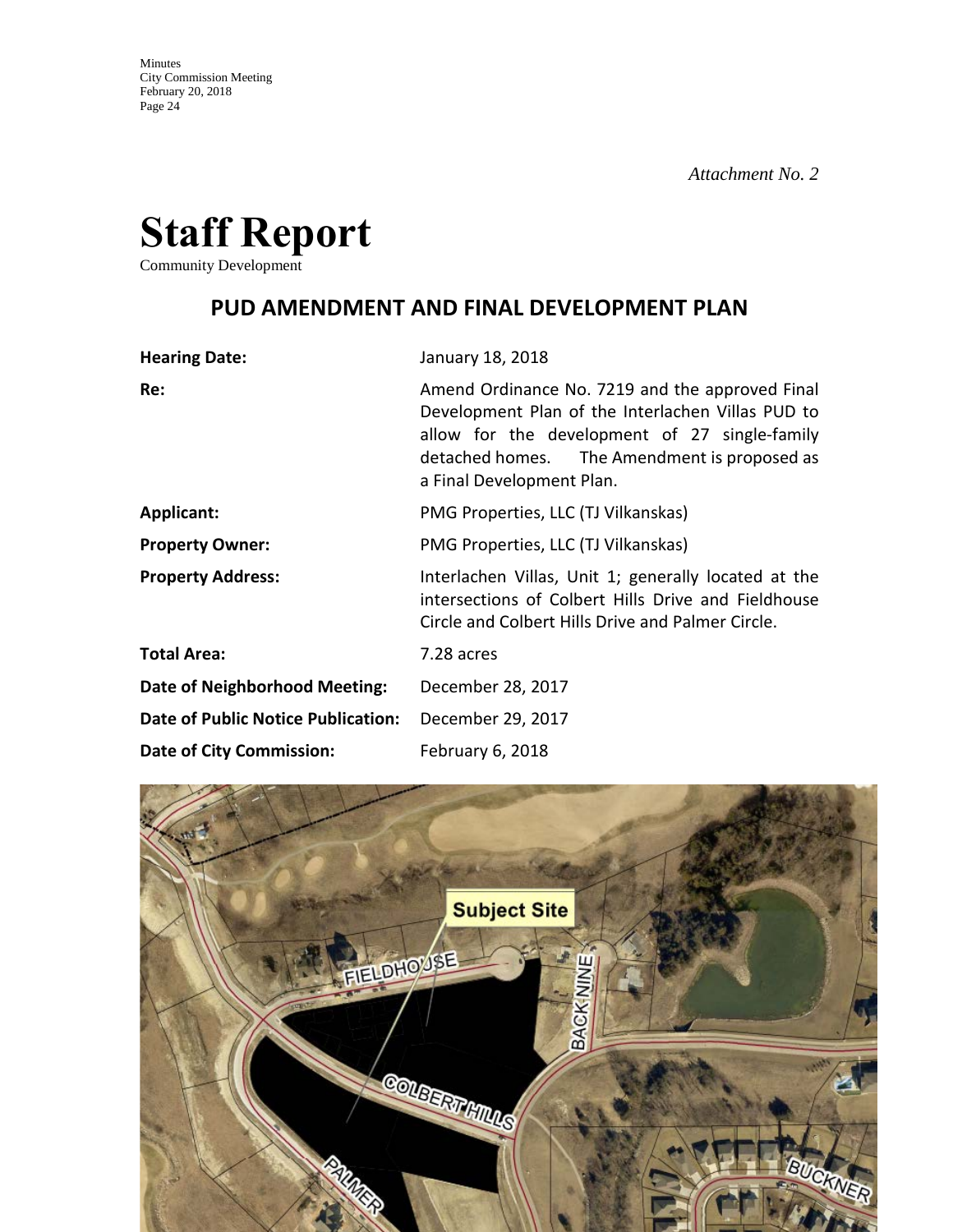# **BACKGROUND**

The existing Interlachen Villas Residential Planned Unit Development (PUD), Ordinance No. 7219, was approved on June 21, 2016 and is subject to the following conditions of approval:

- 1. The Permitted Use shall be single-family detached and single-family attached dwelling units.
- 2. A maximum of 62 total single-family townhome units shall be allowed.
- 3. Signage for low to medium density residential districts as described in Article VI, Section 6-201 shall be permitted.
- 4. Exempt signage shall include signage described in Article VI, Section 6-102(A)(2)(a), (b), (c), (e), (i), (k), and (l).
- 5. Landscaping and irrigation shall be provided pursuant to a Landscaping Performance Agreement between the City and the owner, which shall be entered into prior to issuance of a building permit.
- 6. All landscaping and irrigation shall be maintained in good condition.
- 7. The names of the travel easements shall be approve by the Riley County Emergency Management Department and Manhattan Fire Department prior to the application for the Final Development Plan and Final Plat for Phase 1.

This PUD depicted the development of 62 single-family attached and detached homes. The homes were proposed to be designed as nine separate clusters. The first phase was presented as the Final Development Plan of Interlachen Villas, Unit One. It consisted of 14 attached and detached cluster homes. On August 1, 2016, this first phase was approved.

Since the approval of the Final Development Plan, the developer has modified his plans for development within this PUD. His new plans are reflected in this PUD Amendment. The Amendment is proposed as a Final Development Plan. The Developer is also presenting a Final Plat for this PUD. (Please refer to the Inter-Office Memorandum on this item.)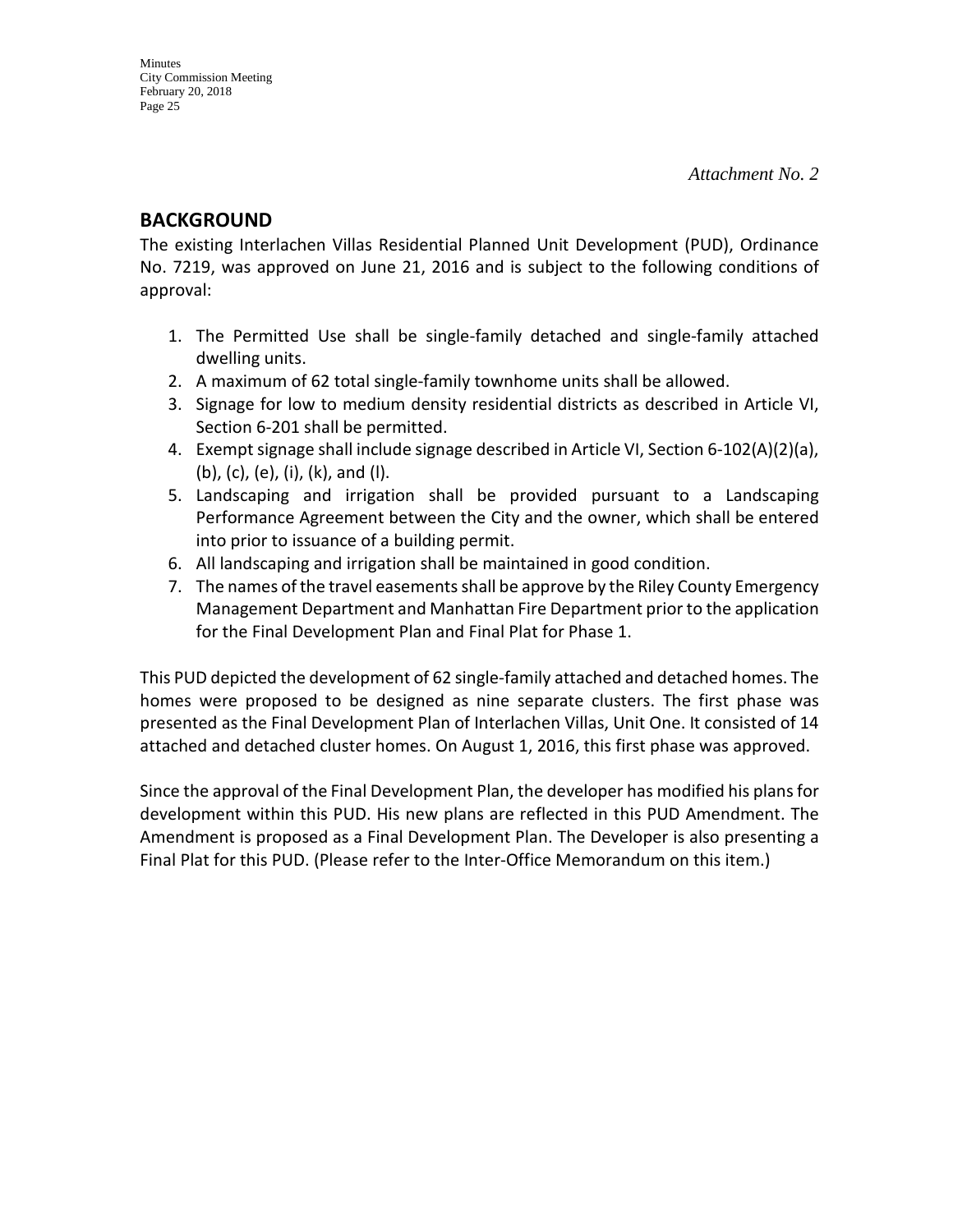*Attachment No. 2*

# **PROPOSED AMENDMENT AND FINAL DEVELOPMENT PLAN**

This amendment and Final Development Plan, if approved, will allow the first phase to include the development of 27 single-family two-story homes. All of the homes will be detached and they will face public right-of-ways but have access via a private alley in the rear. The first phase will also include a tract, Tract A, which will be reserved for the common area, utility easements, drainage easements, and a travel easement. The common area will also include a pool and pool house for the residents only. The



pool house will also serve as the community storm shelter.



**Building and Structures:** The Final Development Plan is for the first phase of the development, which will be located north of Colbert Hills Drive and south of Fieldhouse Circle. The first phase includes the development of 27 single-family twostory homes ranging from 2,361 to 2,558 square feet. All of the homes will be built slab-on-grade. They will all have rearfacing attached two car garages with access provided via a private interior alley. The alley is proposed to be one way and will be located in Tract A. For this phase, there will be 4 different house plans, ranging from 3-bedroom to 4-bedroom

designs, as shown in the final development plan.

**Proposed Signs:** Signage for the development will be located at the access point to the alley. The applicant would also like to install temporary signs announcing construction, ownership, projected opening date, and other major milestones may be used. These signs would be removed upon completion of the project. No specific signage has been proposed for the new use.

**Proposed Lighting:** There will be no new street lighting associated with this project, but there is proposed lighting for the pool house.

# **REVIEW OF MATTERS TO BE CONSIDERED WHEN AMENDING A PLANNED UNIT DEVELOPMENT**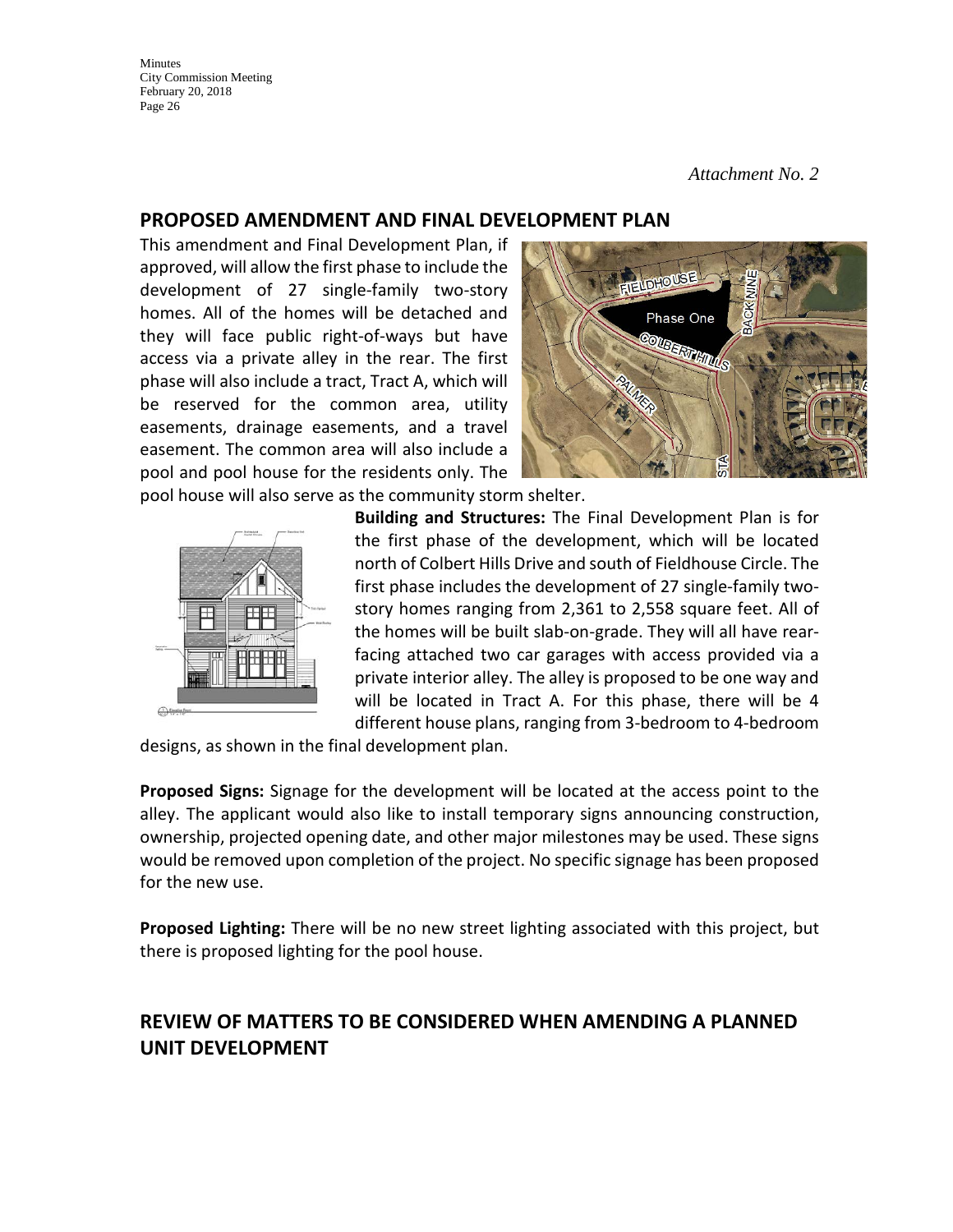#### *Attachment No. 2*

**1. Whether the proposed amendment is consistent with the intent and purpose of the approved PUD, and will promote the efficient development and preservation of the entire PUD:** The approved PUD was designed to allow up to 62 single-family detached and attached homes. These homes were to be 3-story units ranging from 2,700 to 3,700 square feet. All units were to be individually owned, and these homes were designed to attract primary, secondary, retirement, and game day homeowners.

The proposed amendment will allow for single-family detached homes. They will be twostory homes with up to 2,558 square feet. These homes will also be designed to attract primary, secondary, retirement, and game day home owners. While the configuration of the lots and the size of the units will change, the intent and purpose will remain compatible with the approved PUD.

Staff has found the proposed PUD Amendment consistent with the intent and purpose of the approved PUD and will promote the efficient development and preservation of the entire PUD.

**2. Whether the proposed amendment is made necessary because of changed or changing conditions in or around the PUD, and the nature of such conditions:** Due to the influence of the economic market, the developer has decided to change the type, configuration, and size of the units. The developer feels the market will better support the sale of singlefamily detached units as opposed to attached units. In addition, to make these homes more marketable the developer will be reducing the square footage of each unit, but increasing the amenities of this PUD by providing a neighborhood pool.

**3. Whether the proposed amendment will result in a relative gain to the public health, safety, convenience or general welfare, and is not granted solely to confer a special benefit upon any person:** The proposed amendment will neither improve nor degrade the public health, safety, and convenience or general welfare. The approved Final Plan of this PUD is relatively similar to the proposed amendment; therefore, whether the developer follows the already approved plan, or uses this amended plan, the end result should be about the same.

This amendment will not solely benefit any one person as the prices of these homes in this amendment will start out at a lower price point which will make it a more viable economic option, thus becoming a benefit to many in the community.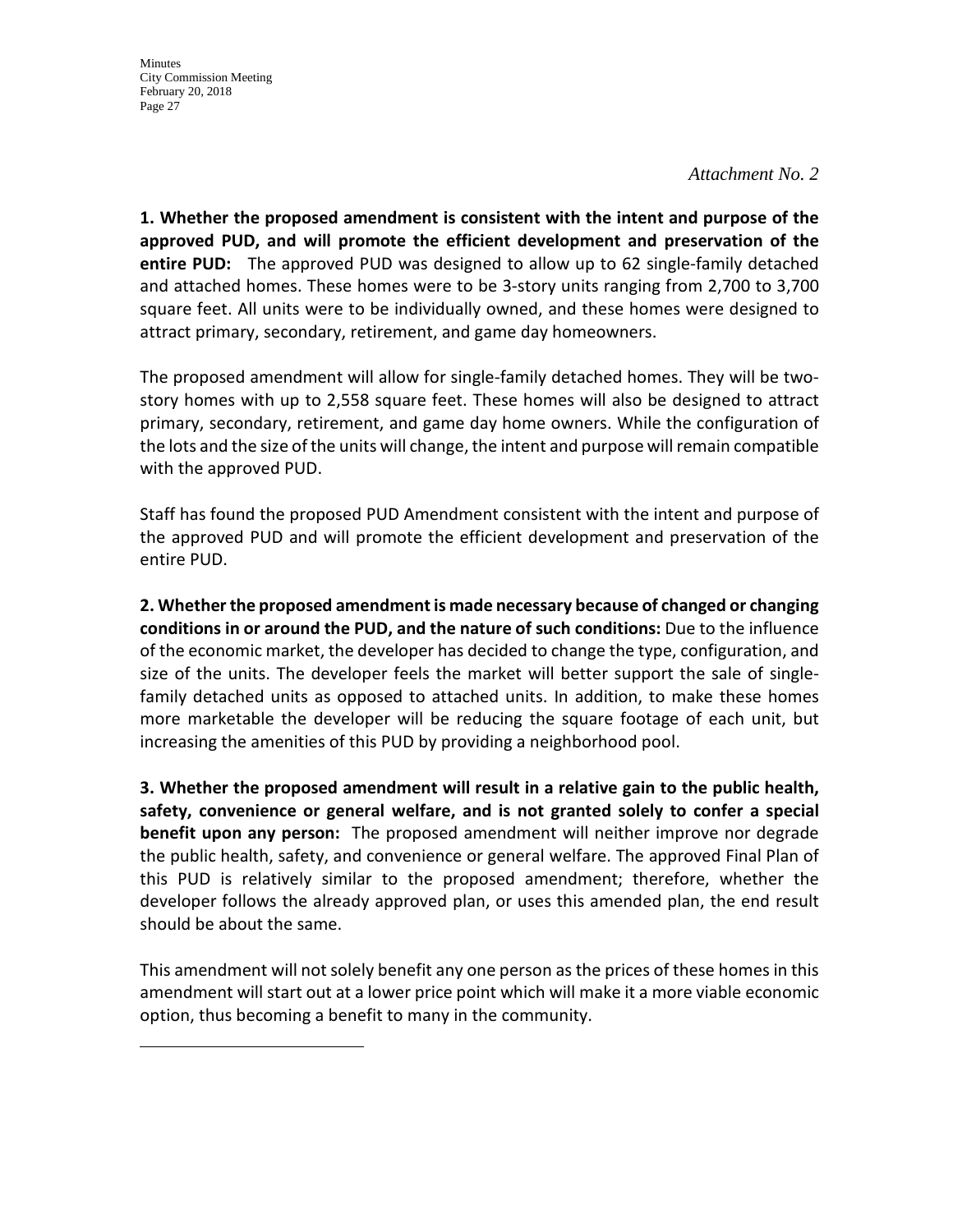# **REVIEW OF ADDITIONAL MATTERS TO BE CONSIDERED WHEN AMENDING A PLANNED UNIT DEVELOPMENT**

**1. Landscaping:** Landscape for the proposed development will consist of deciduous and evergreen trees, shrubs, ornamental grasses, and open lawn areas. The individual lots and common areas will be landscaped and maintained by the HOA. A landscape plan for the frontage and common areas has been included in your packet. There is not a landscape plan provided for each home, as the specific landscape plan for each lot will be determined at a later date and will depend on the chosen house plan and topography of the lot. But the landscaping for each lot will be similar to the common areas depicted in the included landscape plan.

Underground public infrastructure is to be located in the common area/utility easement where the landscaping and gathering areas are planned. City Administration has placed a note on the Final Development Plan and Final Plat that notes that the City and other public utility companies have the right to access this area and "prune, remove, eradicate, cut and clear away any trees, limbs, vines and brush" within the easement. Replacement of this vegetation and landscape area will be at the expense of the home owners or home owners association.

Trash receptacles will be for individual properties and will be stored within the garage.

**2. Screening:** For Phase One, no screening will be required.

**3. Drainage:** The site currently drains east towards Vanesta Drive. The stormwater runoff will be directed to existing infrastructure along Vanesta Drive and finally be directed to the existing detention basin north of Vanesta Drive. The existing detention basin drains into Little Kitten Creek. The site is not located within a regulated floodplain *(see Physical & Environmental Characteristics below)*.

**4. Circulation**: The homes will not have direct vehicle access to the existing street system. They will have a sidewalk leading from their front door to the street sidewalks. For the first phase, the developer will be installing public sidewalks on the north side of Colbert Hills Drive and on the south side of Fieldhouse Circle.

There will be a one-way alley to provide vehicle access to each lot. The alley will have one entrance located off of Fieldhouse Circle. The alley will make a loop around the common area in the rear of the homes which will provide an internal circulation pattern for the development which is safe, convenient and efficient for the homeowners. There are no pedestrian pathways provided within the common areas in the rear of the development.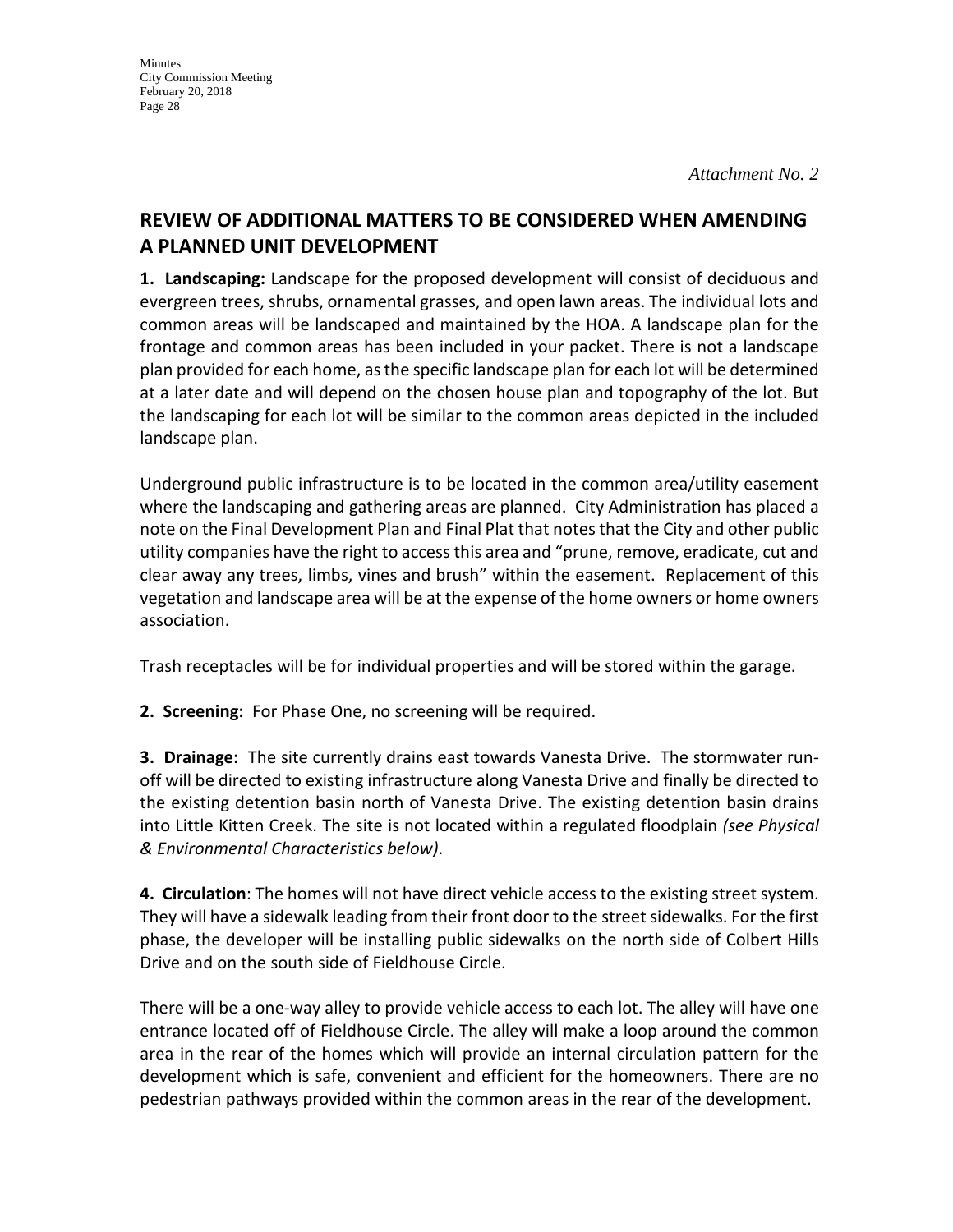*Attachment No. 2*

Off-Street Parking. Each house built on lots 1-27 will have a two-car garage along with an accompanying driveway. There will also be two parking stalls located next to the pool. There will be no permitted off-street parking along the alley. The proposed parking does meet the parking regulations found in the Zoning Regulations.

**5. Open Space/Landscaped and Common Area:** The common area will be landscaped and will include a lawn area and a pool and pool house that is intended to be enjoyed by the residents of the development. The pool house will also serve as the community storm shelter. There will be a fence surrounding the pool for safety. All of the landscaped areas will be maintained by the HOA.

**6. Character of The Neighborhood:** The general character of the neighborhood is a mix of low density residential and golf course uses under various stages of development.

# **REVIEW OF THIRTEEN MATTERS TO BE CONSIDERED**

The following items will help to determine if the specific property is suitable for the rezoning request. (These are the 13 matters to consider when rezoning as found in Article 15-403 (A)).

# **1. Existing Use of Property**

Vacant, previously platted land, with infrastructure in place.

# **Staff Finding**

The property is vacant; therefore, there is no use on these existing properties.

# **2. Physical and Environmental Characteristics of the Property**

The subject site is irregular shaped bound by Fieldhouse Circle and Palmer Circle. Colbert Hills Drive dissects the site into 2 parts. The site is being served by public and private utilities and is ready to be developed. The site drains towards the southeast. It is not located within a regulated floodplain.

# **Staff Finding**

The property is cleared and ready to be developed.

# **3. Surrounding Zoning and Land Uses of Nearby Properties**

 **NORTH:** Fieldhouse Circle ROW, platted single-family detached lots in the initial phases of construction, Colbert Hills Golf Course, and undeveloped land (future Grand Mere villas, single-family dwellings); R-1, Single-Family Residential District.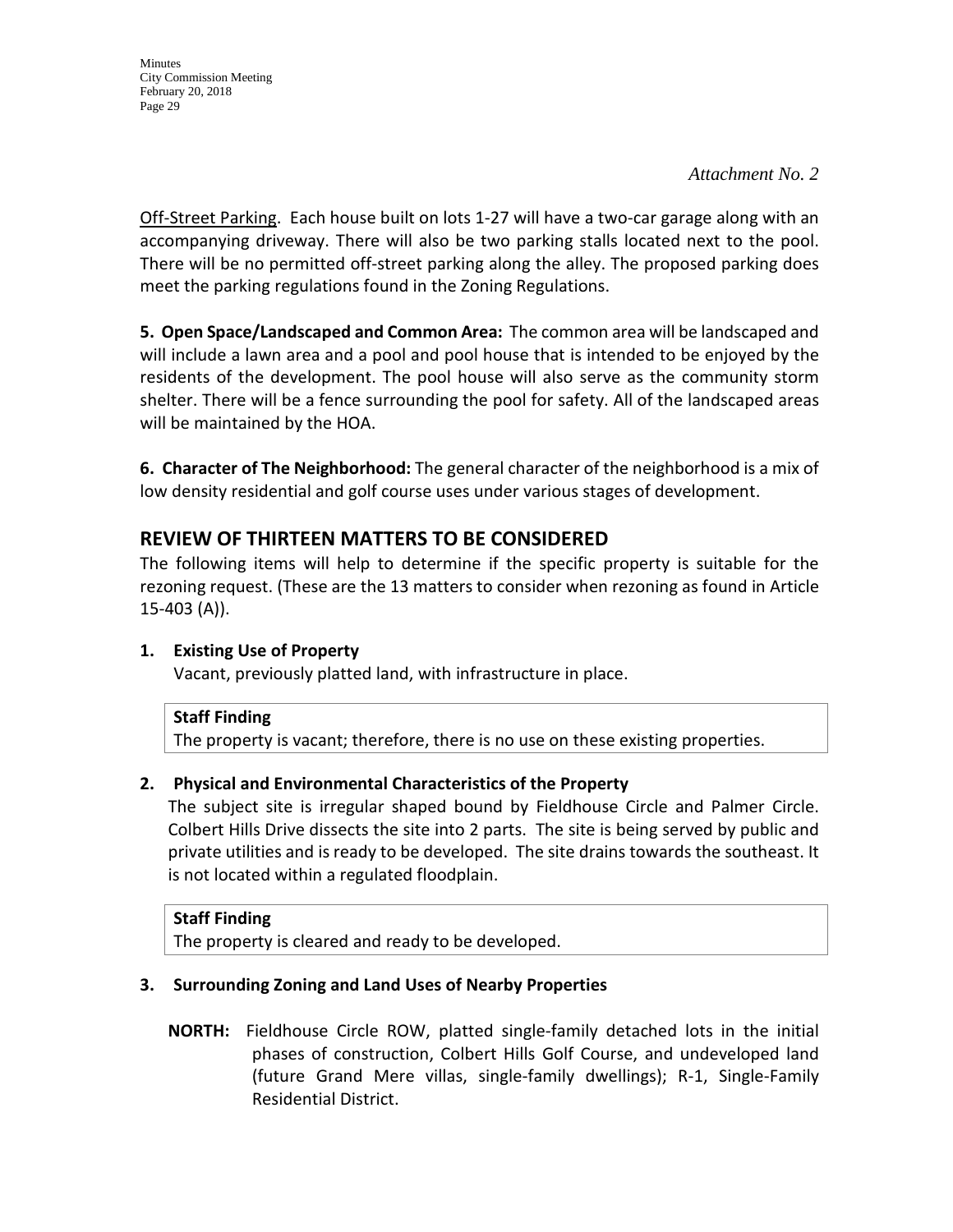- **SOUTH:** Palmer Circle ROW, platted single-family detached lots in the initial phases of construction, R-1, Single-Family Residential District. Vanesta Drive, commercial land in the initial stages of construction for a professional office and restaurant, Homecare and Hospice House; C-2, Neighborhood Commercial District
- **EAST:** Vacant land zoned R, Single-Family Residential District; and existing homes in a R-2 Two-Family Residential District.
- **WEST:** Palmer Circle and Fieldhouse Circle ROWs, Platted single-family detached lots in the initial phases of construction, Colbert Hills Golf Course, and undeveloped land (future Grand Mere villas, single-family dwellings); R-1, Single-Family Residential District and R-S, Single-Family Residential Suburban District.

#### **Staff Finding**

The surrounding zoning is composed of residential and commercial zones and the existing surrounding land uses are residential and vacant land.

# **4. The Suitability of the Property for Land Uses to which it is Restricted Under Current Zoning**

The subject site is currently zoned Residential PUD.

#### **Staff Findings**

The subject site is suitable for residential development within the City of Manhattan with the current Residential PUD zoning designation.

# **5. The Character of the Neighborhood**

Currently, the general character of the neighborhood is a mix of low density residential and golf course uses under various stages of development. To the north, south and west are properties within the Grand Mere Master Planned Golf Course Community. To the east are single-family homes that are not associated with Grand Mere.

#### **Staff Findings**

The character of the neighborhood is a mix of low density residential along with golf course uses.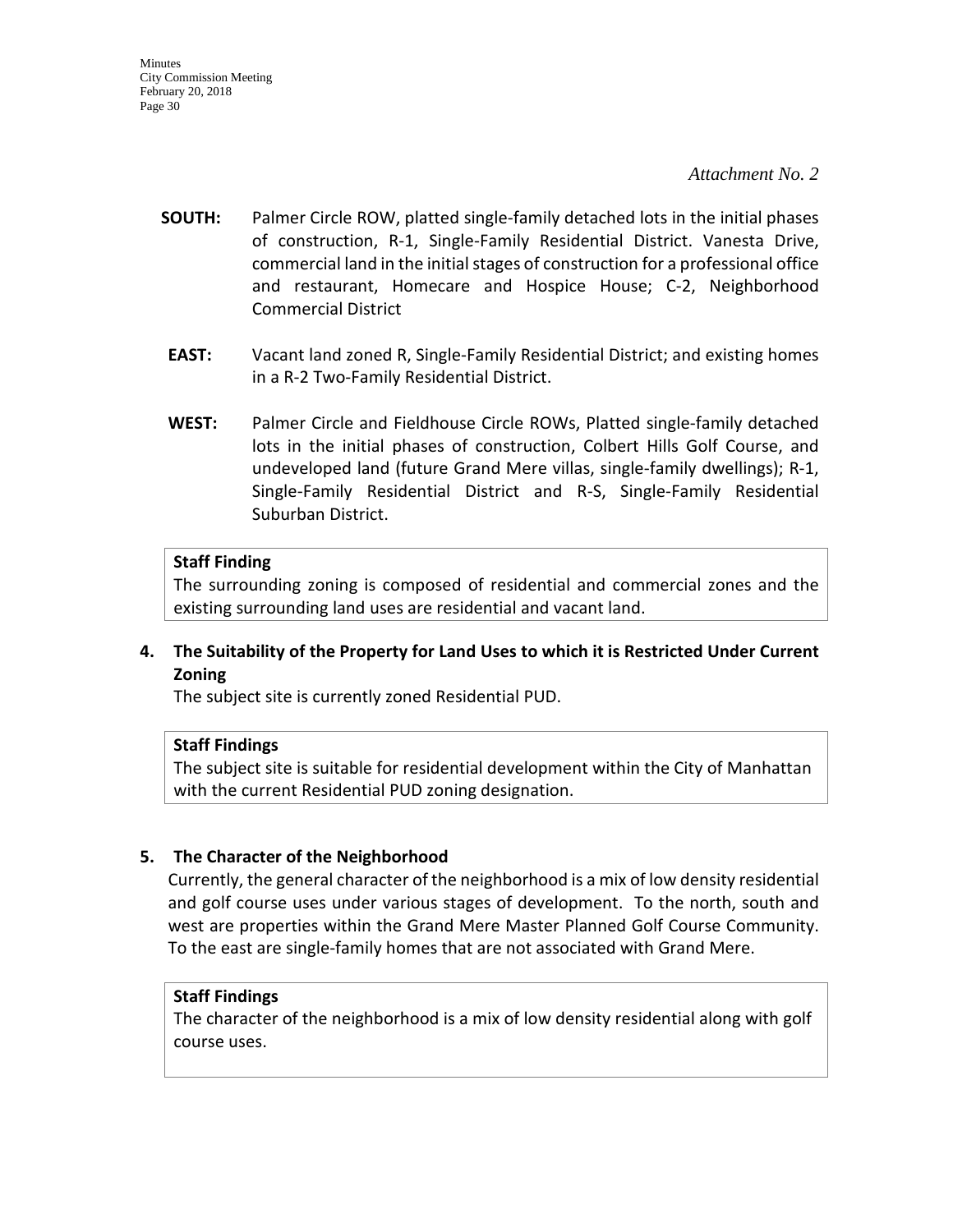**6. The Compatibility of the Proposed Zoning District with Nearby Properties and the Extent to which it may Detrimentally Affect Those Properties**

The proposed development will create single-family detached homes at a higher density rate than the immediate surrounding single-family detached homes. However, this proposed use is compatible with the surrounding properties.

# **Staff Findings**

The proposed rezoning is compatible and will not have any detrimental effects on nearby properties.

**7. Conformance of the requested change to the adopted Comprehensive Plan** Northwest Future Land Use of the Manhattan Area 2035 Comprehensive Plan shows this area as Residential High Density (RHD). The applicable land use policies found in the Comprehensive Plan are below.

Residential High Density (RHD)

# *RHD-1: Characteristics*

*The Residential High Density designation is designed to create opportunities for higher density neighborhoods adjacent to the KSU campus and in other more urban parts of the core area of the community, and in a suburban setting. Within the core area or in Downtown, the designation accommodates higher-intensity residential housing, such as mid-rise apartments, townhomes and condominiums, combined with complementary non-residential land uses, such as retail, service commercial, and office uses, often within the same building. In other areas of the community, Residential High Density neighborhoods can be accommodated in a less vertical or urban fashion, such as in planned apartment communities with complimentary neighborhood service commercial, office, and recreational facilities. These neighborhoods could be implemented through a Planned Unit Development or by following design and site plan standards during the design review process.* 

# *RHD-2: Appropriate Density Range*

*Possible densities under this designation are 19-50 dwelling units per net acre and greater.* 

# *RHD-3: Location*

*Residential High Density uses are typically located near intersections of arterials and collector streets, sometimes providing a transition between commercial or employment centers and lower density neighborhoods. Concentrations of Residential High Density*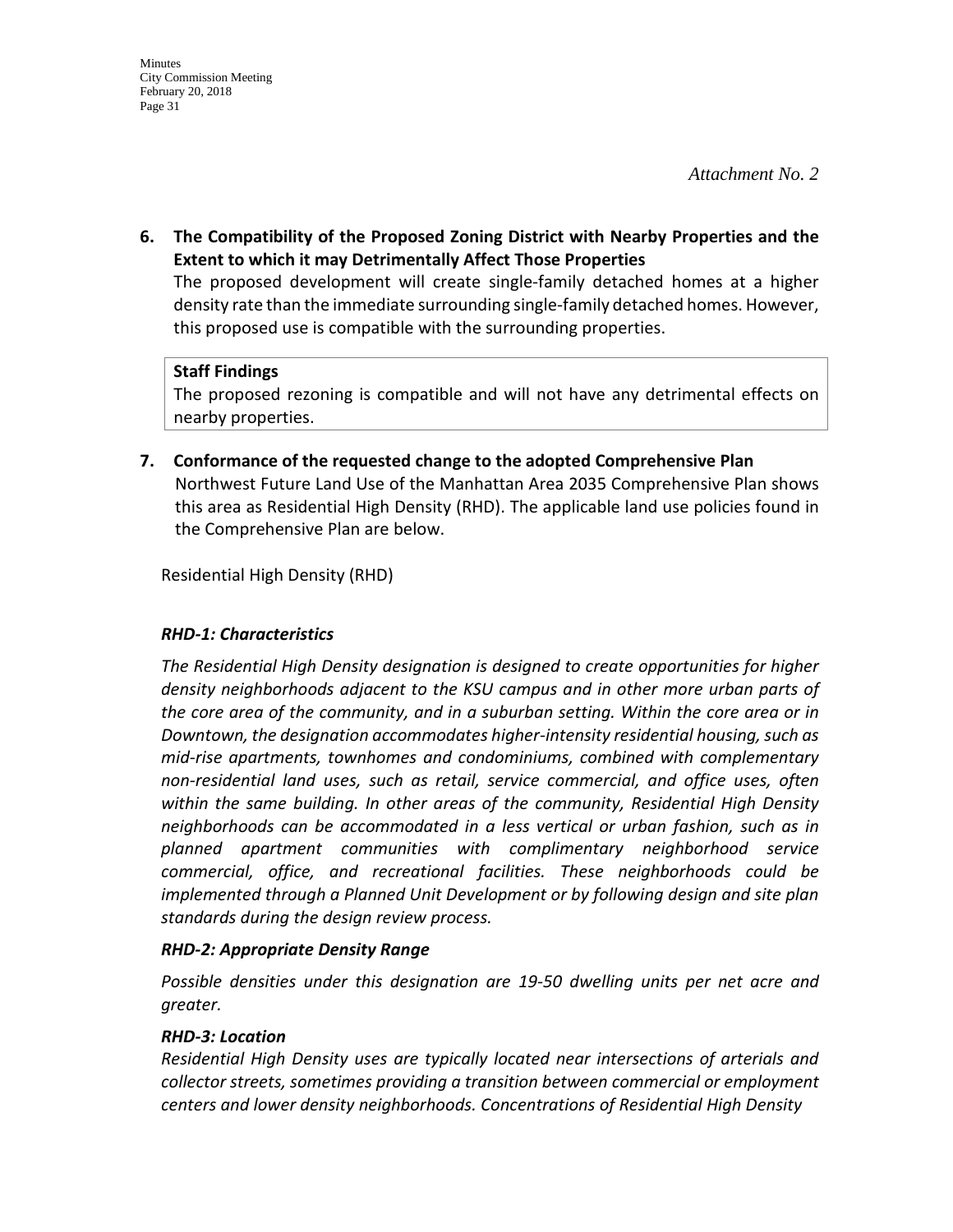*Attachment No. 2*

*are designated west and east of the KSU campus and in the Aggieville vicinity to promote expanded student housing options within walking distance of campus. In a more urban setting or in Downtown, Residential High Density may be combined with active nonresidential uses in a vertically mixed-use building. Outside of the core area, Residential High Density uses should not be located in settings where the only access provided consists of local streets passing through lower density neighborhoods.*

## *RHD-4: Building Massing and Form*

*Avoid plain, monolithic structures or blank walls on the backs or sides of buildings. In a planned apartment community context, large buildings should incorporate a variety of design elements to create visual interest. Infill projects should be consistent with areaspecific design standards or guidelines, as adopted.* 

## *RHD-5: Mix of Uses*

*Encourage the integration of neighborhood serving retail uses (e.g., drycleaners, coffee shop) on the ground level of high density residential buildings where viable, typically in areas with high visibility and/or pedestrian activity. Non-residential uses should generally not exceed twenty-five percent of the total floor area in a mixed-use structure; however, actual percentages will be driven by market demand and the surrounding site context.* 

# *RHD-6: Parking Location and Design*

*Locate off-street surface parking behind buildings, tucked under buildings (e.g., podium parking), or within parking structures in established core area neighborhoods and the Downtown to maintain a pedestrian-oriented street frontage. Integrate structured parking garages and tuck-under parking with the overall design of the building they are intended to serve. The incorporation of active uses, such as retail, into the ground floor of freestanding parking structures included as part of multi-block developments is strongly encouraged where viable based on market demand and visibility.*

# **Grand Mere, a Master Planned Golf Course Community**

#### *B. PROJECT INTENT*

 *The overall Land Use Amendment is intended to create a community designed within a park. By responding to the natural terrain, preserving natural corridors, protecting the slopes and riparian environment, a harmonious relationship with the land can be created for the community.*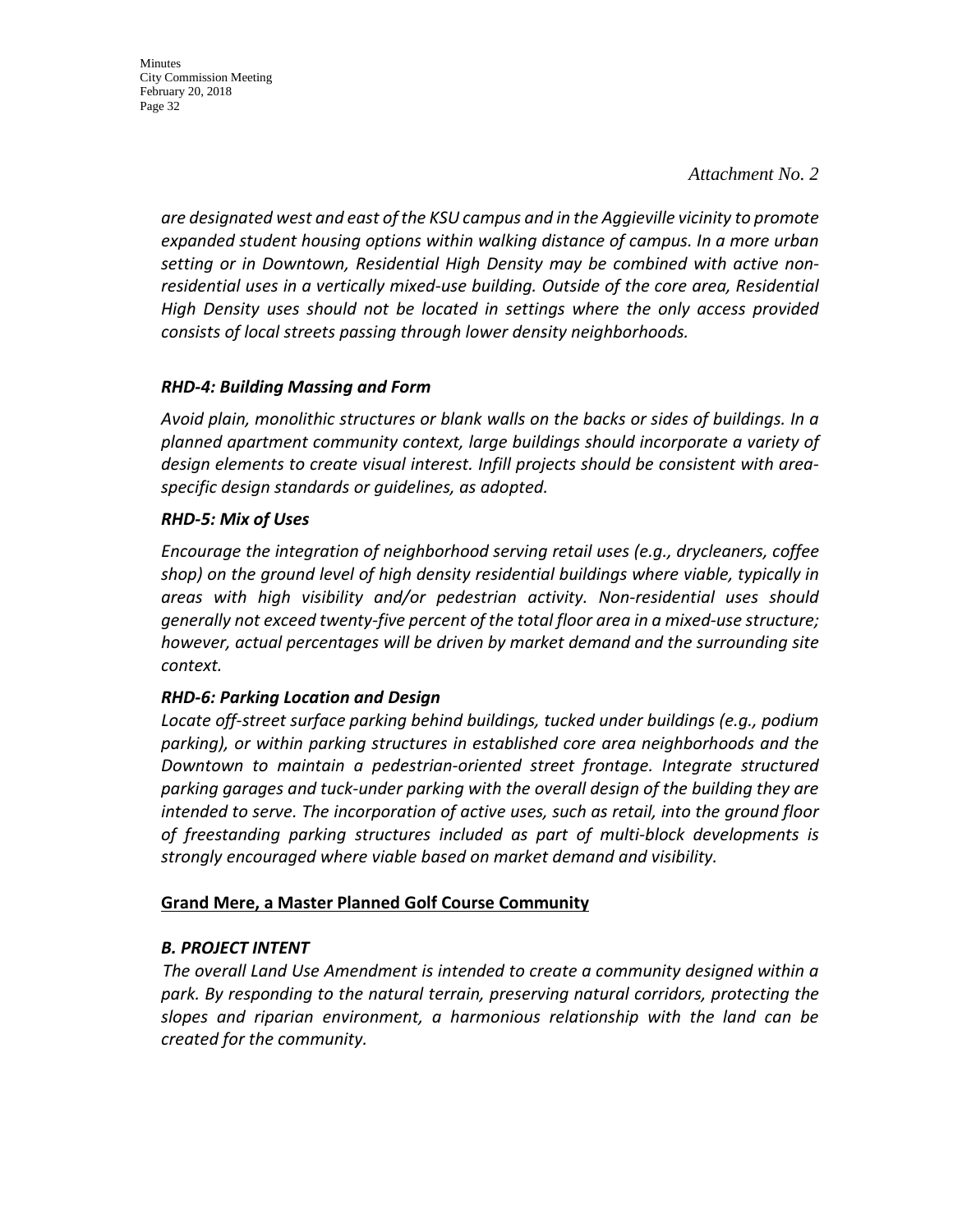#### *Attachment No. 2*

*Grand Mere is envisioned as an upscale residential community, with the University's Colbert Hills Golf Course and preserved open space interwoven throughout the development. The community is made up of individual neighborhoods defined by open space features, topography, connection to the Grand Mere Parkway, and the golf course. A strong joint effort has integrated the golf course design (Colbert Hills) and the overall community design (Grand Mere Development). The interconnectivity of automobile circulation, pedestrian/bicycles, and open space, as well as residential neighborhood placement and overall community utility location, has created a well integrated community with both future residences and community recreation as the main focus. Flexibility is built into the land use plan to allow the development to respond to market demand.*

*Specific types of residential product may subtly change in the future due to market demand as the development pattern becomes clearer and as the community matures. The community will offer a high level of design quality, architectural variety, and a wide*  range of housing types to address the potential markets appropriate for an upscale *development.*

#### *5 KEY DESIGN CONCEPTS*

#### *1. Create a high quality residential community*

 *Create a community of villages, residential neighborhoods, and neighborhood commercial areas centered along the projects' spine, Grand Mere Parkway. Through the use of architectural design guidelines and development reviews the quality of building construction will be maintained at the highest level.*

#### *2. Integrate the Natural Environment*

 *Preserve the natural slopes and open space features. Provide a visual connection to the natural beauty of the development: the golf course in the valleys, the long vistas/views, and the prairie environment.*

# *3. Offer a Variety of Residential Living*

 *Offer a wide range of residential products and lot types to address the market demands of the well informed and upscale consumer. An integrated community of many housing types will help to provide an interesting streetscape, a quality neighborhood texture, and a sustainable development.*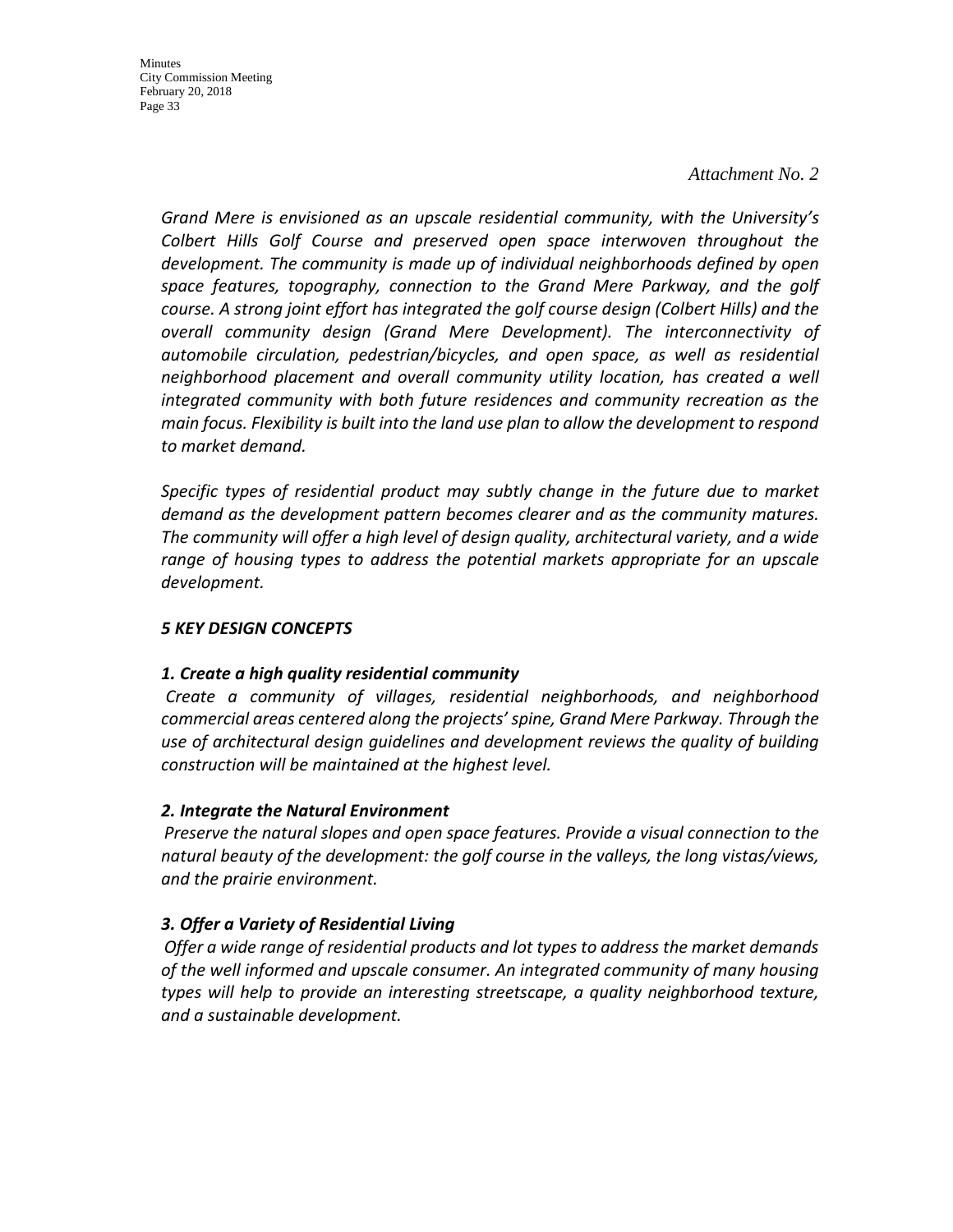## *4. Create a Pedestrian/Bicycle System*

 *Provide pedestrian/bicycle connections throughout the development, following the Grand Mere Parkway, open space corridors and the linear park connections provided as part of the Master Plan along Little Kitten Creek and the continuation of the Hudson trail.*

*Grand Mere Community Overall Development Plan* 

# *5. Establish a 'heart' to the community*

 *Provide a central community feature for the residents of Grand Mere. Utilizing the golf clubhouse access as a link between the east and west parts of the property, a private community recreation complex would be provided at the intersection of Grand Mere Parkway and Colbert Hills Drive. This central location along the bike trail and pedestrian sidewalk connections to all the neighborhoods would provide an accessible 'recreational heart' for the community.*

# *III. COMMUNITY CONCEPTS AND DEVELOPMENT STRATEGY*

*Grand Mere is proposed as a Master Planned Community consisting of a wide range of residential housing types and densities and will be utilizing both Planned Unit Development and Conventional Zoning Development standards based on specific sites and development types.*

*The overall Grand Mere Project consists of 1,054 (estimated) acres, including the Colbert Hills Golf Course. Rather than dispersing development throughout the entire property, the project purposes to "concentrate" neighborhood development within residential and commercial villages on approximately 543 acres preserving almost 50% of the land as natural open space or golf course. This concept, while proposing a variety of home types and densities, provides large natural open spaces, golf course amenity for the general public, and peripheral residential villages as large lot or low density residential products that create an overall density (1.5 du/ac) for the site, consistent with the surrounding neighborhoods. All housing types shall belong to the Master Homes Association, which will be responsible for enforcing the covenants and restrictions, and maintaining the common grounds.*

*Within the community, residential neighborhoods are supported by neighborhood commercial services, which provide a focus and entry element for the development. These neighborhood office and retail villages are envisioned as community services located at the development entries along the Little Kitten Creek entry and Kimball Ave. and the future northern entry on Marlatt.*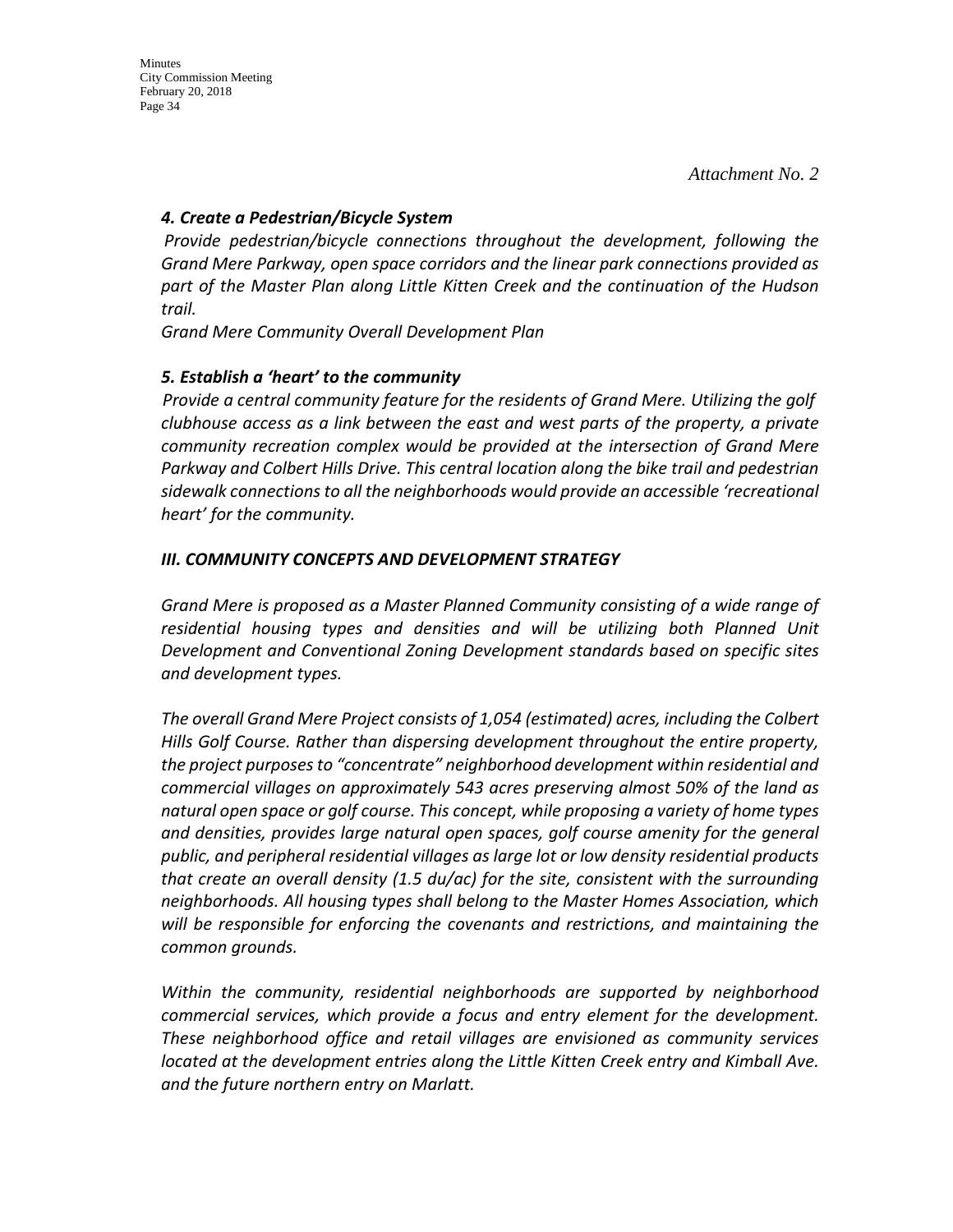#### *Attachment No. 2*

*Throughout the plan, connecting open space systems, sidewalks and bike trails provide pedestrian connections between residential neighborhoods, public amenities and the neighborhood services. These are planned connections to occur in a variety of types and locations. As each phase of development is planned in detail, the specific pedestrian connections will be part of each village plat and relate back to the overall Circulation Parks & Open Space Plan.*

*Grand Mere Community Architectural Guidelines and Design Standards will provide for the review and approval of all site and building plans for the Grand Mere property. The Design Review Committee of Grand Mere will be responsible for enforcement of these guidelines and standards. The Developer believes that careful planning and enforcement of design and development standards will ensure orderly, attractive, and lasting development, all of which will preserve and enhance the value of the community.*

## *A. Residential Neighborhoods*

 *The planning concept proposes a wide range of residential uses, with densities ranging from 1 to 20 dwelling units per acre (du/ac) within individual parcels. Generally, individual neighborhoods are envisioned as small enclaves in order to promote a mix of different product types, create intimate neighborhoods, and to build a strong community image from the project's onset. The key to a sustainable successful development is quality design and construction, and a variety of housing price points to attract a wide spectrum of residential consumers. Higher density residential, as well as small lot single-family opportunities are integrated into the community along Grand Mere Parkway, rather than isolated or located along the site's edges. While building a stronger new community, this concept also reduces impact on existing adjacent neighborhoods by focusing the traffic and circulation internally.*

# *Residential Types:*

# *Single Family (RLM)*

*The 273.4 acres of single family proposed for Grand Mere represents 50% of the total proposed residential acreage. The detached single family products will range in size and density. The villages of single family will be developed as parcels and each will be controlled to maximize views, walkouts, and architectural design quality. The Grand Mere Architectural Review Committee will provide design review of the homes and general site development guidance. Each single family village will be signed and themed as a unique part to the overall Grand Mere development and developed as the market demands. Each parcel will provide internal open space, storm drainage controls, and pedestrian linkages between the villages in addition to the designated Grand Mere Circulation Park & Open Space Plan.*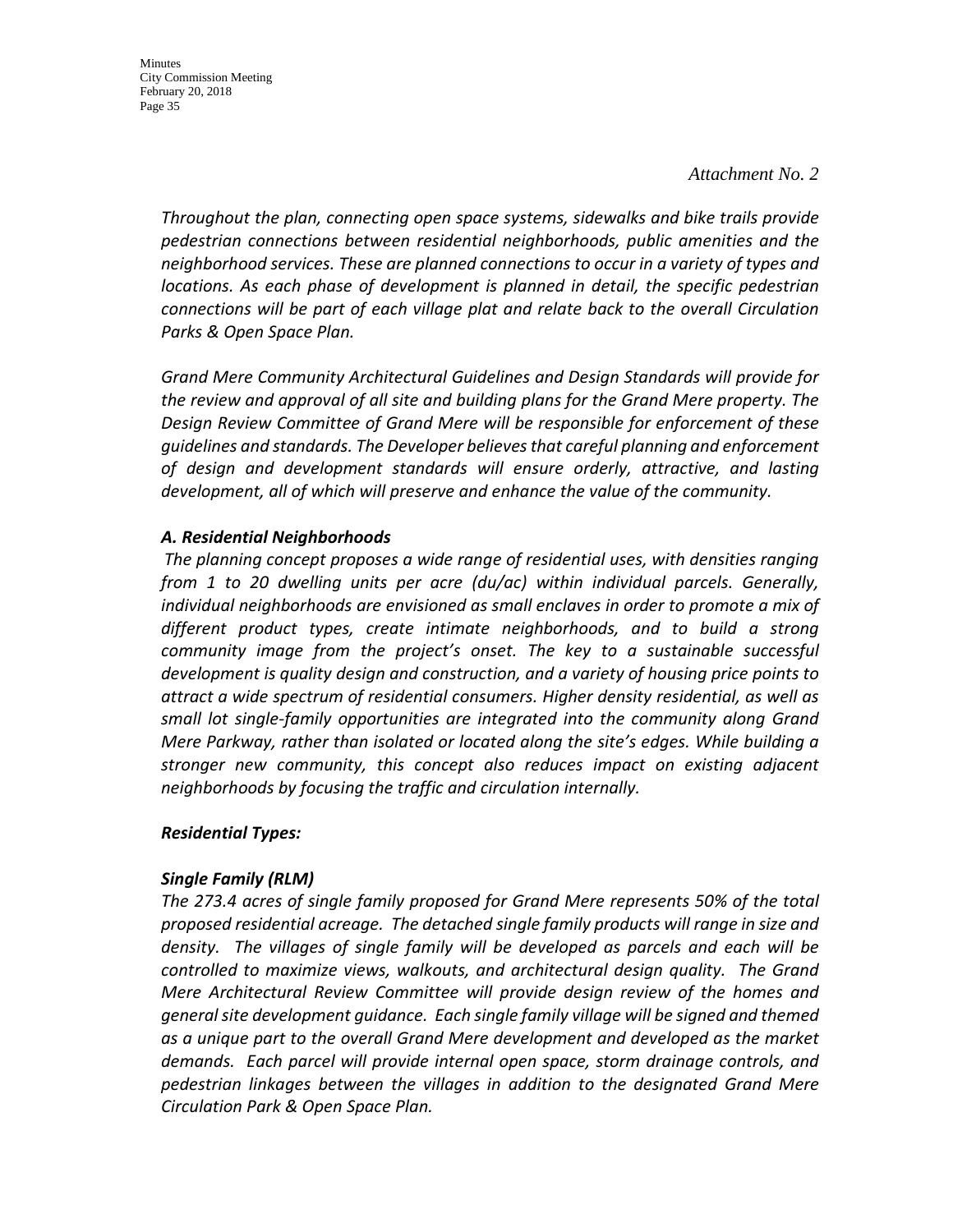## *Townhomes (RMH)*

*The townhomes proposed for Grand Mere are located along the parkway or the golf course for direct access to the recreation center, open space, and bike trail systems. These homes would offer a two and three bedroom configuration in groups of two to six homes per buildings, depending on site conditions and planning. The homes association would provide maintenance for the common areas within the neighborhood. The architecture would be designed to provide an overall theme and consistent material quality throughout the neighborhood. Attached garages and individual entries for each home would be provided. Depending on the market demands an amenity center might be planned for the various townhome parcels.* 

# *C. Streets and Circulation System*

*Residential streets within Grand Mere are envisioned as a key element of "neighborhood quality," offering a place to walk and play, as well as to drive and park. The streetscape in and along the roads will reflect the quality of the community through the use of signage monumentation and landscaping depending on the location and natural conditions of the space providing strong visual "cues" to better orient drivers to their locations and destinations.*

*When utilizing the approved Manhattan street system standards the hierarchy, streetwidths, design speeds, and travel/parking lanes are consistent and will not compromise auto on-street parking, or bike and pedestrian access. The street layout will frame important views and vistas, including buildings, golf course, and natural features. Onstreet parking is available on all local streets.*

*The Master Planned Community will be accessed from Kimball Avenue and Marlatt Avenue. Additional access points into the Community from surrounding residential streets are shown on the Master Plan.*

# *D. Pedestrian and Bicycle Circulation System*

 *Connectivity with the City of Manhattan Linear Park Master Plan is our main focus for the overall trails system. A comprehensive pedestrian and bicycle system is proposed for the community to provide access to individual neighborhoods, the Club Facility and Hotel site, commercial services, and open space amenities~ Elements include both off-street and on street bike paths, natural unimproved trails, and a 17.2 acre linear park along Little Kitten Creek. An easement shall be provided for the extension of the Hudson trail northward, along the east property line to northeast corner section 3-10-7. All trail/path systems will be site- specifically designed at the time of construction. Each will be*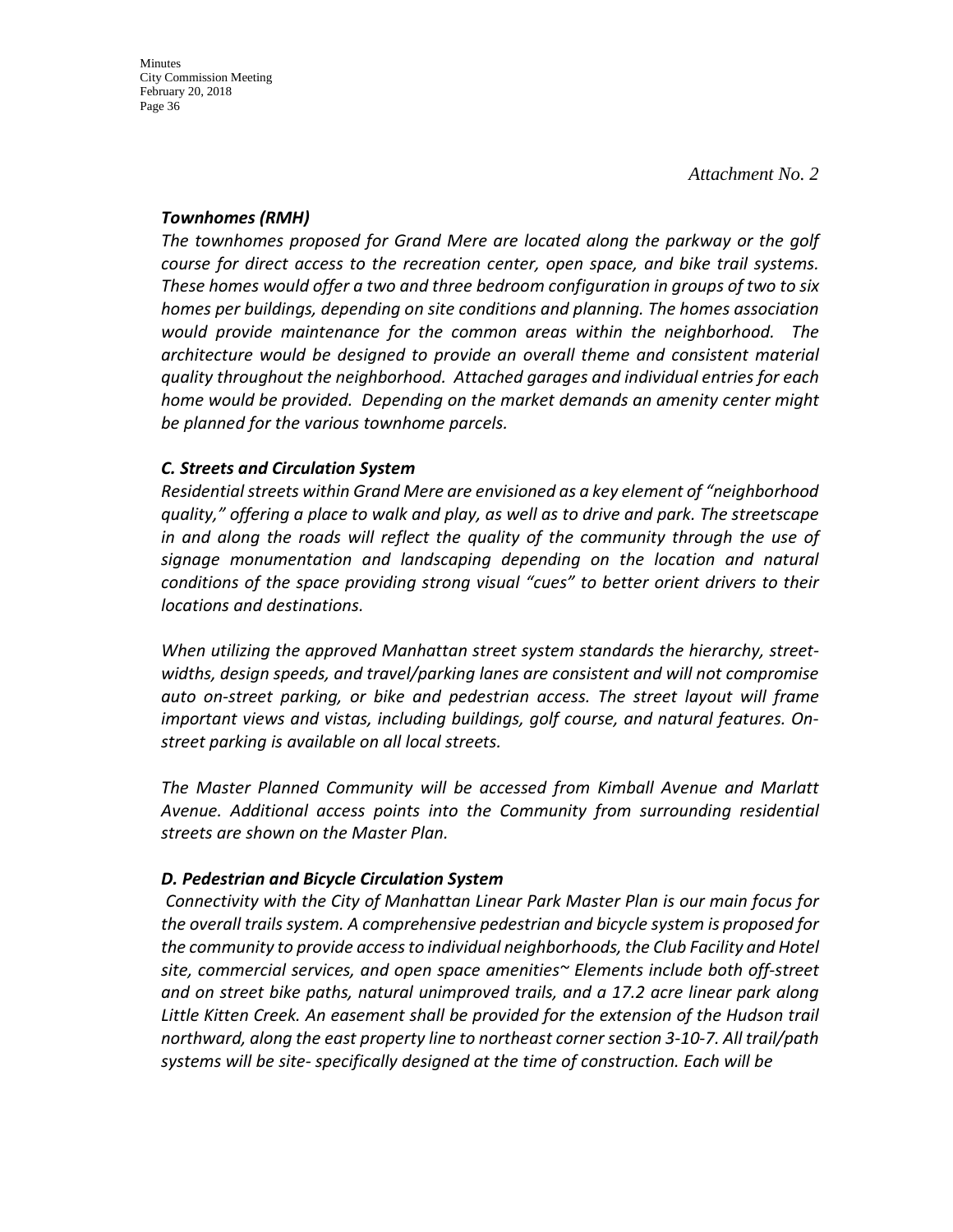*reviewed on a site-by-site basis to ensure sensitive placement and minimum disturbance. This will be coordinated with the Park & Recreation Board and the Parks and Recreation Department.*

# *G. Golf Course Development*

*The Grand Mere development drainage and detention system shall be designed to work in concert with the golf course drainage and detention system. The course was designed to meet the environmental goals of the Audubon International Signature Status Program.*

# *Bike Paths, Trails and Sidewalks*

*Bike paths, trails and sidewalks are provided along the internal streets and open spaces to provide internal connections between the villages where possible. See the Circulation Parks & Open Space Plan.*

The Manhattan Urban Area Comprehensive Plan has been updated and now the Northwest Area Future Land Use Map shows the site as Residential High Density. The possible density range in the RHD is 19 – 50 dwelling units per net acre and greater. The proposed density for the Interlachen Villas PUD is approximately 7 dwelling units per net acre.

The proposed amendment does align with the Grand Mere Master Plan. It is in general conformance to the description of a Residential Neighborhood.

# **Staff Findings**

The proposed rezoning does not conform to the Future Land Use Map and the Land Use Policies of the Comprehensive Plan. However, it does conform with the Grand Mere Master Plan.

# **8. Zoning History and Length of Time Vacant as Zoned**

- August 7, 1997 Board of County Commissioners approved Preliminary Development Plan of The Wildcat *(Grand Mere)* and Colbert Hills R-PUD.
- August 14, 1997 Board of County Commissioners approved Final Development Plan.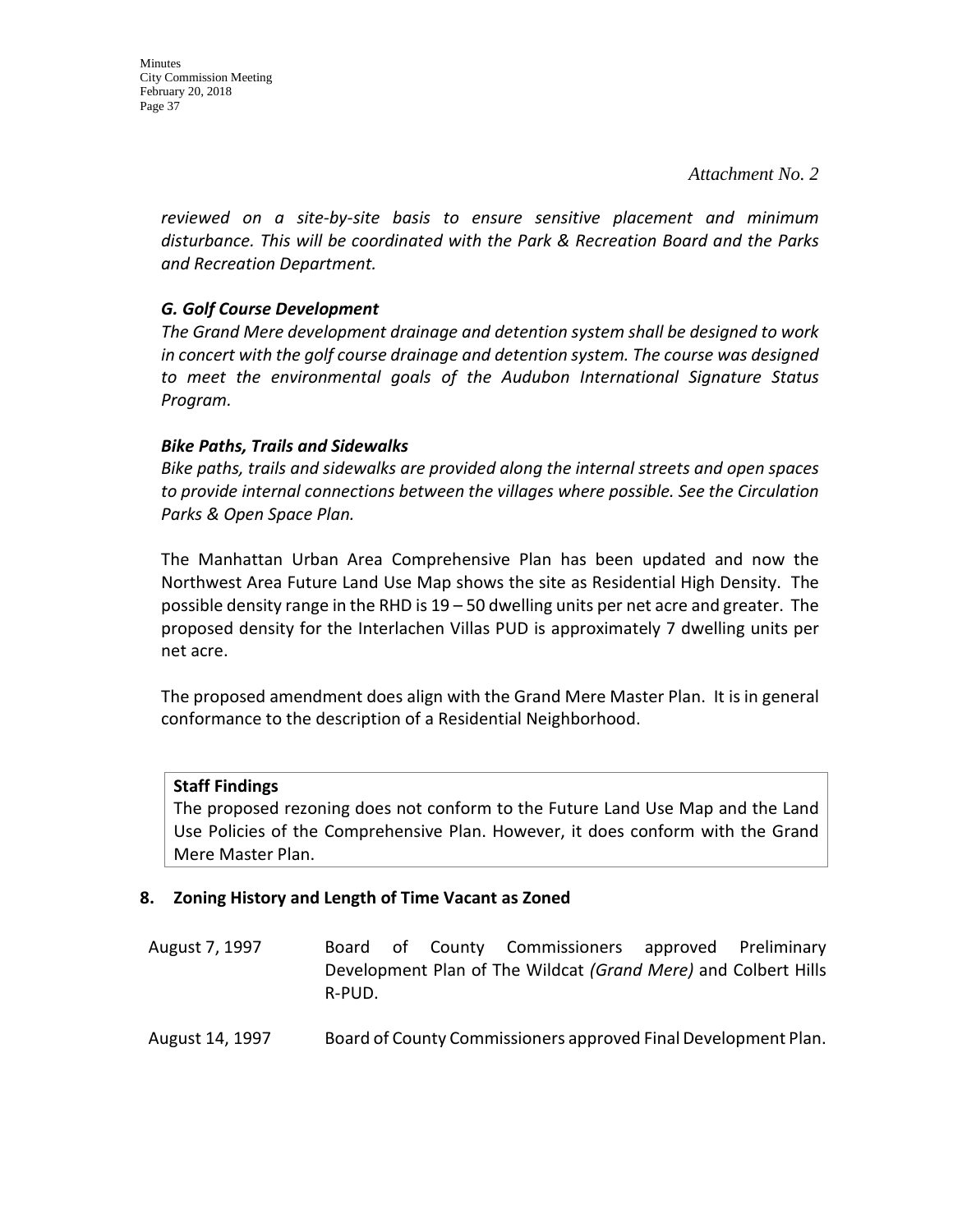*Attachment No. 2*

| April 6, 1998     | Manhattan Urban Area Planning Board recommended approval of<br>annexation.                                                                                                                                                                                                               |
|-------------------|------------------------------------------------------------------------------------------------------------------------------------------------------------------------------------------------------------------------------------------------------------------------------------------|
| April 21, 1998    | City Commission approved first reading of annexation.                                                                                                                                                                                                                                    |
| June 1, 1998      | Manhattan Urban Area Planning Board recommended approval of<br>rezoning to R District.                                                                                                                                                                                                   |
| June 16, 1998     | City Commission approved first reading of rezoning Tract II of<br>Grand Mere to R District.                                                                                                                                                                                              |
| September 3, 2008 | Manhattan Urban Area Planning Board approves Preliminary Plat<br>of Grand Mere Addition Unit Three.                                                                                                                                                                                      |
| November 17, 2008 | Manhattan Urban Area Planning Board approves Final Plat of<br>Grand Mere Addition Unit Three.                                                                                                                                                                                            |
| December 2, 2008  | City Commission accepts rights-of-ways and easements as shown<br>on the Final Plat of Grand Mere Addition, Unit Three                                                                                                                                                                    |
| November 18, 2013 | Manhattan Urban Area Planning Board tables rezoning of the<br>proposed Interlachen Addition.                                                                                                                                                                                             |
| December 2, 2013  | Manhattan Urban Area Planning Board recommends approval of<br>rezoning of the proposed Interlachen Addition to: (Tract 1) R-1;<br>(Tract 2) R-3; and (Tract 3) C-2; and approves Final Plat of<br>Interlachen Addition, a replat of Grand Mere Addition, Unit Three.                     |
|                   | December 17, 2013 City Commission approves first reading of an ordinance rezoning the<br>proposed Interlachen Addition from R, Single-Family Residential<br>District to: (Tract 1) R-1; (Tract 2) R-3; and (Tract 3) C-2.                                                                |
| January 7, 2014   | City Commission Approves Ordinance No. 7059 rezoning the<br>Interlachen Addition, from R, Single-Family Residential District to:<br>(Tract 1) R-1; (Tract 2) R-3; and (Tract 3) C-2, and accepts rights-of-<br>ways and easements as shown on the Final Plat of Interlachen<br>Addition. |
|                   |                                                                                                                                                                                                                                                                                          |

January 22, 2015 Manhattan Urban Area Planning Board approves Final Plat of Interlachen Addition, Unit Two.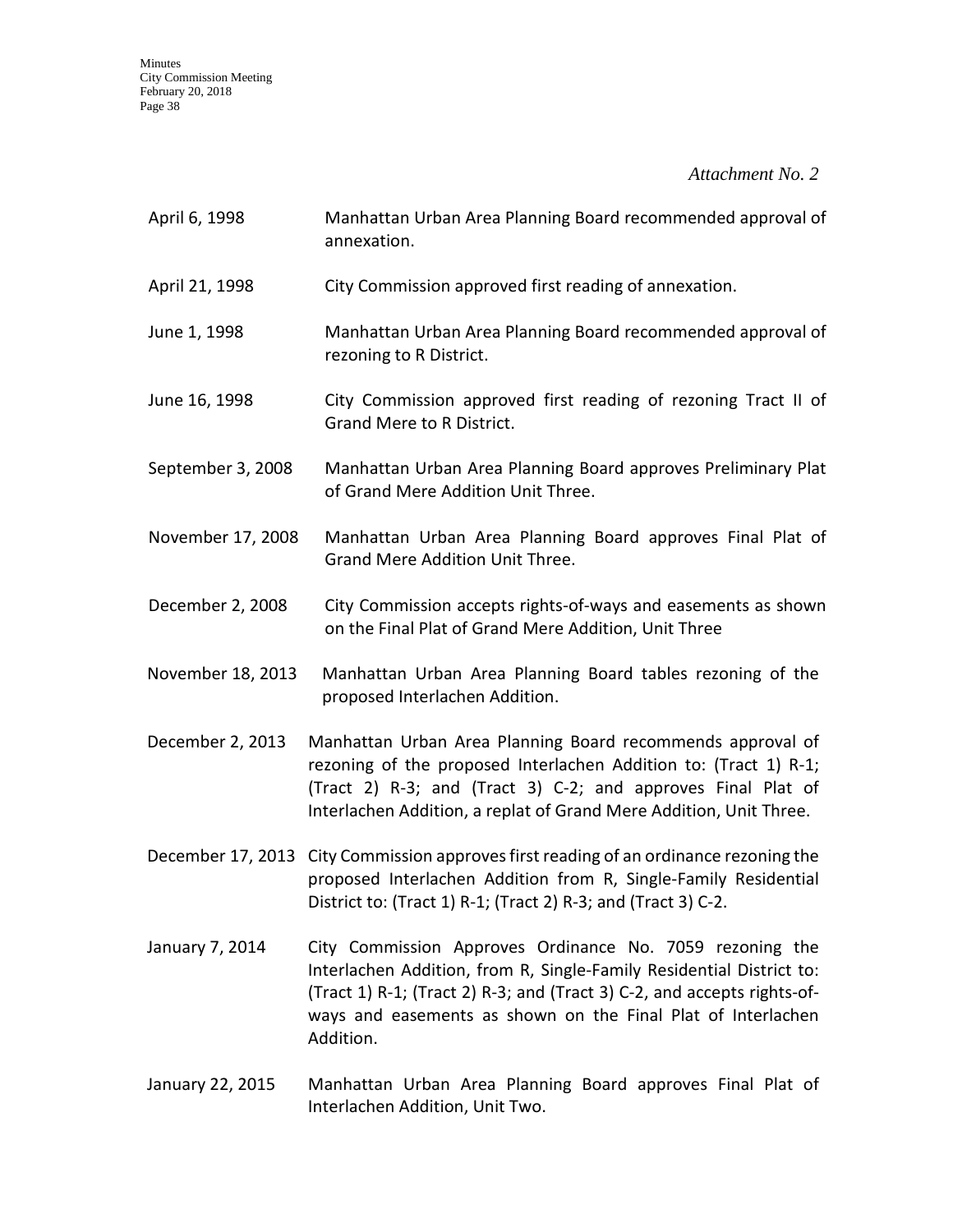*Attachment No. 2*

- February 3, 2015 City Commission accepts rights-of-ways and easements as shown on the Final Plat of Interlachen Addition, Unit Two.
- May 16, 2016 Manhattan Urban Area Planning Board recommends approval of rezoning the proposed Interlachen Villas PUD from R-3, Multiple-Family Residential District, to PUD, Residential Planned Unit Development, based on the findings in the Staff Report with the seven (7) conditions of approval.
- June 7, 2016 City Commission approves first reading of an ordinance rezoning the proposed Interlachen Villas PUD.
- June 21, 2016 City Commission approves Ordinance No. 7219 rezoning the proposed Interlachen Villas PUD with seven (7) conditions of approval recommended by the Manhattan Urban Area Planning Board.
- August 1, 2016 Manhattan Urban Area Planning Board approves the Final Development Plan and Final Plat of Interlachen Villas PUD, Unit One.
- August 16, 2016 City Commission accepts the easements and rights-of-way, as shown on the Final Plat of Interlachen Villas Addition, Unit One.

# **Staff Findings**

The subject property is vacant. And has been zoned Residential PUD since 2016.

# **9. Whether the Proposed District would be Consistent with the Intent and Purpose of the Zoning Ordinance**

The intent and purpose of the Zoning Regulations is to protect the public health, safety, and general welfare; regulate the use of land and buildings within zoning districts to assure compatibility; and to protect property values.

#### **Staff Findings**

The proposed zoning district is consistent with the intent and purpose of the zoning ordinance.

**10. Relative Gain to the Public Health, Safety and Welfare that Denial of the Request Would Accomplish, Compared with the Hardship Imposed upon the Applicant that would result from Denial**

There appears to be no gain to the public health, safety and general welfare if this amendment is denied.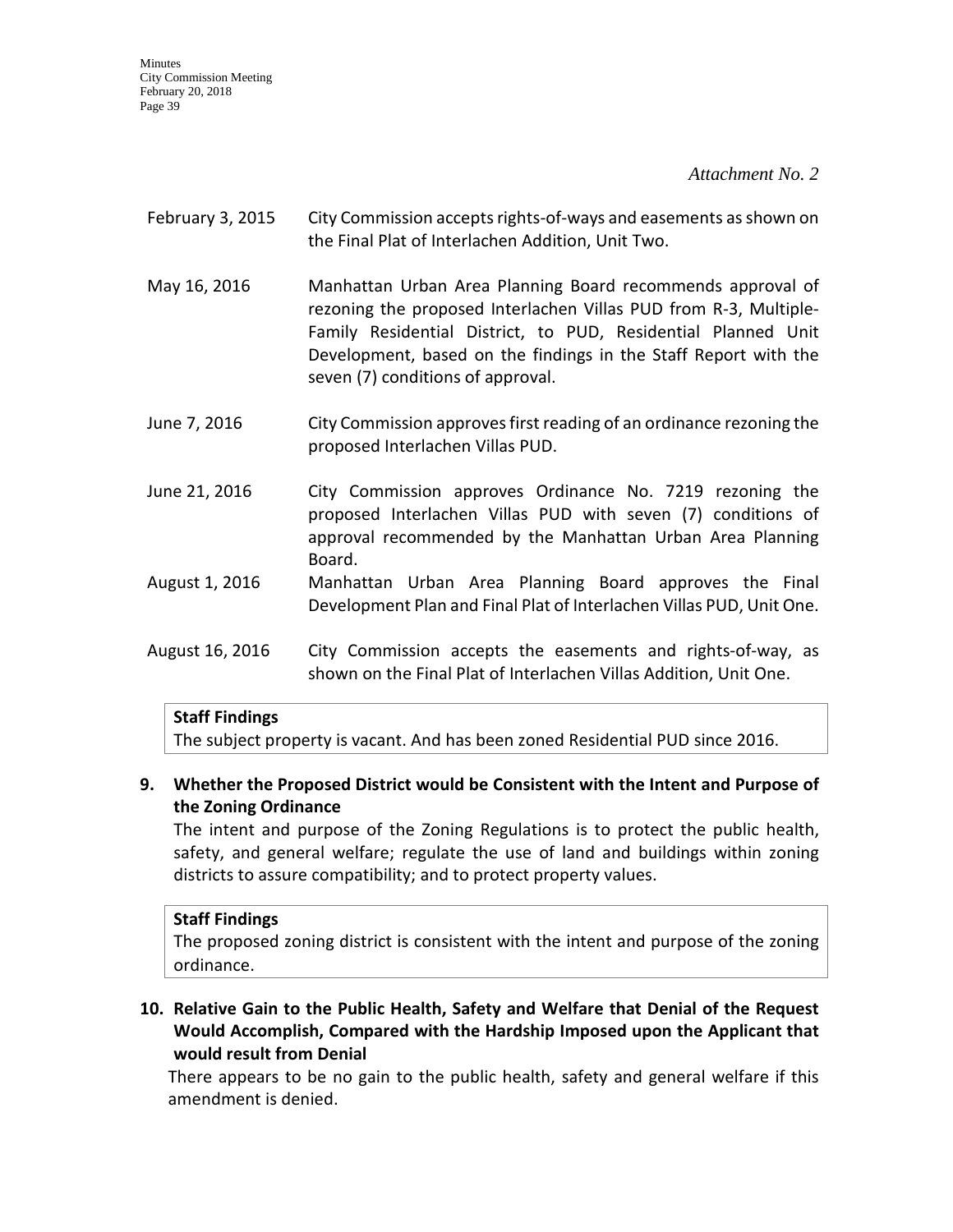#### **Staff Findings**

There would be no relative gain to the public if this request is denied, and the owner would be denied use of their property.

# **11. Whether Adequate Sewer and Water Facilities, Streets and other Needed Public Services Exist, or can be Provided, to Serve the Uses that would be Permitted by the Proposed Zoning District**

Adequate public water, sanitary sewer, and streets are currently available to serve the development. Public and private infrastructure is currently in place to service the site for single-family homes. The developer has been in contact with the Public Works Department to coordinate the installation of the required infrastructure for each unit.

#### **Staff Findings**

Adequate sewer and water facilities, streets and other needed public services currently exist to serve all permitted uses, and the applicant is working with our Public Works Department to coordinate the final steps of the installation.

#### **12. Other Applicable Factors**

Fort Riley was notified of this rezoning, due to it being located in the Critical Area. The Fort encourages use of noise disclosure and noise reduction measures in noise sensitive land uses which includes offices providing nursing services and/or overnight stays, and to take into account potential effects of operational noise of the Fort on activities in the park. City Administration will provide the "Notice of Potential Impact" on building permits for this subdivision.

#### **13. Staff Recommendation**

For this rezoning request, staff finds the property is suited for the proposed Residential PUD amendment and Final Development Plan based on several factors. First of all, this proposed district is compatible with nearby properties and the character of the neighborhood and should not have any detrimental effects. Furthermore, while it is not compatible with the Future Land Use map and land use policies of the Comprehensive Plan, it is compatible with the Grand Mere Master Plan. And finally, staff finds that this proposed zoning district is consistent with the intent and purpose of the Zoning Ordinance.

However, due to the significant deviation to the Preliminary Development Plan, staff recommends the restrictions, conditions, or limitations listed in Ordinance 7219 be replaced with new conditions based on this proposed Amendment and Final Development Plan.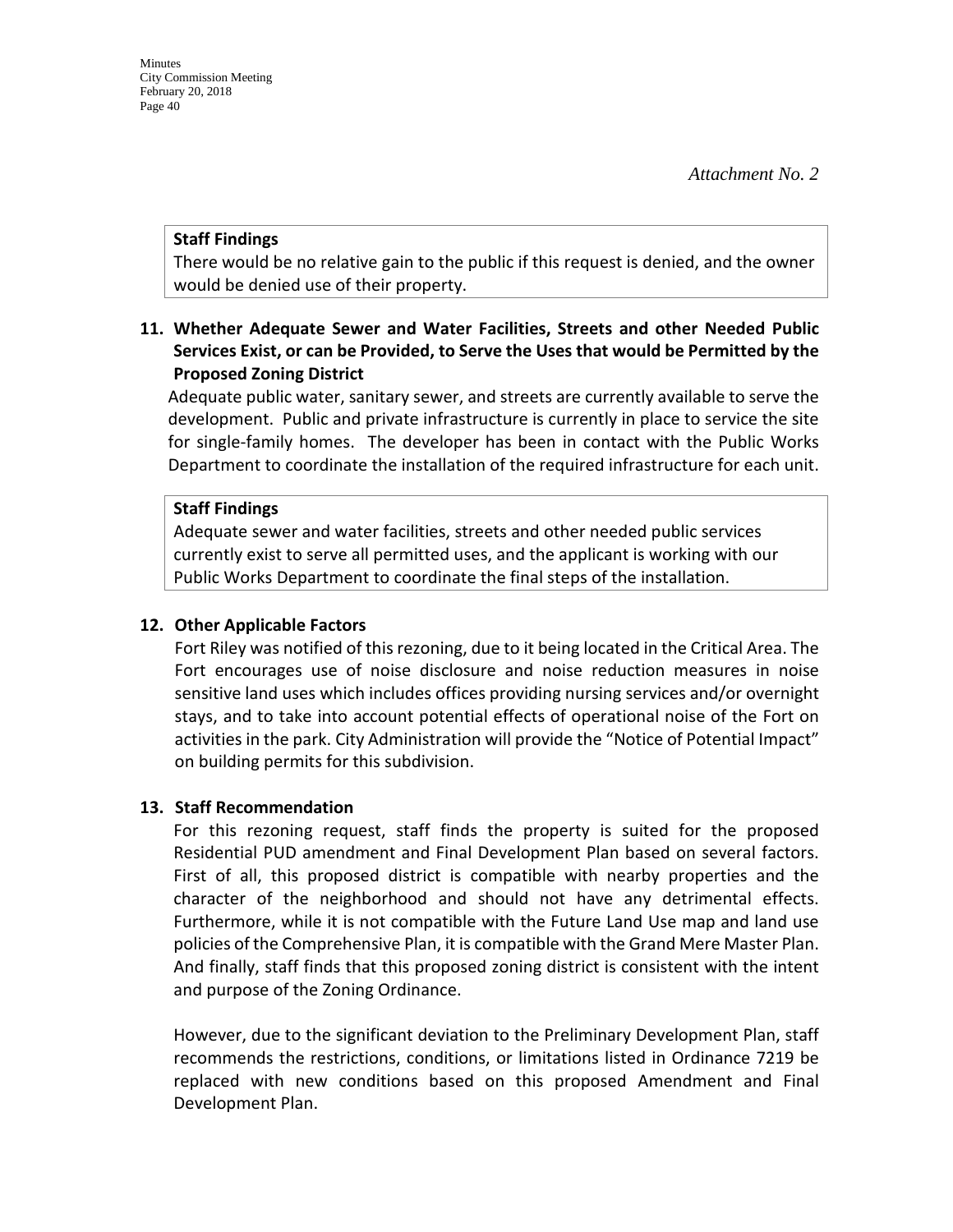### **Staff's Conclusion**

Based on the findings found in this Staff Report, City Administration recommends approval of the proposed Residential PUD amendment and the Final Development Plan for the Interlachen Villas Addition, Unit Two with the following conditions.

- 1. The restrictions, conditions, or limitations found in Section 4 of Ordinance 7219 will no longer be valid, and the following restrictions, conditions, or limitations will take its place.
- 2. The permitted Use shall be single-family detached and single-family attached dwelling units.
- 3. A maximum of 48 total single-family units shall be allowed.
- 4. Signage for low to medium density residential districts as described in Article VI, Section 6-201 shall be permitted, as well as signage for subdivision identification as described in Article VI, Section 6-110(H), and temporary construction signage as described in Article VI, Section 6-110(G).
- 5. Exempt signage shall include signage described in Article VI, Section 6-  $102(A)(2)(a)$ , (b), (c), (e), (i), (k), and (l).
- 6. Landscaping and irrigation shall be provided pursuant to a Landscaping Performance Agreement between the City and the owner, which shall be entered into prior to issuance of a building permit.
- 7. All landscaping and irrigation shall be maintained in good condition.
- 8. The pool and pool house shall be completed during the first phase and shall be guaranteed by the owner pursuant to a performance agreement that will be required between the City and the owner, which shall be enter into prior to issuance of a building permit.
- 9. For development on Lot 28, if the Final Development Plan and Final Plat are not in conformity with the original approved Preliminary Development Plan, then an amendment to this PUD will be required.

# **ALTERNATIVES**

- 1. Recommend approval of the proposed amendment of Ordinance No. 7219 and the Final Development Plan of Interlachen Villas Addition, Unit Two, Residential Planned Unit Development with conditions listed in the staff report, stating the basis for such recommendation.
- 2. Recommend approval of the proposed amendment of Ordinance No. 7219 and the Final Development Plan of Interlachen Villas Addition, Unit Two, Residential Planned Unit Development, and modify the conditions, and any other portions of the proposed